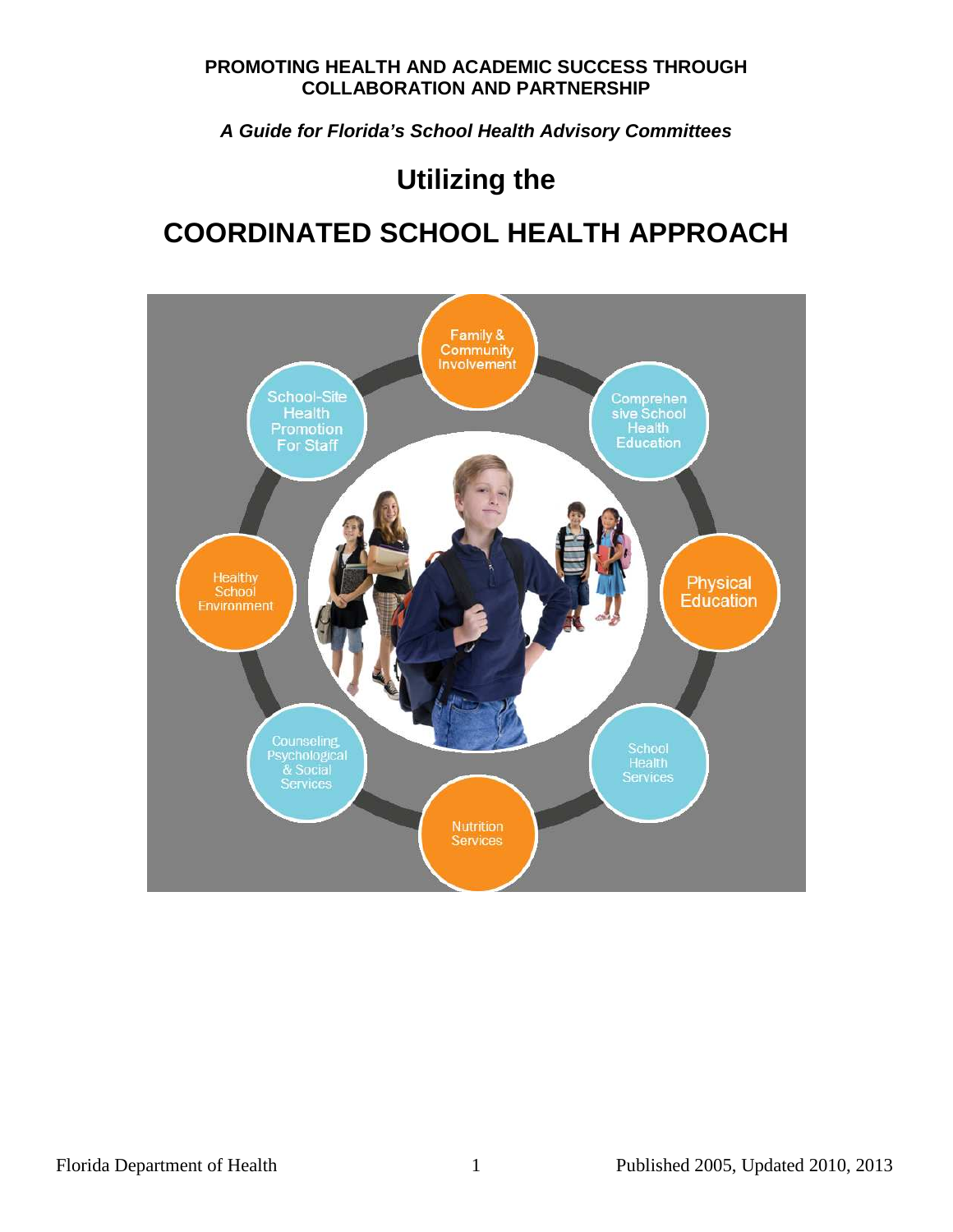#### **A Guide for Florida's School Health Advisory Committees**

# **Why Is School Health Important?**

Research shows that when school districts and schools have effective policies and practices that support the health of their students and staff:

- Student and staff absenteeism decreases.
- Student concentration improves.
- Student behavior problems are reduced.
- Children and adolescents establish life-long health-promoting behaviors.

"Schools by themselves cannot and should not be expected to solve the nation's most serious health and social problems. Families, health care workers, the media, religious organizations, community organizations that serve youth, and young people themselves also must be systematically involved. However, schools could provide a critical facility in which many agencies might work together to maintain the well-being of young people." (Centers for Disease Control and Prevention, Division of Adolescent and School Health)

"No matter how well teachers are prepared to teach, no matter what accountability measures are put in place, no matter what governing structures are established for schools, educational progress will be profoundly limited if students are not motivated and able to learn…..

Schools cannot address all of the conditions that cause educational or health disparities, but proven and promising approaches exist and must be applied to help close the achievement gap….

High quality, strategically planned, and effectively coordinated school health programs would be expected to comprise health education curricula, physical education and physical activity programs, nutrition services, physical and mental health services, family and community involvement, and attention to maintain a safe and supportive environment.

In effectively coordinated school health efforts, different groups of people playing different roles are working toward the same goals. While programs and policies may be funded from different sources (e.g., agriculture, education, justice), and planned and implemented in ways that address the individual health priorities, these individual efforts should be conceptualized within the context of a larger school health mission established by schools or districts.

Effective coordination is intended to ensure that all of the different school health policies, programs, and services are collectively aimed at achieving a particular set of priorities."

(Charles E Basch, PhD, **Healthier Students are Better Learners**: A Missing Link in School Reform to Close the Achievement Gap, March 2010, Campaign for Educational Equity, Teachers College of Columbia University)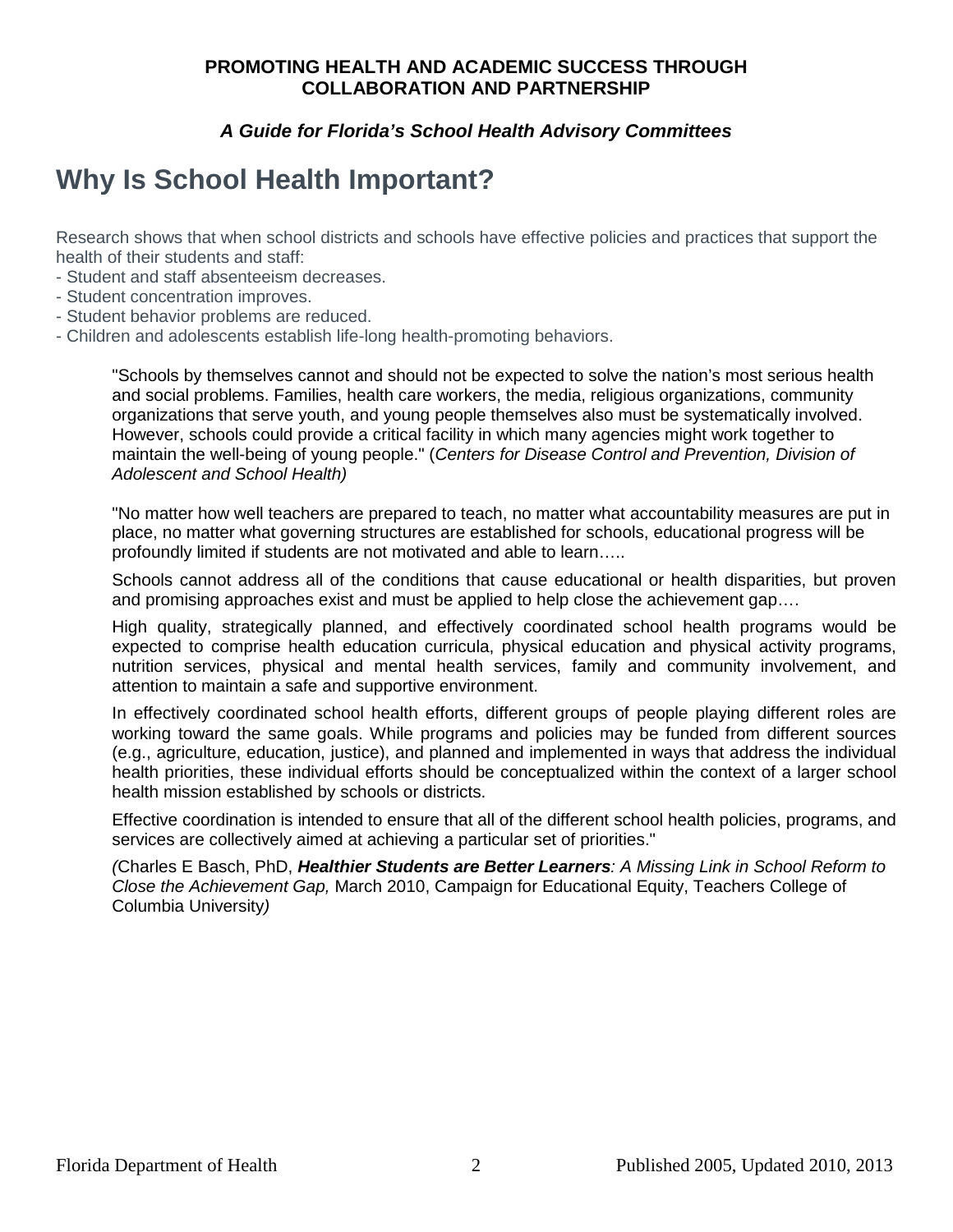### **A Guide for Florida's School Health Advisory Committees**

# TABLE OF CONTENTS

| Introduction             |                                                                                               | Page 5  |
|--------------------------|-----------------------------------------------------------------------------------------------|---------|
| <b>CHAPTER 1</b>         | Building a SHAC from Scratch                                                                  |         |
| ٠                        | The School Health Advisory Committee in Florida                                               | Page 11 |
|                          | Definition of a School Health Advisory Committee                                              | Page 14 |
| <b>Critical Elements</b> |                                                                                               | Page 16 |
|                          | Recruitment of Members/Building Partnerships                                                  | Page 17 |
|                          | Selecting School Health Advisory Committee Chairperson(s)                                     | Page 25 |
| $\bullet$                | Developing a Vision and Mission Statement for your<br><b>School Health Advisory Committee</b> | Page 26 |
|                          | <b>Planning Successful Meetings</b>                                                           | Page 31 |
| <b>CHAPTER 2</b>         | Moving your SHAC into Action                                                                  |         |
| ٠                        | <b>Developing Committee Guidelines</b>                                                        | Page 34 |
|                          | Conducting a Needs Assessment to Determine Priorities                                         | Page 39 |
| $\bullet$                | Developing an Action Plan                                                                     | Page 50 |
|                          | <b>Expanding School Health Improvement Efforts</b>                                            | Page 59 |
|                          | <b>Building Partnerships with Key Allies</b>                                                  | Page 62 |
|                          | <b>Evaluating your Committee's Efforts</b>                                                    | Page 63 |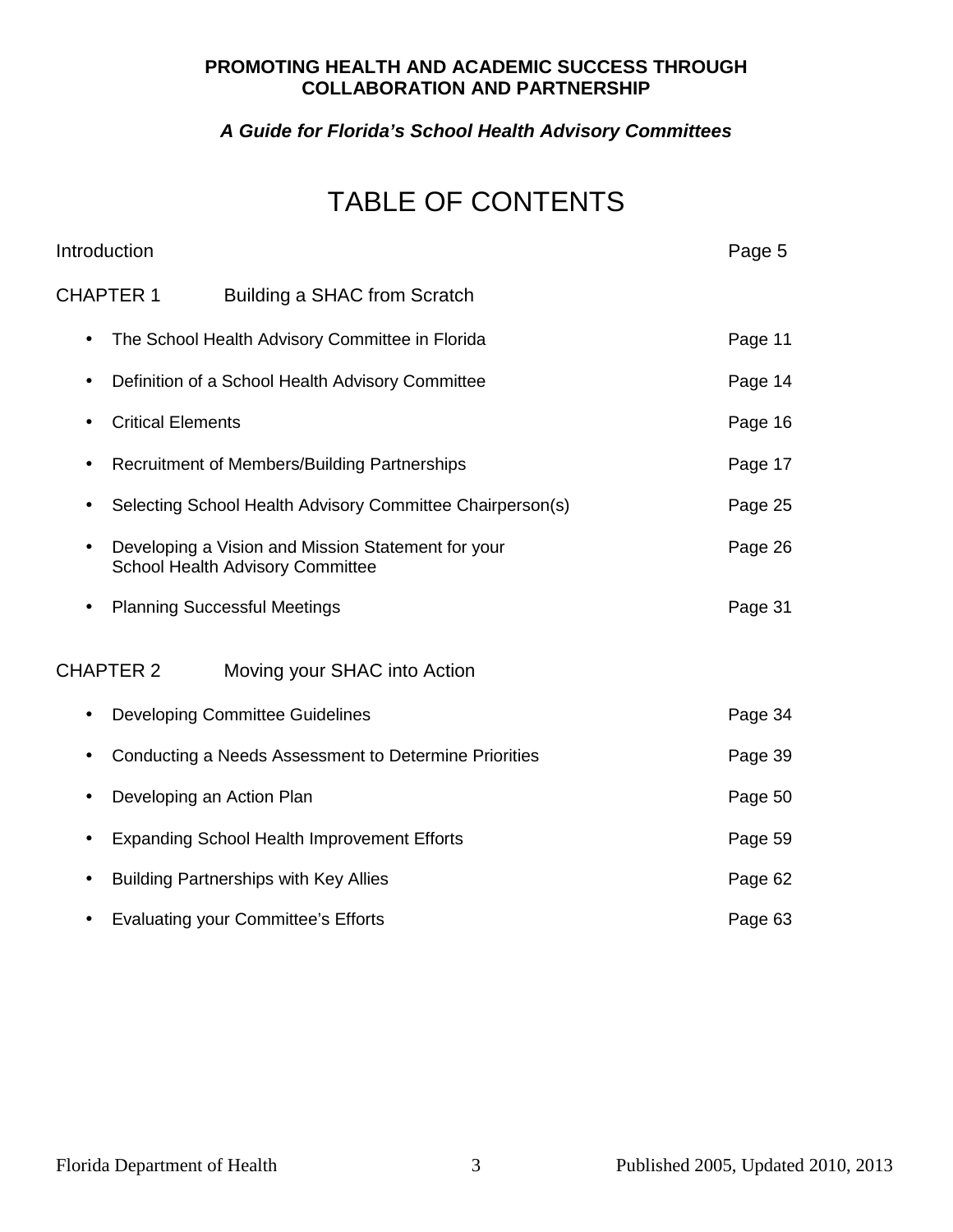#### **A Guide for Florida's School Health Advisory Committees**

Portions of this manual are adapted from:

"Promoting Healthy Youth, Schools, and Communities: A Guide to Community School Health Councils" Produced by the American Cancer Society, Iowa Department of Health, American School Health Association, National Center for Health Education and the American Academy of Pediatrics

and

"Effective School Health Advisory Councils: MOVING FROM POLICY TO ACTION" Produced by North Carolina Healthy Schools and Public Schools of North Carolina, State Board of Education, Department of Public Instruction

Acknowledgements:

Carol Vickers, Director of Coordinated School Health, Florida Department of Health Penny Detscher, Director of Coordinated School Health, Florida Department of Education Sylvia Byrd, Director of School Health Services Program, Florida Department of Health Mary Mira, RN, BSN, NCSN, CPN, Orange County Health Department Deborah Kirby, RN, BSN, Seminole County Health Department Lori Pilkington, RN, BSN, Leon County Schools Valerie Harville, Health, Physical Education, and Driver Education Coordinator, Brevard County Schools Lisa Creswell, American Heart Association Florida Puerto Rico Affiliate and Florida Action for Healthy Kids Debbie Price, RN, BSN, Santa Rosa County Health Department Rita Becchetti, MHS, RN, BC, Pinellas County Schools June Fillion, Past Chair, Hillsborough School Health Advisory Committee Cheri Ruffner, Orange County Health Department Jennifer Whitaker-Sills, Florida Dairy Council and Florida Action for Healthy Kids Karen Simons, Bureau of HIV/AIDS, Florida Department of Health

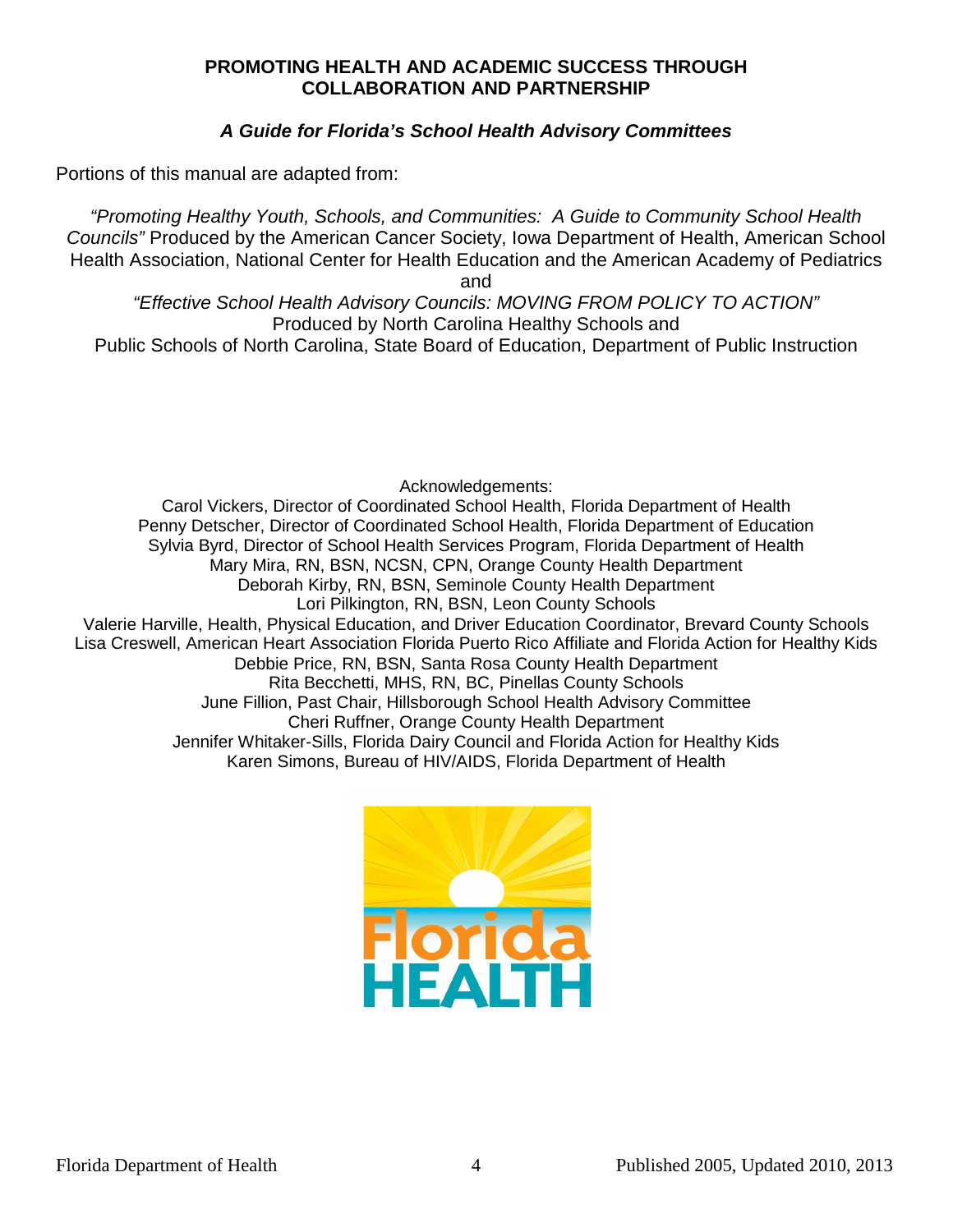#### **A Guide for Florida's School Health Advisory Committees**

# INTRODUCTION

#### **USING THIS GUIDE**

Florida Statute 381.0056 mandates that the district school health services plan be reviewed by a School Health Advisory Committee (SHAC), but does not specify how a SHAC is to be conducted. The information in this manual is gleaned from best practices around the country and from experts within the state of Florida. How your SHAC is conducted will be determined by your committee and local needs. Throughout the guide you will see "**Tips from the experts**." These suggestions are provided by the workgroup that developed the manual and are intended as recommendations only. You will also find worksheets that may be helpful in your committee activities.

#### **WHY DO WE NEED SHACs?**

Now more than ever, students face new challenges and risks that affect their health and the quality of their future. They need concerned parents, community, health, and school representatives to become involved.

Educators realize that a child's physical, emotional, social, and mental health directly affects his or her capacity to learn. The health of children is linked to the behaviors they adopt. Experience has shown that when schools involve parents and other community partners, these risk behaviors can be more successfully addressed.

Research shows that:

- Youth who feel connected to their families and schools are healthier and less likely to get in trouble.
- Learning, behavior, and attitudes of students improve when parents are involved in schools.
- Health literacy has been identified as a key skill for employees.
- Families, schools, and government agencies are limited in what they can do to address the health issues of youth.
- When expertise and resources of a community are combined, the challenge of reducing student risk behavior and improving health can be achieved.

One proven way to promote this partnership is through a School Health Advisory Committee. A SHAC is made up of a broad cross-section of parents, school, health, business, and community leaders, who serve as problem-solvers and advisors to school districts on health related issues.

Aspects of a successful SHAC include:

- Building trust between representatives from the community, health, and education.
- Use of committee member knowledge, passion, and leadership to have a positive impact on the health and academic successes of children and youth.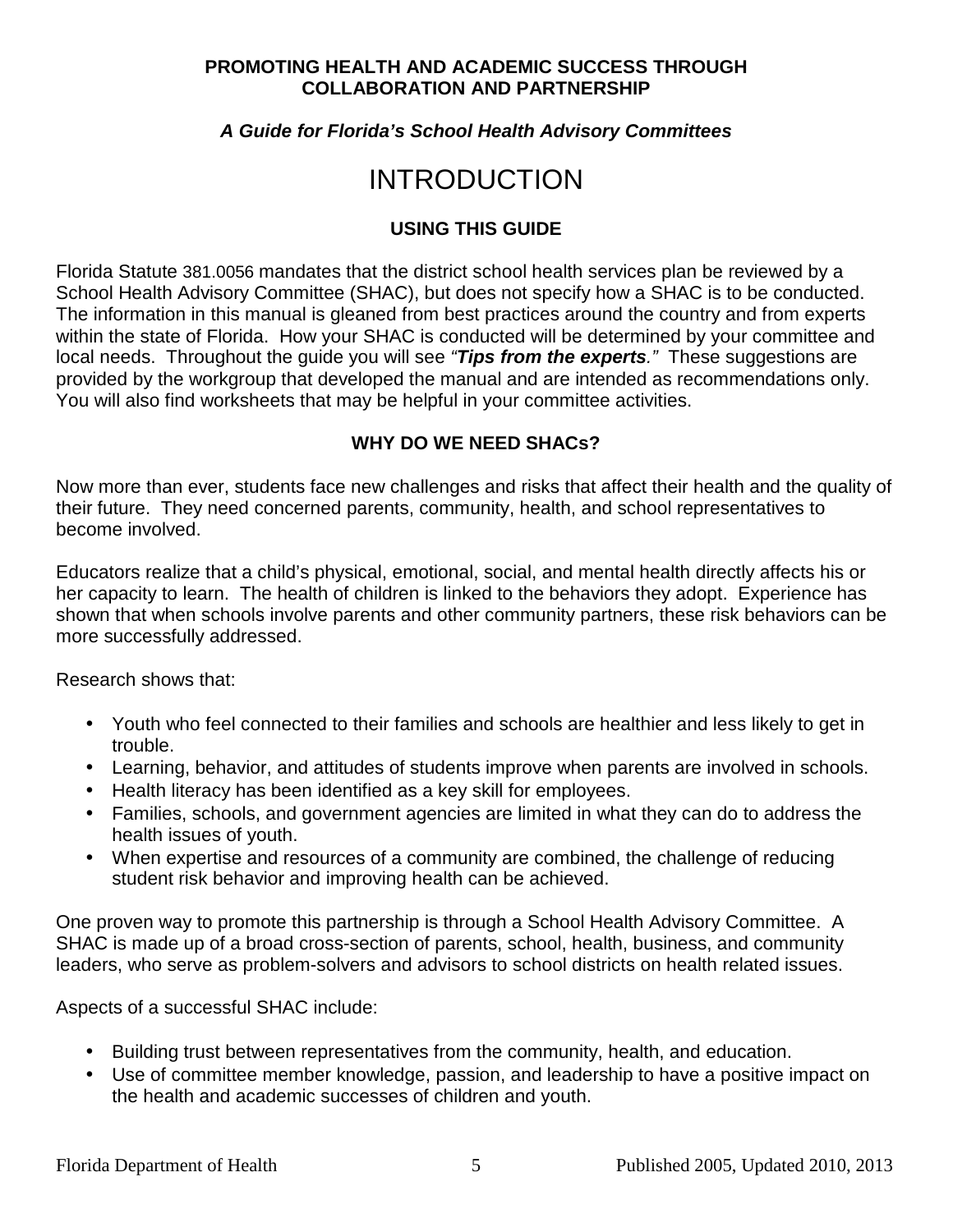#### **A Guide for Florida's School Health Advisory Committees**

This guide is developed to assist the district and county staff charged with creating a SHAC. It will also be useful to SHACs that are already functioning by providing tools designed to enhance the existing partnership and collaboration.

There is no right or wrong way to develop or conduct a SHAC or to promote health in schools. Each SHAC develops its own plan and creates an infrastructure that reflects the culture of the community it serves. Schools and communities must work together to match resources with needs, and to develop and carry out a plan of action. Demographics and community culture will determine the dynamics of the SHAC. Every school district/county is unique. Therefore, local needs and capacities will determine priorities.

"A School Health Advisory Committee (SHAC) is an advisory group composed of school, health, and community representatives who act collectively to advise the school district on aspects of a Coordinated School Health approach."

#### Promoting Healthy Youth, Schools, and Communities: A Guide to Community School Health Councils

SHAC has the potential to be an active voice for improving the health of school children and staff by being an advocate for and supporting quality coordinated health services, education programs and policies.

Each county in Florida is statutorily mandated (Section 381.0056, Florida Statutes) to establish and maintain a SHAC. As of July 1, 2006, membership must include representatives from all eight component areas of the Coordinated School Health Model as identified by the Centers for Disease Prevention and Control (CDC).

#### **WHAT IS A COORDINATED SCHOOL HEALTH APPROACH?**

The Coordinated School Health approach was introduced in an article in the 1987 Journal of School Health 57 (Allensworth, D. & Kolbe, L.), entitled The Comprehensive School Health Program: Exploring an Expanded Concept, which proposed that in order to be effective, a health education program should focus on eight component areas including (1) health education, (2) physical education, (3) nutrition, (4) school health services, (5) guidance, psychological, and social services, (6) healthy school environment, (7) staff wellness, and (8) family and community involvement.

The components identified by Diane Allensworth and Lloyd Kolbe, when looked at in a coordinated manner, are found to be highly effective in addressing the health risk behaviors that contribute markedly to the leading causes of death, disability, and social problems among youth and adults in the United States. These harmful behaviors are often established during childhood and early adolescence.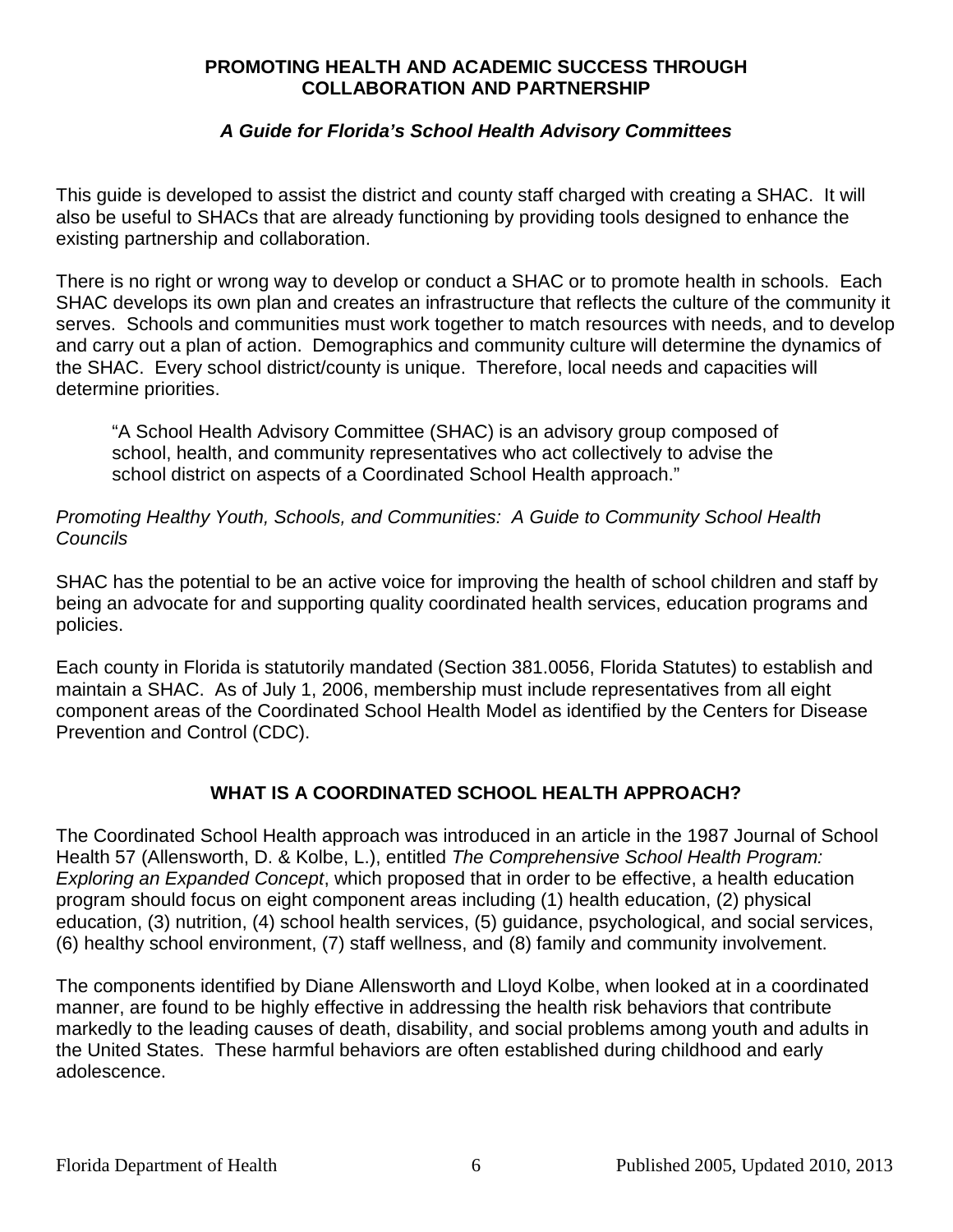#### **A Guide for Florida's School Health Advisory Committees**

The risk factors include:

- Physical inactivity.
- Poor nutrition.
- Risky sexual behaviors.
- Alcohol and other drug use.
- Tobacco use.
- Unintentional injuries and violence.

The Coordinated School Health concept was researched and embraced by the educational and health communities leading to the book "**Health is Academic: A Guide to Coordinated School Health Programs**," edited by Eva Marx and Susan Frelick-Wooley (Teachers College Press 1998). It remains the guiding force in implementing the approach.

In 1992, the Centers for Disease Control and Prevention began offering funds to states to develop an infrastructure that supports implementation of the Coordinated School Health Model. The state of Florida was awarded funding the first year and continued to receive funding for 15 years.

In 2008, Florida's Coordinated School Health Partnership (CSHP) was formed with a mission to create health literate and health practicing students and staff in all Florida schools. Florida's CSHP is a working partnership between the Florida Departments of Health and Education, Florida Action for Healthy Kids Partnership, The Alliance for a Healthier Generation, and other school health advocates. The purpose of the partnership is to facilitate the creation of policies and environments that provide students and staff the opportunity to reach their personal potential by means of positive health related decision making-skills and access to health care.

#### **WHY DO WE NEED IT?**

"We believe that healthy children make better students and that better students make stronger communities. We recognize that children who come to school hungry, are absent due to asthma, suffer from other chronic diseases such as Type II diabetes, are depressed or distracted by family problems, or stay away from school because of fear of violence cannot fully benefit from the sound educational programs we are putting in place to ensure that no child is left behind. Policies and practices that address the health and developmental needs of young people must be included in any comprehensive strategy for improving academic performance." (Policy Statement on School Health: The Committee of Chief State School Officers, July 2004)

The following data is obtained through the Florida Youth Survey effort. The Florida Youth Survey effort is collaboration between the Governor's Office, Florida Departments of Health; Education; Children and Families; and Juvenile Justice. It includes four surveys; The Florida Youth Tobacco Survey, The Florida Youth Substance Abuse Survey, The Youth Risk Behavior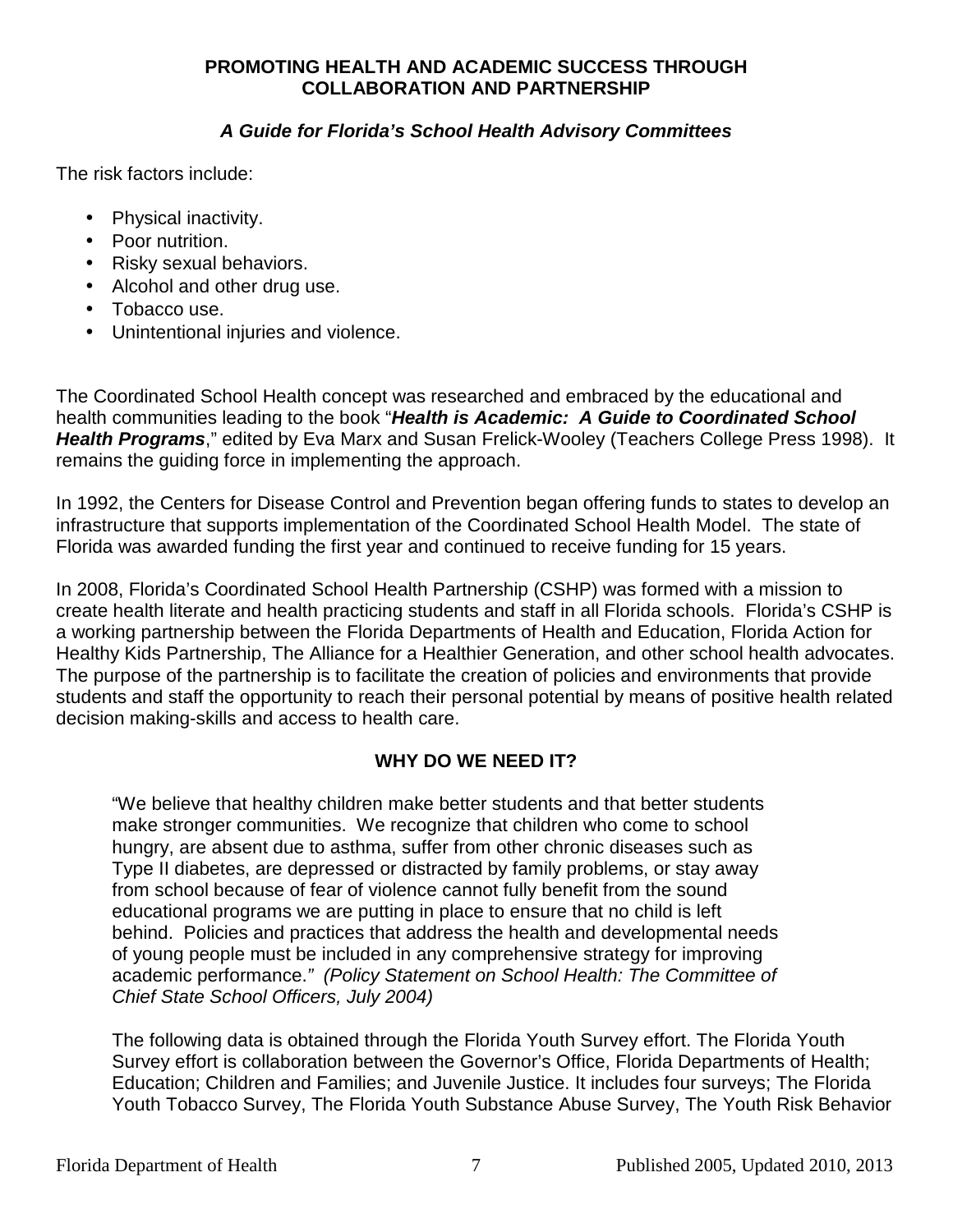#### **A Guide for Florida's School Health Advisory Committees**

Survey; and the Middle School Health Behavior Survey. Additional data is available on Florida Charts at www.floridacharts.com.

- In 2013, 12.0% of middle school and 27.6% of high school students had tried smoking a cigarette at least once. Since 1998, the prevalence of this behavior has decreased by 72.5% among middle school students and by 59.5% among high school students.
- In 2013, 4.0% of middle school and 16.7% of high school students had ever tried smoking from a hookah at least once. Since 2008, the prevalence of this behavior has increased by 37.9% among middle school students and by 23.7% among high school students.
- In 2012, 24.6% of surveyed Florida students reported the use of alcohol in the past 30 days, with grade-level results ranging from a low of 6.5% for 6th graders to a high of 42.7% for 12th graders.
- Findings on binge drinking (defined as consuming five or more drinks in a row within the past two weeks) are likely to be among the most important findings related to alcohol use. In 2012, 11.3% of Florida students reported binge drinking. The prevalence rate for binge drinking ranges from a low of 2.1% for 6th graders to a high of 22.1% for 12th graders, with averages of 4.7% for middle school students and 16.4% for high school students.
- Past-30-day alcohol use among Florida students declined 6.6 percentage points between 2002 and 2012.
- Among high school students, 21.4% reported riding in a vehicle driven by someone who had been drinking alcohol.
- In 2011, approximately 94,400 students (12.1%) seriously considered attempting suicide during the past 12 months. This prevalence decreased significantly by 21.4% from 2001 to 2011. Females consistently had a significantly higher prevalence of this behavior than males.
- In 2011, approximately 330,700 high school students (43.6%) met the current recommendation of being physically active for a total of 60 minutes per day on five or more of the past seven days. This prevalence increased significantly by 42.5% from 2005 to 2011.
- Approximately half of middle school students (54.9%) ate breakfast daily. Males were more likely to eat breakfast.
- Nearly 80% of high school students ate less than the recommended five daily servings of fruits and vegetables in the previous week. This number did not change significantly from 2001-2011.
- In 2011, nearly half of  $9<sup>th</sup>$  through 12<sup>th</sup> grade high school students (48.2%) reported having had sexual intercourse. This prevalence decreased significantly by 3.4% from 2001 to 2011. Males consistently had a significantly higher prevalence of this behavior than females.
- In 2011, approximately 54,800 students (7.6%) reported having had sexual intercourse for the first time before age 13. This prevalence decreased significantly by 16.5% from 2001 to 2011. Males consistently had a significantly higher prevalence of this behavior than females.
- In 2011, among the approximate 245,400 students who had sexual intercourse during the past three months, approximately 57,700 students (23.5%) drank alcohol or used drugs before having sexual intercourse. Males had a significantly higher prevalence of this behavior than females in all years except 2005.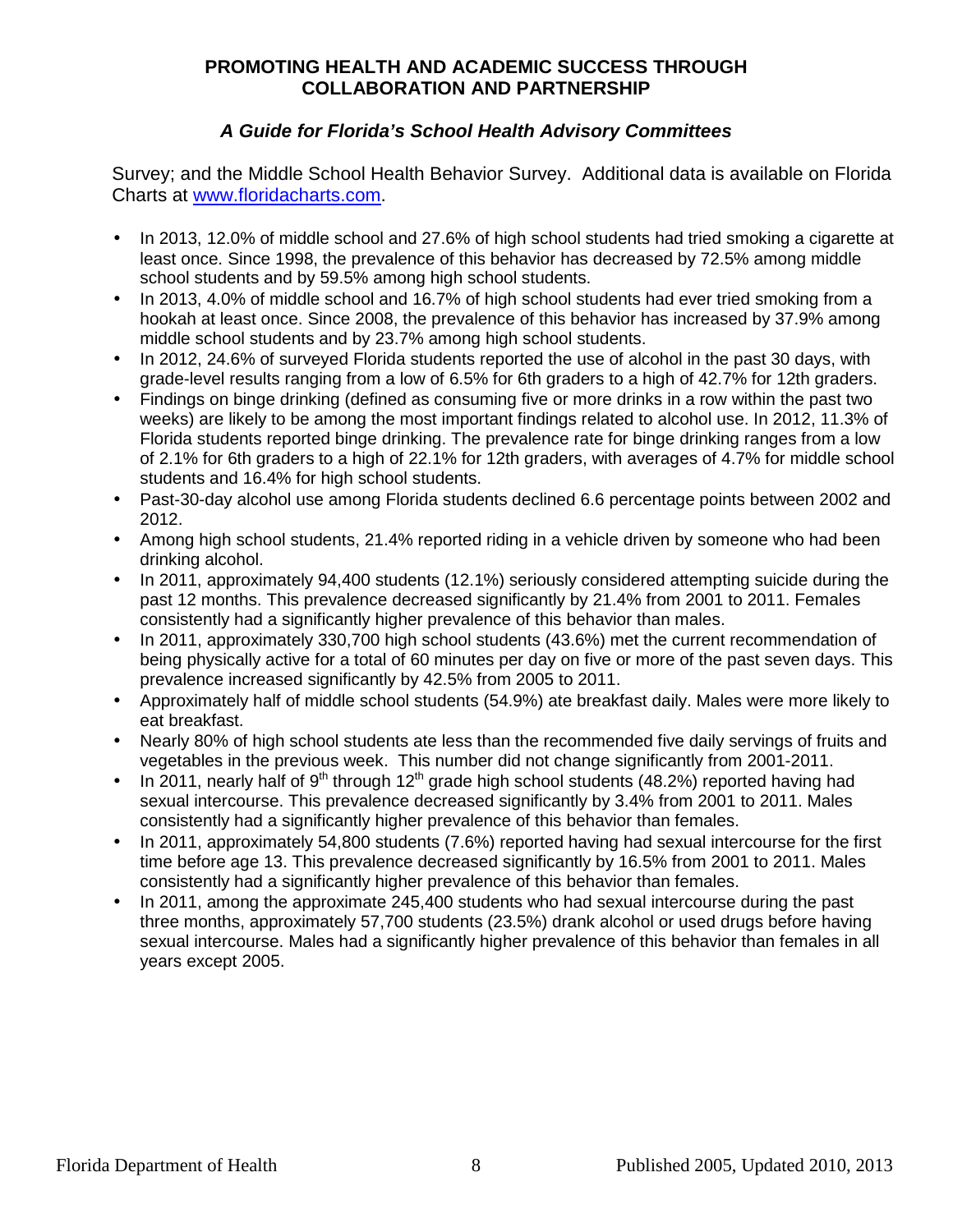**A Guide for Florida's School Health Advisory Committees** 

# **WHAT ARE THE BENEFITS?**

"Modern school health programs – if appropriately designed and implemented – could become one of the most efficient means the nation might employ to reduce the establishment of four main chronic disease risks: tobacco use, unhealthy eating patterns, inadequate physical activity, and obesity." Kolby, L et al. Public Health Reports, May 2004 pg. 286-302

### **Research shows:**

- For health education curricula to affect priority health-risk behaviors among adolescents, effective strategies, considerable instructional time, and well-prepared teachers are required. To attain this objective, states and school districts need to support effective health education with appropriate policies, teacher training, effective curricula, and regular progress assessment. In addition, the support of families, peers, and the community at large is critical to long-term behavior change among adolescents. Schools have more influence on the lives of young people than any other social institution except the family and provide a setting in which friendship networks develop, socialization occurs, and norms that govern behavior are developed and reinforced. (Healthy People 2010)
- Educationally relevant health disparities impede motivation and ability to learn through at least five causal pathways: sensory perceptions; cognition; connectedness and engagement with school; absenteeism; and dropping out. (Charles E. Basch - Healthier Students Are Better Learners: A Missing Link in School Reforms to Close the Achievement Gap 2010)
- Over the past five years, significant new evidence has documented the link between eating breakfast and learning. Recent studies show that skipping breakfast is relatively common among children in the U.S. …and is associated with quantifiable negative consequences for academic, cognitive, health, and mental health functioning. (J. Michael Murphy, EdD, Massachusetts General Hospital and Harvard Medical School, 2007)
- More physically active students tend to score higher in reading, math, and spelling. (The Learning Connection: What You Need to Know to Ensure Your Kids are Healthy and Ready to Learn – Action for Healthy Kids 2013)
- In the National Action Plan for Comprehensive School Health Education, representatives from over 40 health, education, and social service organizations viewed education and health as interdependent systems. Participants concluded that healthy children learn better, and they cautioned that no curriculum can compensate for deficiencies in student health status. While literature confirms the complexity of health issues confronting today's students, schools face enormous pressure to improve academic skills. Local school leaders and stakeholders often remain unconvinced that improving student health represents a means to achieving improved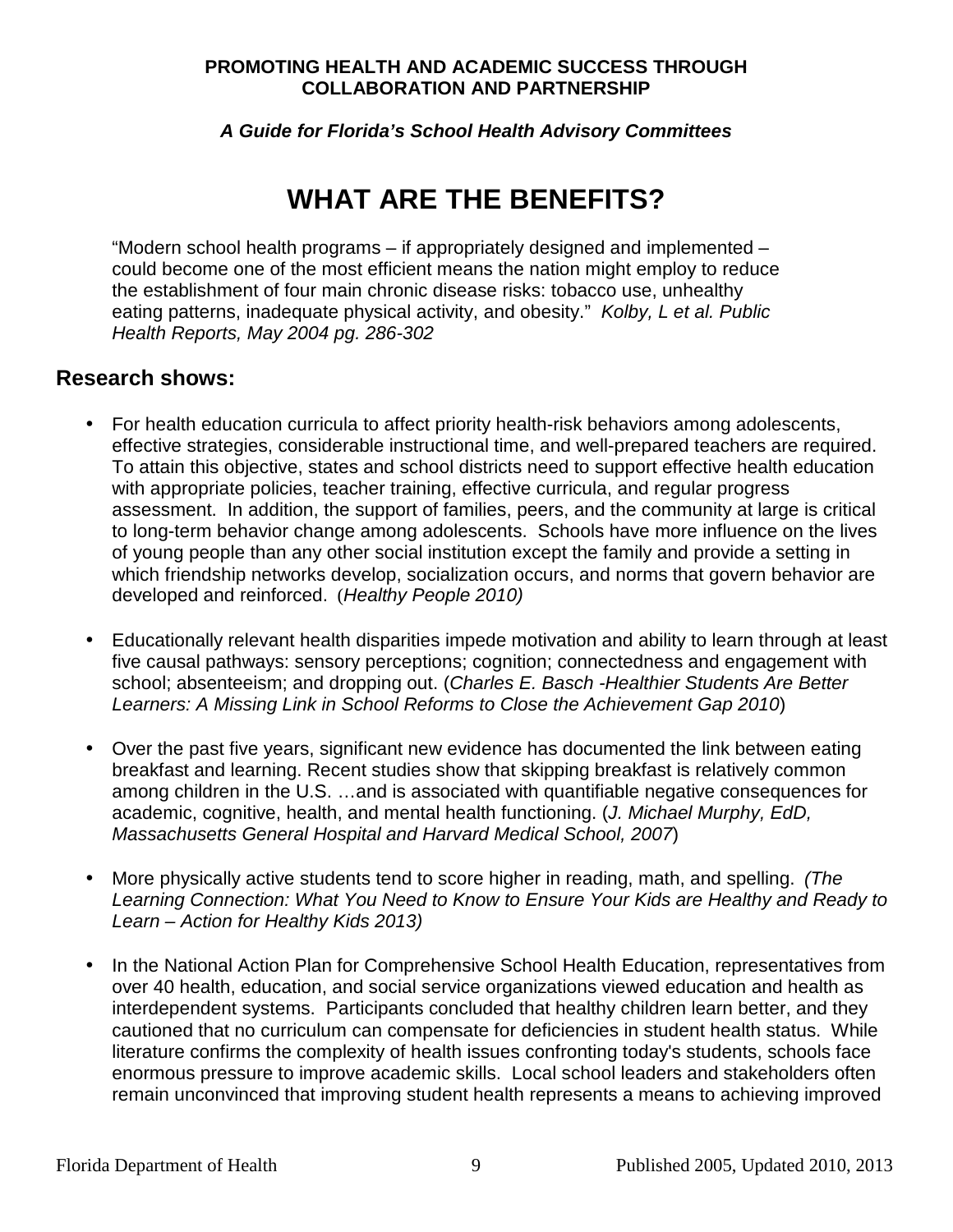#### **A Guide for Florida's School Health Advisory Committees**

academic outcomes. A rich body of literature confirms a direct link between student health risk behavior and education outcomes, education behaviors, and student attitudes about education. This article summarizes relevant information concerning the health risk behavioral categories of intentional injuries; tobacco, alcohol, and other drugs; dietary, physical activity, and sexual risk behaviors. (Cynthia Wolford Symons, Bethann Cinelli, Tammy C. James and Patti Groff, Journal of School Health Volume 67 Issue 6, October 2009)

- When students feel connected to their school, they believe that adults in the school care about them and their learning. School connectedness results from high academic rigor and expectations, support for learning, positive adult-student relationships, and an environment of physical and emotional safety. Research has shown that school-connected students are more likely to succeed, exhibiting positive behavior and avoiding risky behavior. (Robert Blum, MD, MPH, PhD - Department of Population and Family Health Sciences, Johns Hopkins Bloomberg School of Public Health)
- Public schools in the United States employ more than 6.7 million people. Nearly 3.5 million teachers instruct our children and more than 3.2 million school administrators, support staff, and other professionals manage our schools, transport and feed our children, provide for our children's physical and mental health needs, and ensure that the buildings and grounds where students spend their days are safe and well maintained. We entrust this large workforce with one of the nation's most critical functions – preparing our youth to become successful and productive citizens. (School Employee Wellness: A Guide to Protecting the Assets of Our Nation's Schools, Directors of Health Promotion and Education)
- The education environment has changed significantly in the last two decades. Schools, teachers, administrators and local school boards are under tremendous pressure to produce results, as measured by "high-stakes testing," while at the same time their budgets have shrunk, producing widespread layoffs, reduced benefits, staffing cuts and lowered job security. Overall, schools have been pushed to do much more with much less. Other challenges include safety concerns that were unheard of thirty years ago, a steep learning curve with the newly adopted Common Core, controversies around teacher evaluations, and low morale. (MetLife Teacher Survey 2011)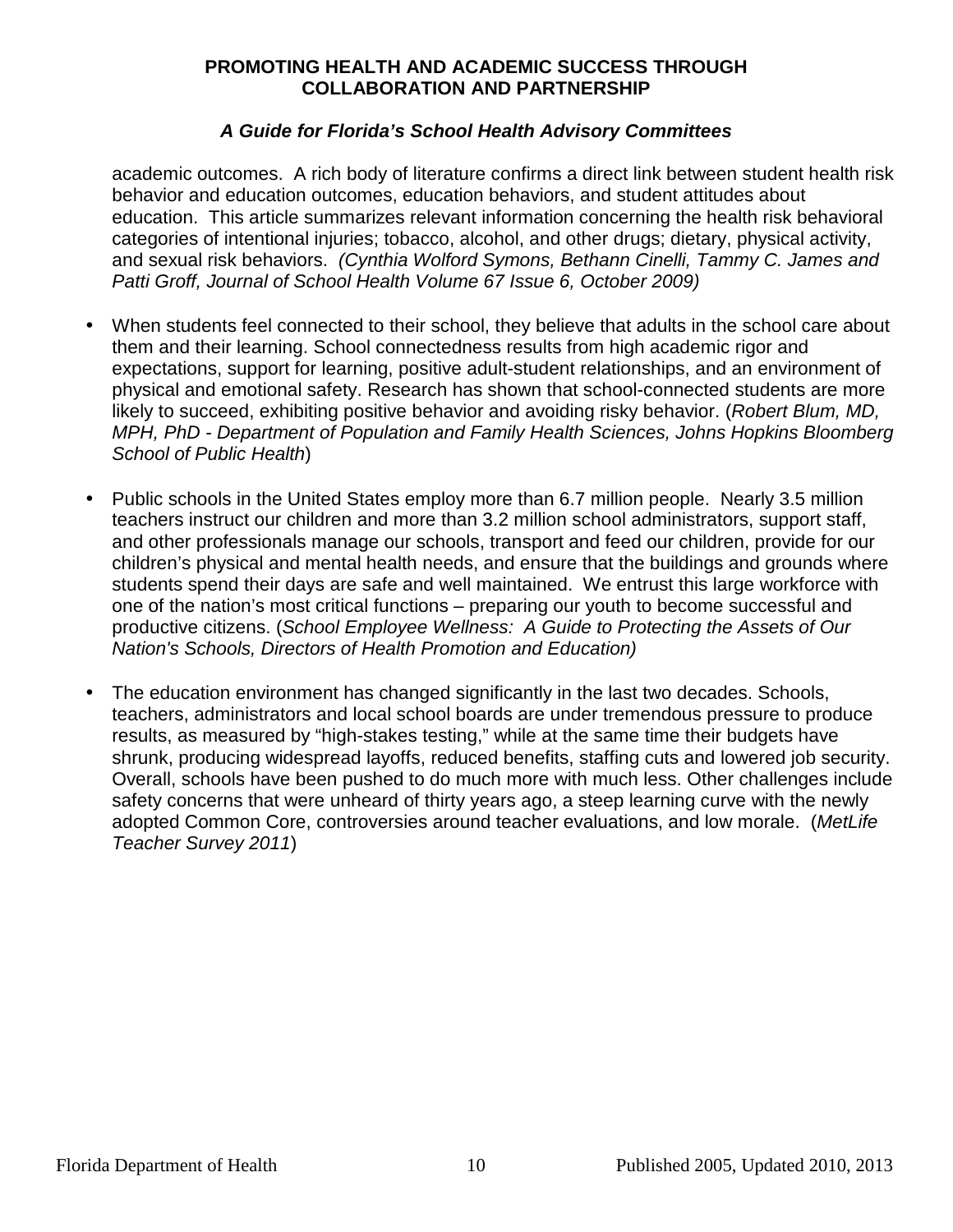#### **A Guide for Florida's School Health Advisory Committees**

## CHAPTER 1

# **BUILDING A SHAC FROM SCRATCH**

## **THE SCHOOL HEALTH ADVISORY COMITTEE IN FLORIDA**

#### **School Health Advisory Committees (SHAC)**

- Were established in the School Health Services Act, 1973.
- Serve as proof of legislative intent to involve parents and communities in the health and education of children.
- Assist local health and education programs to plan services that meet the intent of the law and also reflect community values.

#### **School Health Advisory Committees (SHAC) historically…**

Are school health and education ambassadors that…

- Communicate local values to districts and county health departments.
- Communicate funding and service issues concerns to legislators.
- Promote school health and education agenda to communities.

#### **Statutory Authority for SHACs:**

- Florida Statute 381.0056 References
	- Responsibility for developing a school health services plan
	- School health services plan content
	- Advisory Committee involvement in policies
	- Advisory Committee membership
- 64F-6.002 Florida Administrative Code (FAC)
	- Clarification of additional plan content

#### **s. 381.0056 F.S., Section (5a)**

Each county health department shall develop, jointly with the district school board and the local school health advisory committee, a school health services plan; and the plan shall include, at a minimum, provisions for:

- 1. Health appraisal.
- 2. Records review.
- 3. Nurse assessment.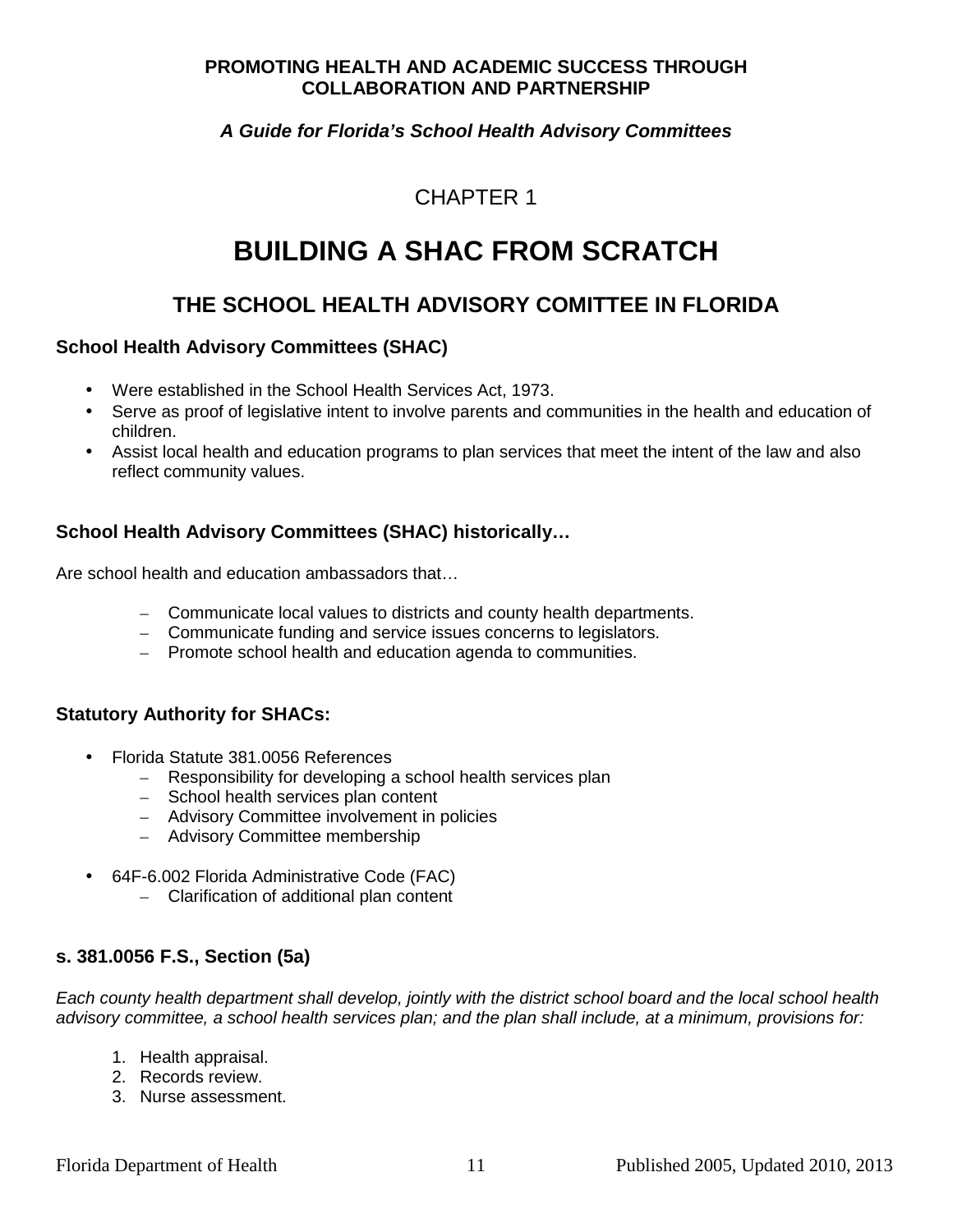#### **A Guide for Florida's School Health Advisory Committees**

- 4. Nutrition assessment
- 5. A preventive dental program.
- 6. Vision screening.
- 7. Hearing screening.
- 8. Scoliosis screening.
- 9. Growth and developmental screening.
- 10. Health counseling.
- 11. Referral and follow up.
- 12. Meeting emergency health needs.
- 13. Health education.
- 14. Referral.
- 15. Consultation with parent or guardian.
- 16. Records.
- 17. Services/information for ESE placement.
- 18. Private school involvement.

#### **Importance of the School Health Plan:**

- Designates who has agreed to the terms and will be providing services in schools.
- Provides limited liability protection for those included in the plan.
- Reflects community needs and agreements.

#### **s. 381.0056 F.S., Section (5b) Effective July 1, 2006**

Each school health advisory committee must, at a minimum, include members who represent the eight component areas of the Coordinated School Health Model as defined by the Centers for Disease Control and Prevention. School health advisory committees are encouraged to address the eight components of the Coordinated School Health Model in the school district's school wellness policy pursuant to s1003.453.

#### **64F-6.002 FAC, School Health Plan:**

- Plan for delivery of services in s.381.0056.
- Budget and staffing information.
- Number and levels of public and nonpublic schools served.
- Communicable disease and immunization policies.
- Initial school entry exam policies.
- Advisory committee activities and membership.
- CHD and District personnel responsible for coordinating health services

"Decisions regarding medical protocols or standing orders in the delivery of school health services are the responsibility of the CHD medical director in conjunction with district school boards, local school health advisory committees, the school district medical consultant, or the student's private physician." **64F-6.002 FAC**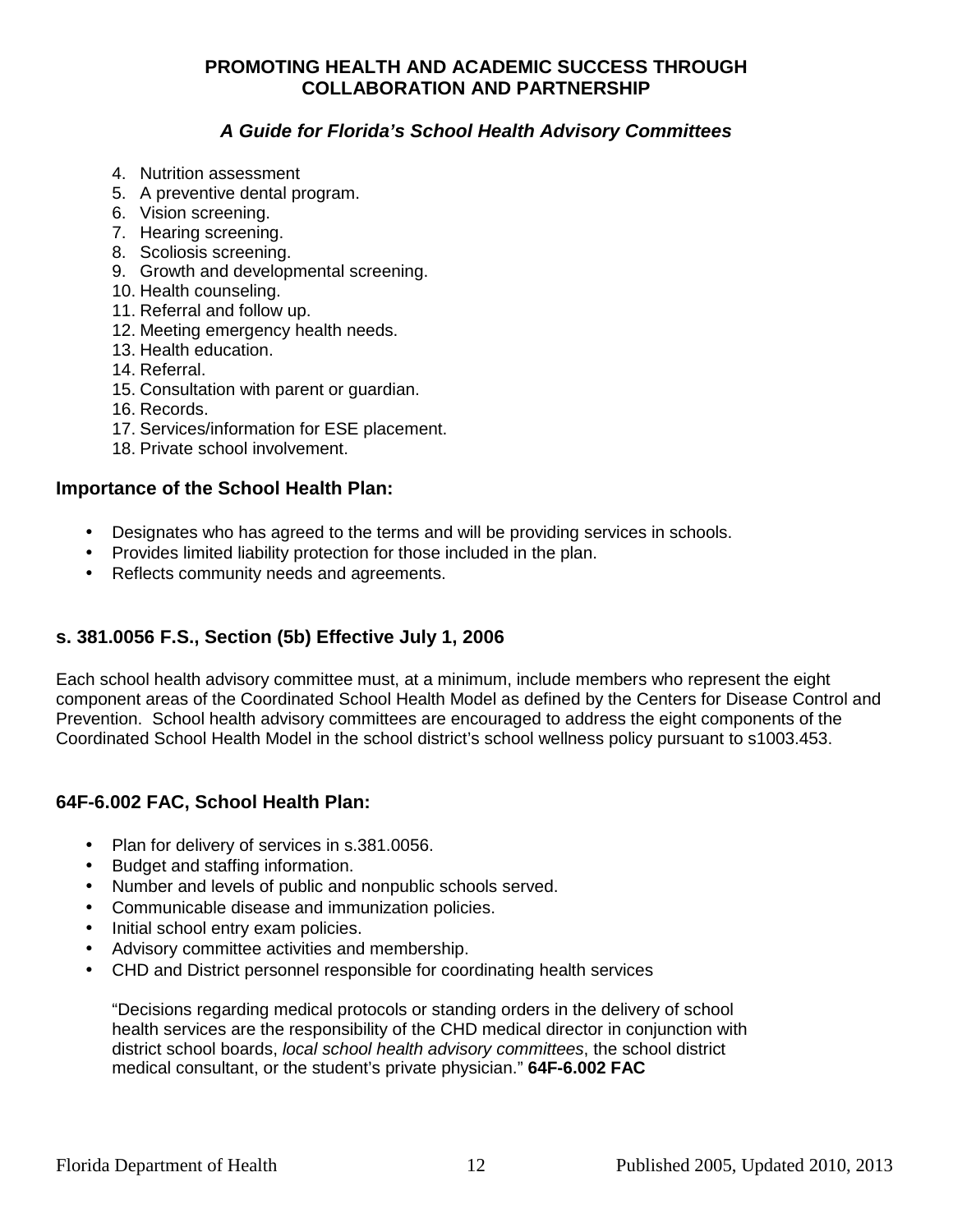#### **A Guide for Florida's School Health Advisory Committees**

#### **New Importance for SHACs**

Schools, families, and communities need for coordinated efforts to address increasing health issues related to individual choices. Each has a unique role in impacting children's physical, psychological and social wellness.

#### **Signs of the Times**

The "new morbidities" have assumed more prominence in children's health since World War II. With new age technology and societal changes, childhood nutrition and activity levels have changed. SHAC indicates that legislators value parent input in making decisions about local programs.

"Schools cannot solve everything, but they do have a role in shaping education, and the current and future health of America's children – and SHACs help define this role." Sylvia Byrd, Executive Director of School Health Services, Florida Department of Health, 2005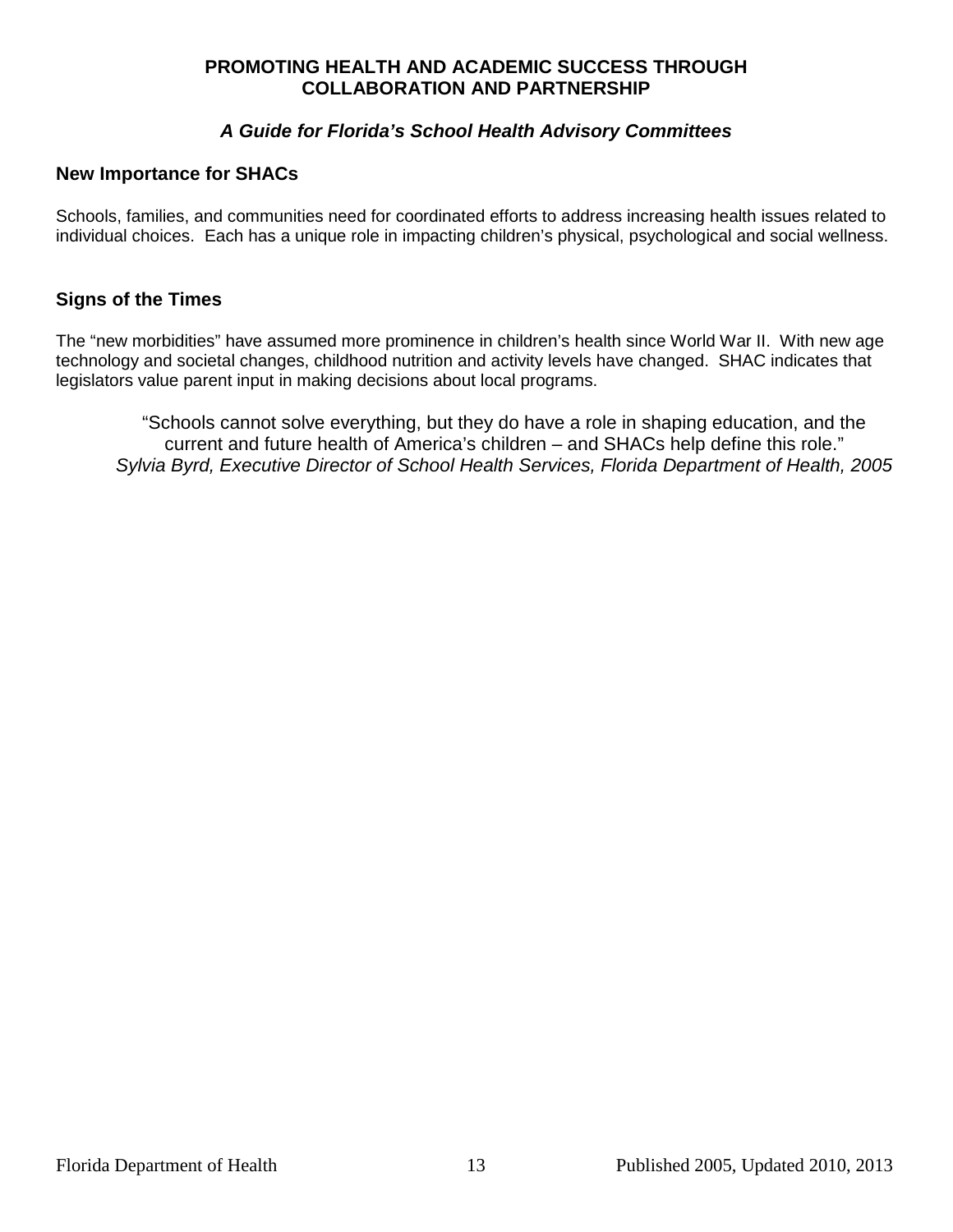**A Guide for Florida's School Health Advisory Committees** 

# **DEFINITION OF A SCHOOL HEALTH ADVISORY COMMITTEE**

"An advisory group composed primarily of school, health, and community representatives who act collectively to advise the school district on aspects of child health as defined by the Coordinated School Health (CSH) Model." Centers for Disease Control and Prevention

#### **Functions of a SHAC:**

- Annually review and approve the School Health Plan
- Advise the school district of current initiatives and resources
- Program planning
- Parent and community involvement
- Advocacy
- Recruitment of community health resources
- Fiscal planning
- Evaluation, accountability, and quality control

### **Membership:**

- Eight components of Coordinated School Health:
	- o Health Education
	- o Healthy School Nutrition
	- o Physical Education
	- o School Health Services
	- o Guidance, Counseling, and Social Service
	- o Healthy School Environment
	- o Staff Wellness
	- o Family and Community Involvement
- Broad representation of school and community including business, medical professionals, civic leaders, policy and lawmakers, parents and students
- Other criteria:
	- o Professional abilities
	- o Interest in youth
	- o Awareness of community
	- o Willingness to devote time
	- o Representative of population
	- o Credibility of appointees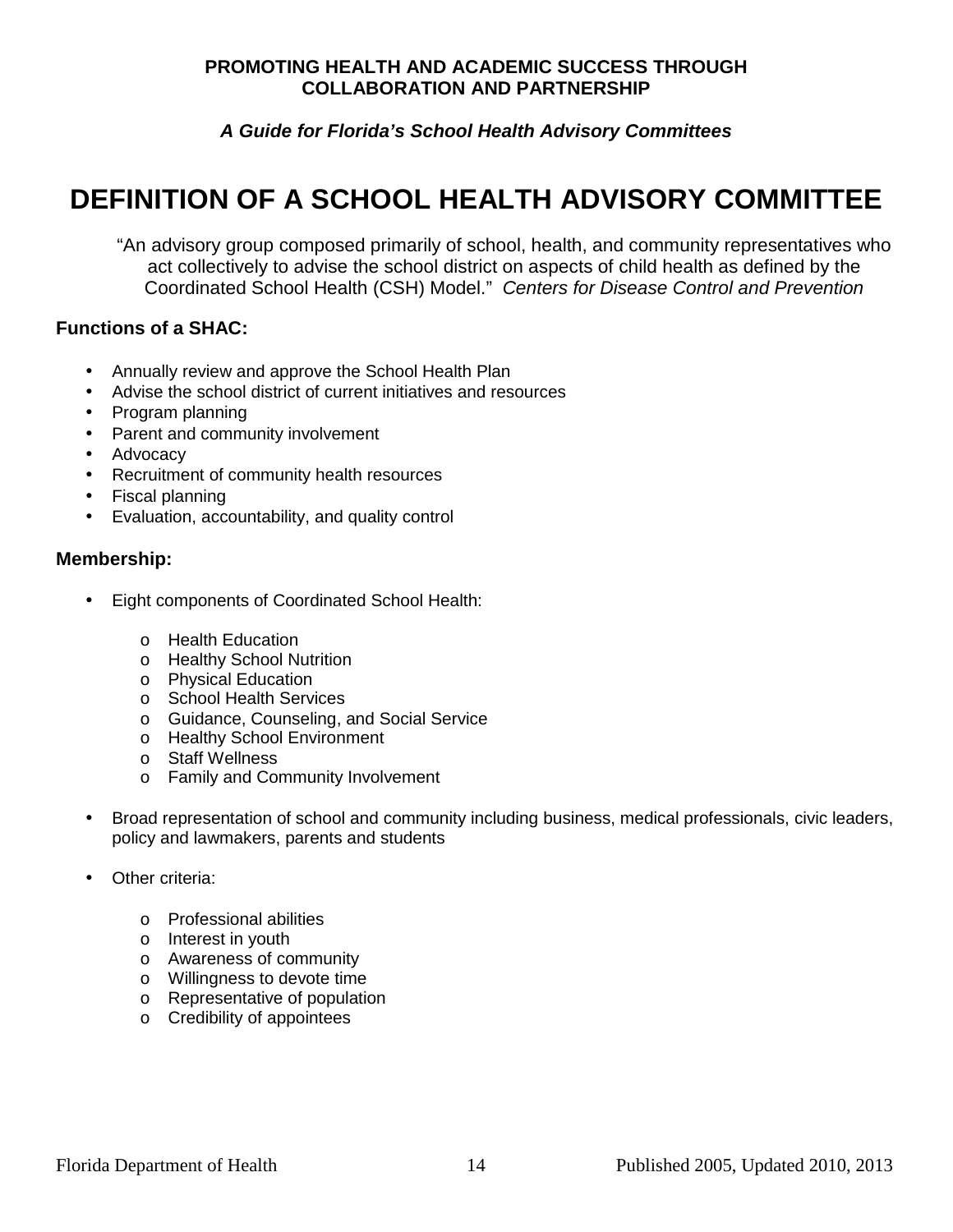#### **A Guide for Florida's School Health Advisory Committees**

**Tips from the experts:** 

- **A written memorandum of agreement between the school district and local health department, defining roles and responsibilities, is highly recommended as a first step to forming your SHAC.**
- **Florida statues place the responsibility for development of the SHAC with the local health department in cooperation with the school district. The entity that is responsible for development of the School Health Services Plan in that county should ensure that there is an active SHAC.**
- **It is important to provide periodic updates of SHAC activities to the school board.**
- **Equal representation from the school district, county health department, and community is important.**

"If health and health instruction remain at the periphery of a school's mission, young people with pressing health and social concerns are unlikely to achieve the levels of education required for success in the twenty-first century."

Christine Blaber, Project Director, Education Development Center (EDC)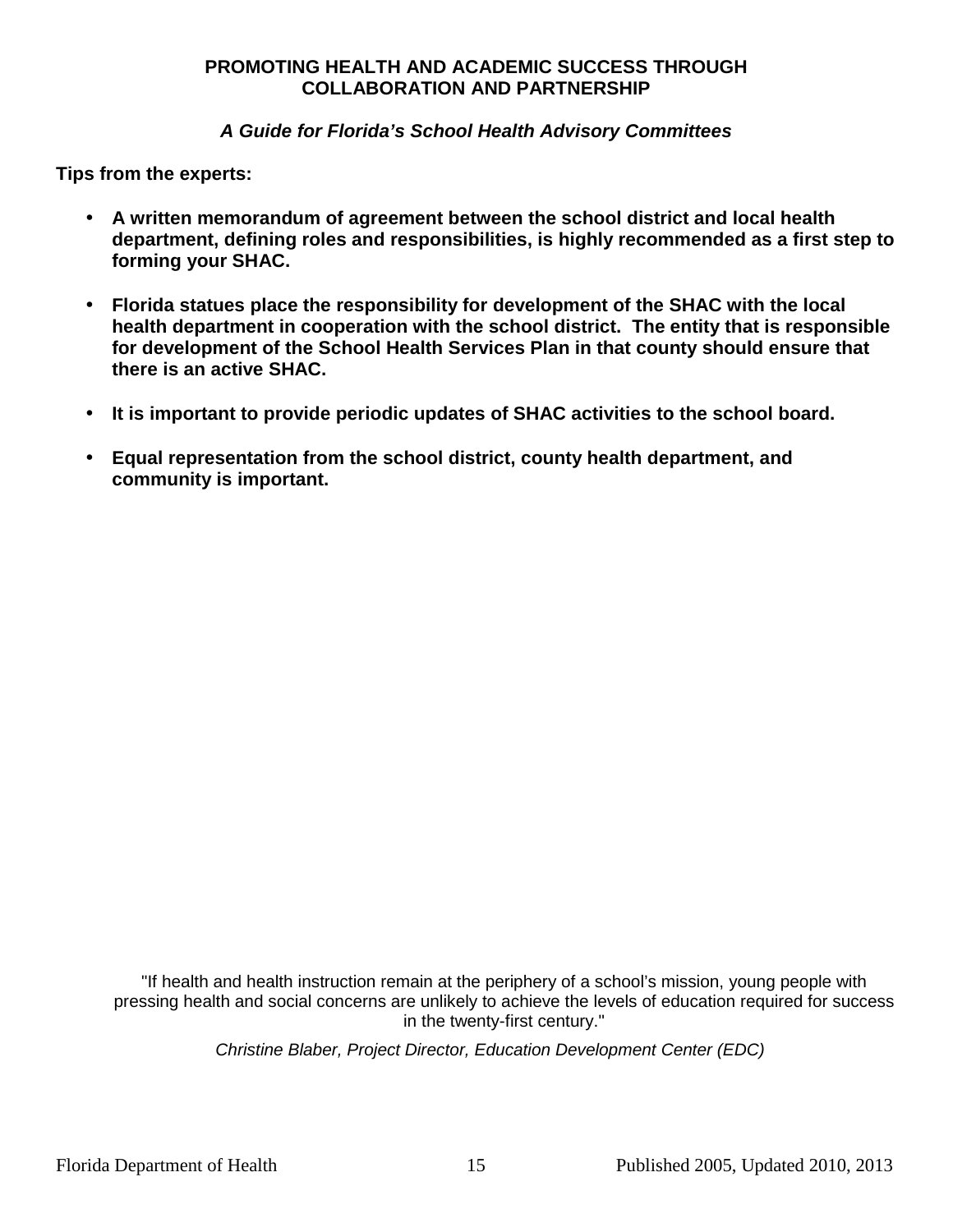#### **A Guide for Florida's School Health Advisory Committees**

# **CRITICAL ELEMENTS**

#### **School District and County Health Department Support**

For a successful school health advisory committee, it is important that the school district and the local health department take an active role, and that the school superintendent and other key personnel support the committee.

- Must have support of school superintendent.
- Must have support of school board.
- Must have support from the county health department.
- School board needs to review and approve the vision, mission, and work plan of the Committee.
- A memorandum of agreement between the school district and the county health department is recommended.

#### **Building Support in the Community**

Collaborative efforts among families, communities, and schools are the most effective means of impacting prevention and intervention activities.

- Meet with key school personnel and community representatives.
- Identify existing school and community groups that currently are working to address health issues (do not reinvent the wheel).
- Find a chair or co-chairs for the Committee.

#### **Collaboration with Existing Community/School Groups**

You do not need to build a new advisory committee if one already exists. Check with the local school district and health department to identify other committees that look at health policy and practices and try to identify areas of collaboration. You may also develop a subgroup of one of these committees to serve as your SHAC. Select members who are committed to child health and education issues.

- Safe and Drug Free Schools Advisory Committee
- School Wellness Committees
- Juvenile Justice Task Force
- **Shared Services Council**
- Team Nutrition
- Parent Teacher Associations
- **Healthy Start Coalitions**
- Domestic and Sexual Violence Task Force
- Community and Schools Councils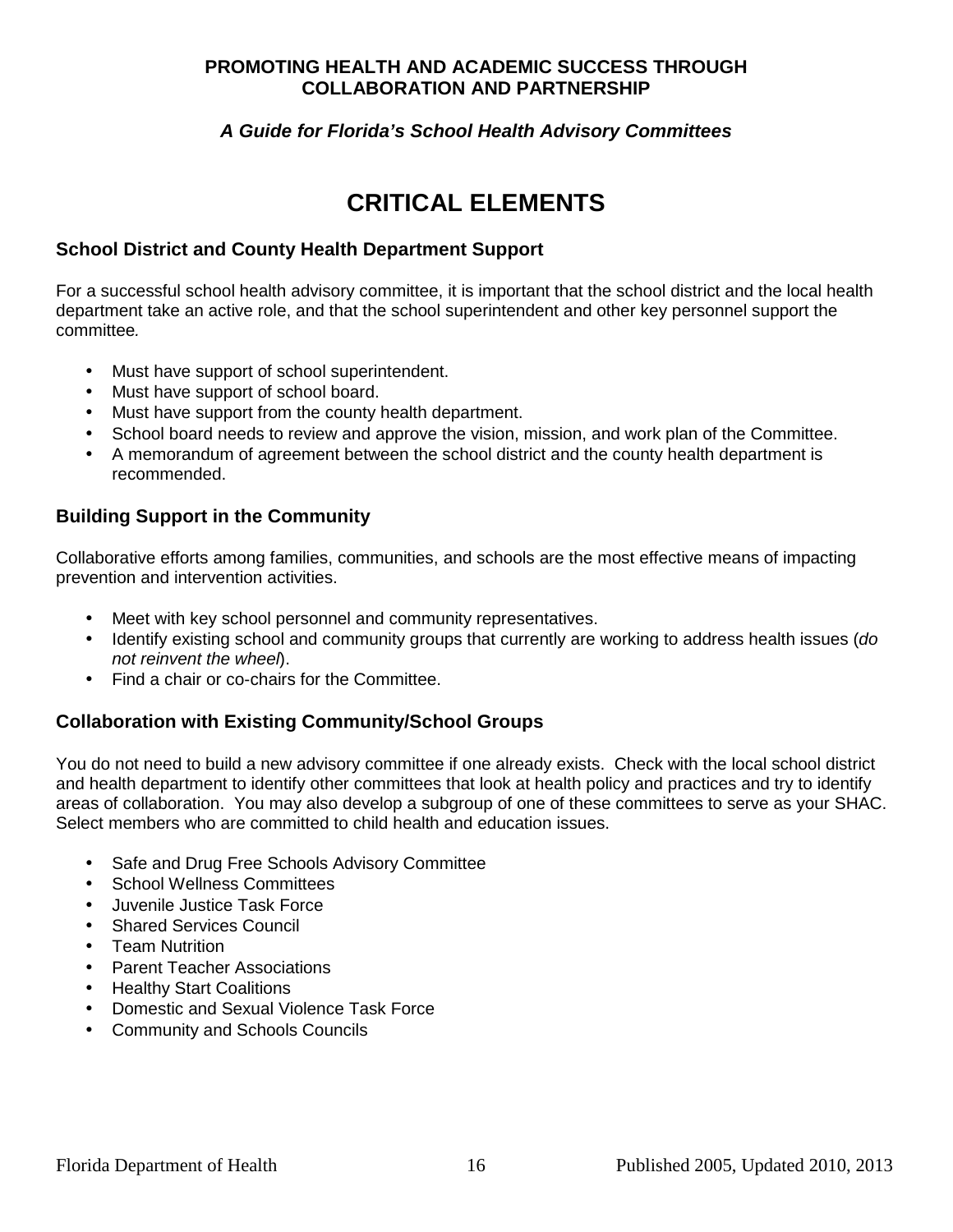**A Guide for Florida's School Health Advisory Committees** 

# **RECRUITMENT OF MEMBERS**

Some SHACs obtain members through appointment, but most are comprised primarily of volunteers from the school district, county health department, parents, medical providers, and community members. To be most effective, membership should reflect representation from the eight components of the Coordinated School Health Model as required by Florida statute.

What is the Coordinated School Health Model?

\*\*\*\*\*\*\*\*\*\*\*\*\*\*\*\*\*\*\*\*\*\*\*\*\*\*\*\*\*\*

A Coordinated approach to student's health helps schools achieve their goals and enhance student well-being and achievement, clarifies the importance of the school's involvement, and describes ways to strengthen and coordinate the school and community's education and health resources for the benefit of children and their families. (Health is Academic: A Guide to Coordinated School Health Programs 1998)

## **Comprehensive School Health Education**

Comprehensive School Health Education is classroom instruction that addresses the physical, mental, emotional, and social dimensions of health; develops health knowledge, attitudes, and skills; and is tailored to each age level. It is designed to motivate and assist students to maintain and improve their health, prevent disease, and reduce health-related risk behaviors.

## **Physical Education**

Physical education incorporates planned, sequential instruction that promotes lifelong physical activity designed to develop basic movement skills, sports skills, and physical fitness as well as to enhance mental, social, and emotional abilities.

## **School Health Services**

School Health Services includes preventive services, education, emergency care, referral, and management of acute and chronic health conditions. Services are designed to promote the health of students, identify and prevent health problems and injuries, and ensure care for students.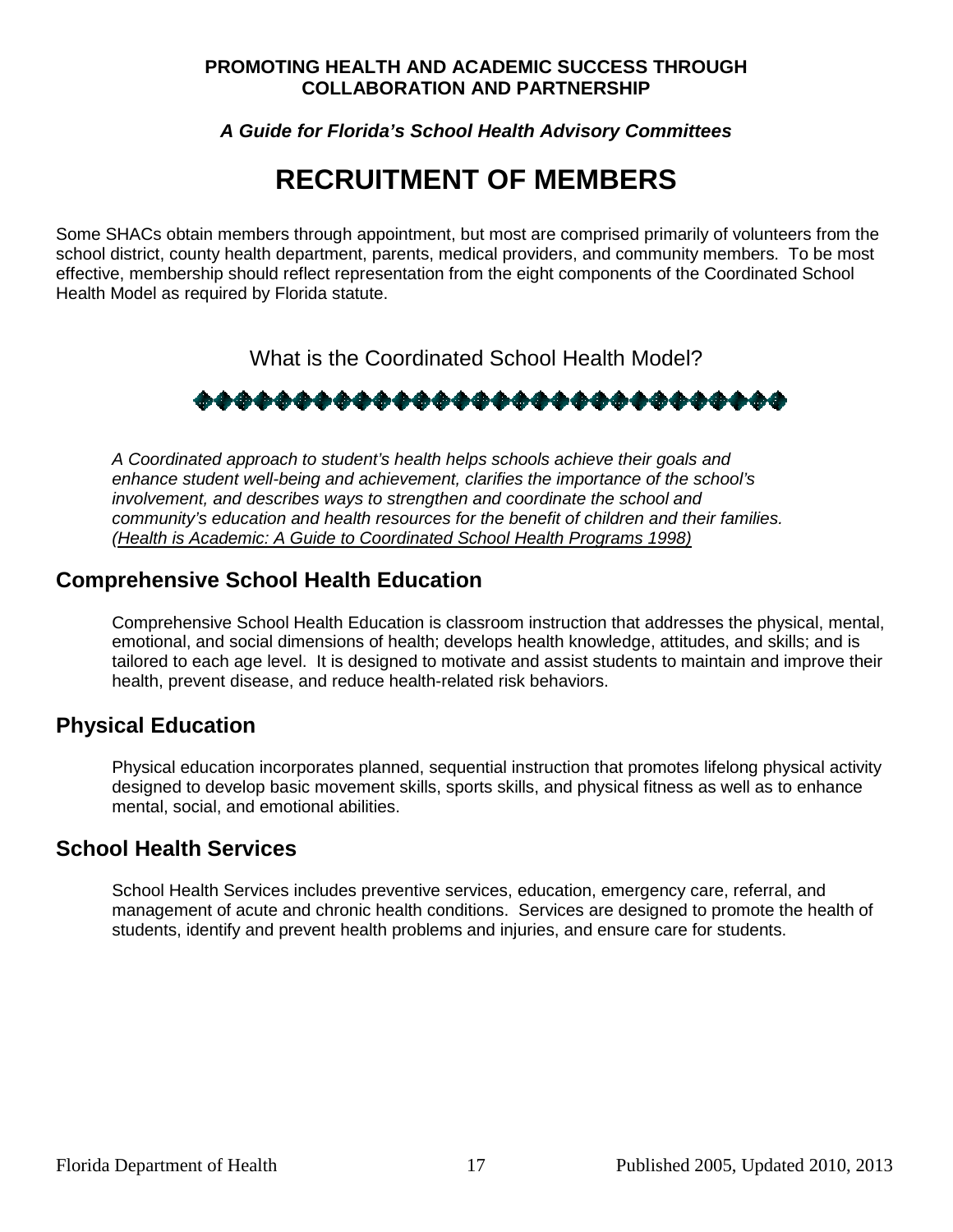#### **A Guide for Florida's School Health Advisory Committees**

#### **School Nutrition Services**

School Nutrition Services includes integration of nutritious, affordable, and appealing meals, nutrition education, and an environment that promotes healthy eating behaviors for all children. Healthy school nutrition is designed to maximize each child's education and health potential for a lifetime.

#### **School Counseling, Psychological, and Social Services**

School Counseling, psychological, and social services consist of activities that focus on cognitive, emotional, behavioral, and social needs of individuals, groups, and families. School based counseling, psychological, and social services are designed to prevent and address problems, facilitate positive learning and healthy behavior, and enhance healthy development.

#### **Healthy School Environment**

A healthy school environment includes the physical, emotional, and social climate of the school that provides a safe physical plan, as well as a healthy and supportive environment that fosters learning.

#### **School-Site Health Promotion for Staff**

Assessment, education, and fitness activities are designed to maintain and improve the health and wellbeing of school facility and staff who serve as role models for students.

#### **Family and Community Involvement in Schools**

Effective family and community involvement in schools involves partnerships among schools, families, community groups, and individuals designed to share and maximize resources and expertise in addressing the healthy development of children, youth, and their families.

"While the requirement that schools have wellness policies on their books was a good first step, it is imperative that now we as government policy makers, as organizations, as parents, as volunteers take the next important steps: making sure that these policies are implemented, monitored and continuously improved. How can we best achieve this goal?

Support programs that work: For one, we can make sure that initiatives like USDA's Team Nutrition and CDC's Coordinated School Health Program are adequately supported and that sufficient funds are allocated so that they can be carried out optimally. These are examples of effective government programs where relatively little money goes a long way."

> Dr. David Satcher, Former US Surgeon General, Founding Chair of Action for Healthy Kids, May 2009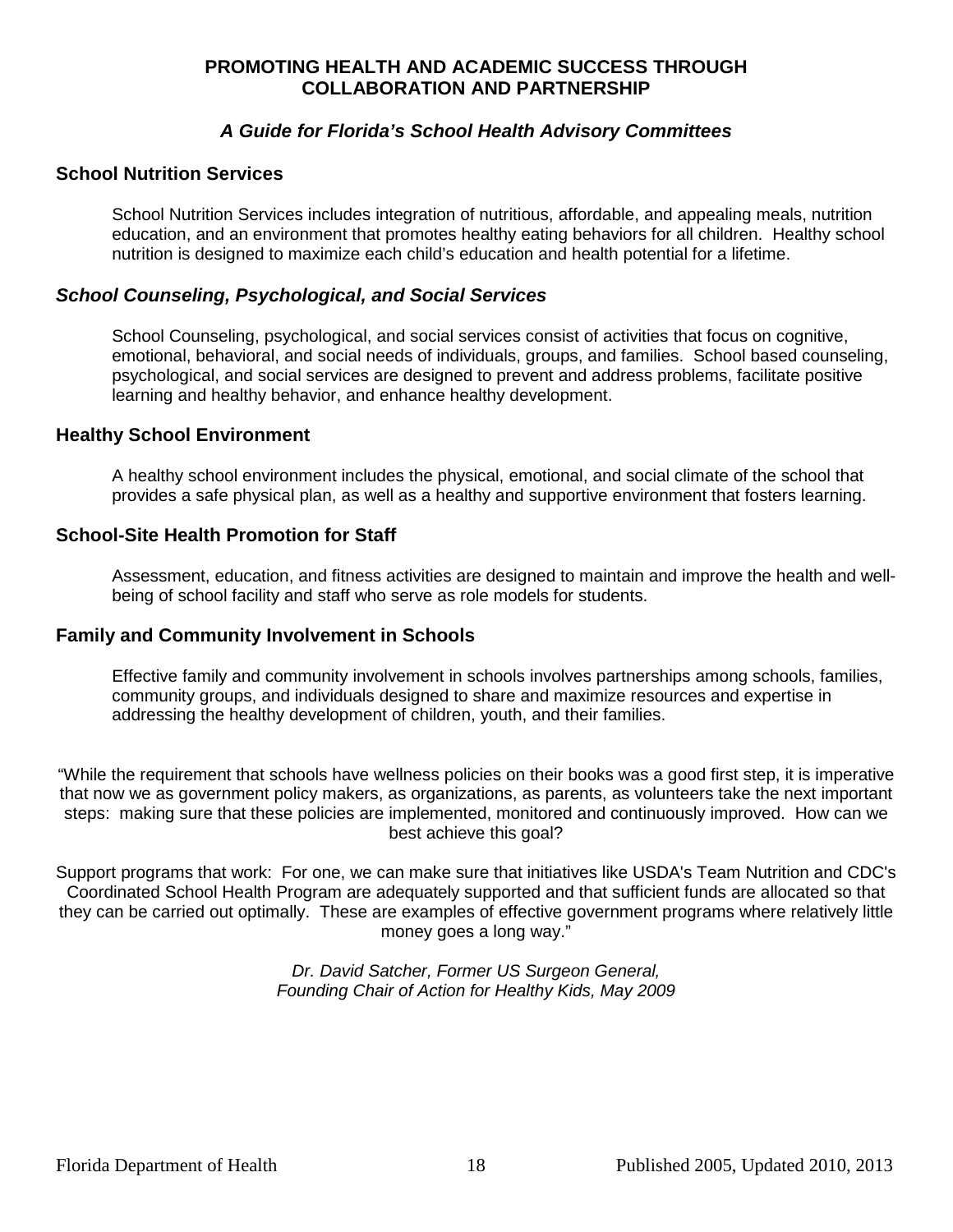#### **A Guide for Florida's School Health Advisory Committees**

# **COMMUNITY SOURCES OF SHAC MEMBERS**

Below are lists of possible sources for SHAC members in the eight component areas of Coordinated School Health.

## **CORE MEMBERS**

Students; Parents; Teachers; Superintendents; School District Health Education Coordinators; School Nurse Coordinators and School Nurses; School Board Members; County Health Department Representatives; District Physical Education Coordinators; School Guidance Counselors, Psychologists, and Social Workers; School Food Service Managers; School Facilities Managers

## **Comprehensive School Health Education**

County Health Department Health Educators and Tobacco Coordinators; District Health Curriculum Resource Teacher or Coordinator; Safe and Drug Free Schools Coordinator; School Resource Officer; Tobacco Educators; Representatives from local health associations such as American Heart Association, Lung Association, and Cancer Society, and Diabetes Association; Universities and Community Colleges; United Way; Community HIV Education Coalition; Community Emergency Management Services; Healthy Start Coalitions; Community Drug and Alcohol Coalition

## **Physical Education**

Representatives from agencies such as Parks and Recreation Department; YMCA; Health Clubs; Boys and Girls Clubs; Sports Clubs; Gyms; Universities and Community Colleges; Professional Sports Associations; Professional Athletes; Fish and Wildlife Commission; Department of Transportation Safe Routes to School; Florida Safe Kids Coalition; Before- and After-school Programs

## **School Health Services**

School Nurses; Local Pediatricians; Family Practitioners; Advanced Registered Nurses (ARNP); Dentists and Dental Hygienists; Hospital Administrators; Community Health Center Representatives; Optometrists; Audiologists; Chiropractors; Dieticians; Insurance Providers; Medical Societies and Professional Organizations Representing Health Specialties; Agencies such as Department of Children and Families (Medicaid), Children's Medical Services, Florida Healthy Kids, Jepperson Vision Quest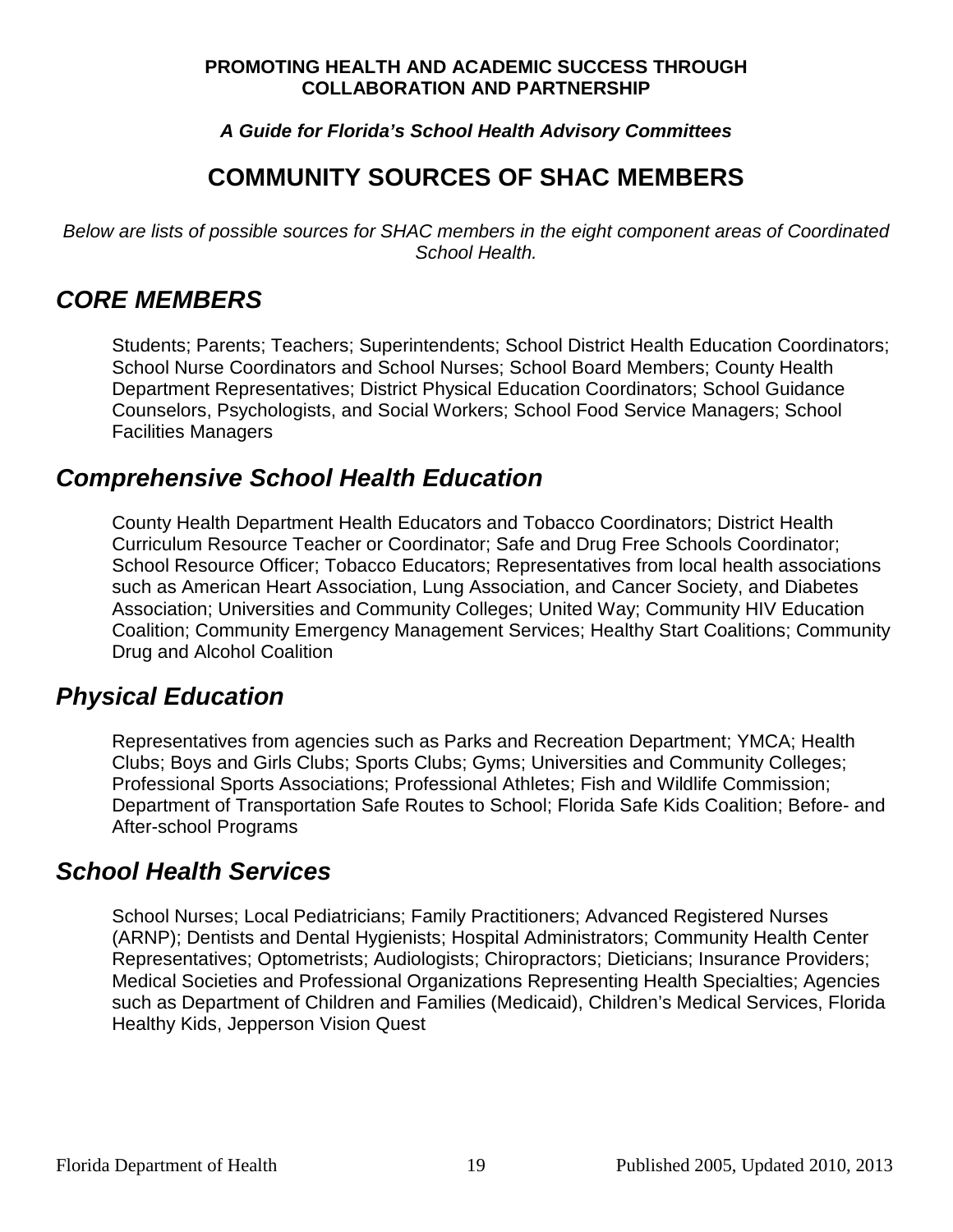#### **A Guide for Florida's School Health Advisory Committees**

## **School Nutrition Services**

Community and Health Department Dieticians, Women, Infants, and Children (WIC) Nutritionists; County Extension Agents; Representatives from Universities, Community Colleges; Professional Associations representing the Food and Beverage or Agriculture Industry; Local Agriculture Committees; Local Food and Beverage Vendors/Suppliers; Food Service Providers for the School District

# **School Counseling, Psychological, and Social Services**

Local Mental Health Providers and Social Workers; Agencies such as Department of Juvenile Justice, Department of Children and Families, Domestic and Sexual Violence Prevention and Referral Programs; Hospice; Social Service Agencies and other Prevention Hotlines; Local Ministerial Associations or Other Faith Based Counseling Services

# **Healthy School Environment**

School District and/or County Health Department Environmental Health and Facilities Managers; School Resource Officers; Pest Control Officers; Safe and Drug Free Schools Coordinators; School and Local Government Transportation Officials; Food Service Personnel; District Risk Manager; Community Partners such as Local Disaster Preparedness Specialists; Fire and Rescue; Law Enforcement; Open Airways (American Lung Association); Asthma and Allergy Foundation of America; Municipal Safety Committee Members; County Growth Management/Planning; Bullying Prevention Task Forces

## **School-site Health Promotion for Staff**

School District and/or County Health Department Employee Wellness Coordinators; Human Resource Officers; Benefits Managers; Risk Managers; School District Health and Life Insurance Carriers; Physical Educators; Mental Health Professionals; School Counselors; Community Partners from Gyms; Hospitals; Community Health Agencies (American Heart Association, Lung Association, and Cancer Society, etc.); Employee Assistance Programs; Local Health Promotion Experts

# **Family and Community Involvement in Schools**

Governmental Leaders (elected and appointed); Business Partners; Media; Representatives from Service Organizations such as Elks Club, Rotary Club, Sororities/Fraternities; Civic Clubs (Junior League, Women's Club, Garden Club); Volunteers (Hospital Auxiliary); Youth Organizations such as Boy Scouts/Girls Scouts; School Service Organizations (Key Club, Student Government); School Readiness Project ; Community Health Councils; Faith-Based Organizations; Healthy Start Coalitions; Early Steps Programs; Department of Children and Families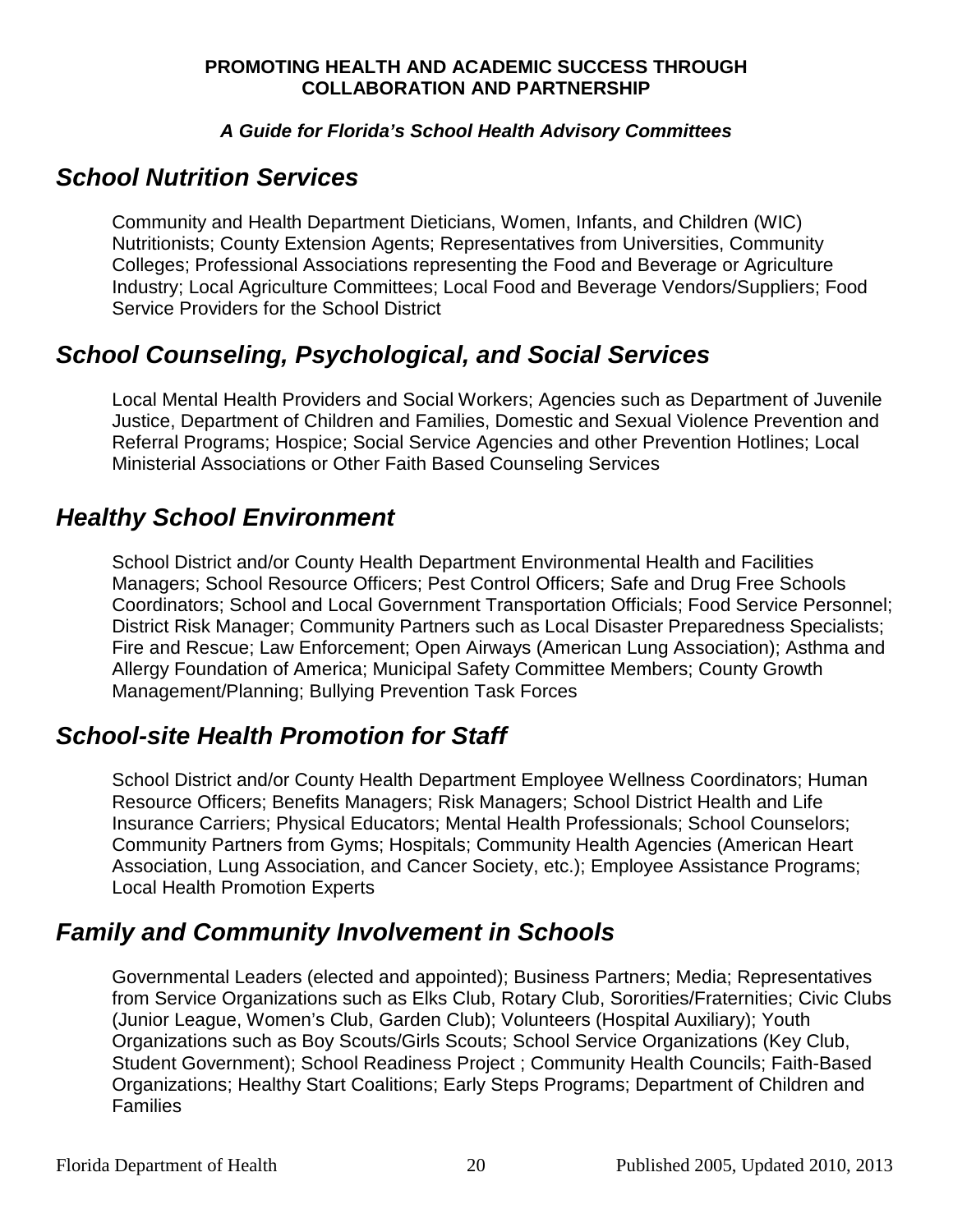#### **A Guide for Florida's School Health Advisory Committees**

## **RECRUITMENT TALKING POINTS**

The following talking points may be useful when recruiting new members for the SHAC. Each member brings unique resources and knowledge to the SHAC and each will benefit from participation in differing ways.

### **What can I do for SHAC, and what can SHAC do for me?**

#### **Parents**

As a member of the SHAC, parents can have a voice in decisions that will positively influence their children's health and academic success by creating a strong and supportive school environment.

First-hand experience of family dynamics will add an important insight to the SHAC.

#### **Students**

SHAC membership provides an opportunity for empowerment and influence that will positively impact your school environment and you will be provided with the potential to interface with community and business leaders.

Students are a powerful agent for change and can best express the needs of the student population.

#### **Educators**

Learn about community resources and best practice models that can benefit your students.

Teachers are able to provide insight into the multiple challenges and successes in the classroom.

#### **Administrators**

SHAC provides the opportunity to interface with community leadership and to maximize resources with limited funding, time, and staff, to improve the delivery of education.

Identify and implement strategies designed to produce healthier students who have fewer behavior problems, improved attention spans, higher test scores, are less likely to drop out; and increase student and staff attendance.

Administrators contribute leadership and institutional knowledge related to guidelines, mandates, and community concerns.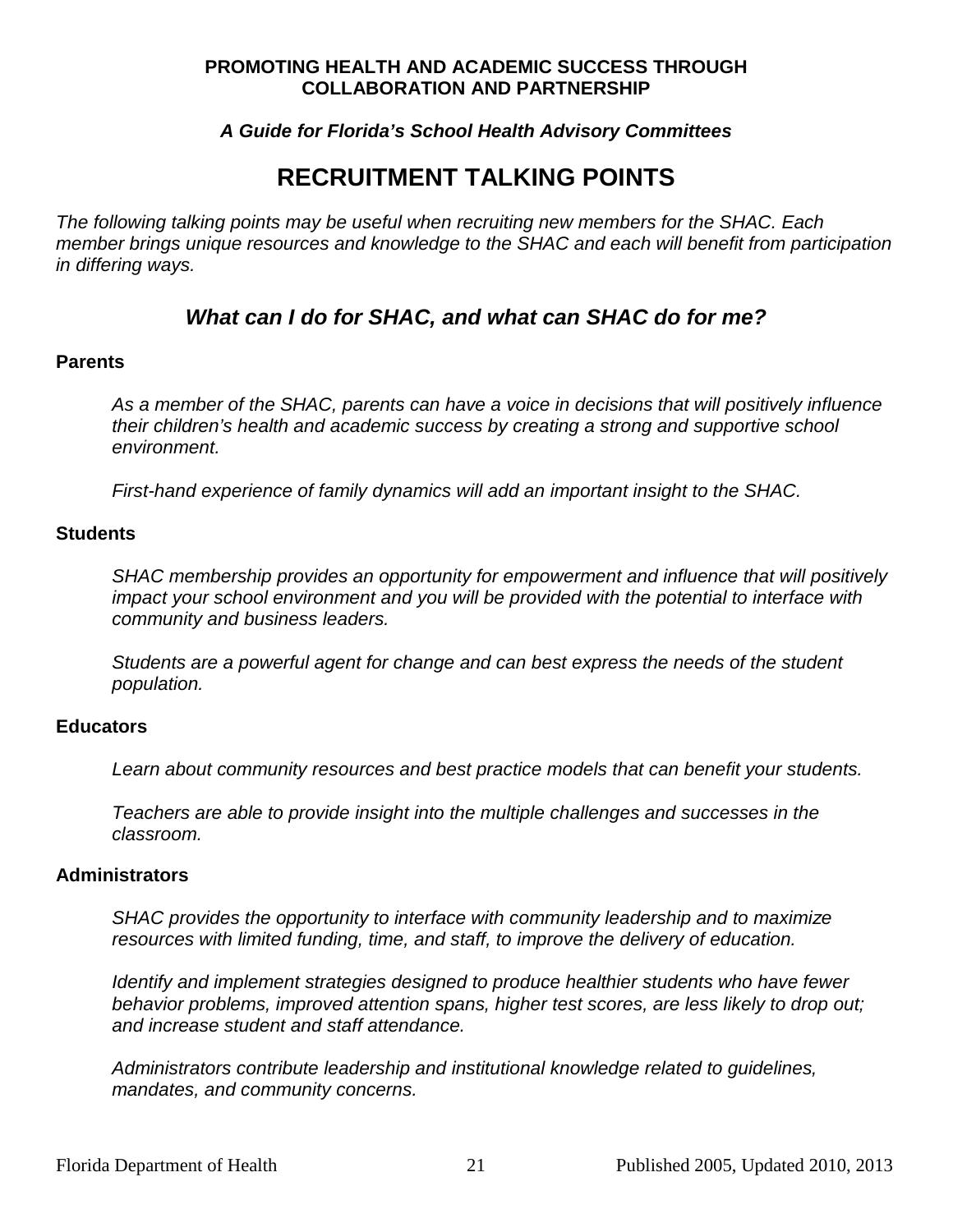#### **A Guide for Florida's School Health Advisory Committees**

#### **Business**

Membership in the SHAC increases visibility, partnership opportunities, promotes a positive image, and a better understanding of the problems and goals of the district.

Successful students provide a healthier more prepared workforce.

Through the SHAC, businesses are able to correlate their business plans so as to be compatible with school district goals, objectives, and standards of operation.

Business leaders are able to share expertise and resources and develop a trusting work relationship with the district.

#### **Medical Community**

The SHAC is a vital component in ensuring the highest quality medical care for all children. School health services plans (developed by the SHAC) reduce risk factors, increase protective factors, and provide for best practices in the schools.

SHACs are able to maximize the quality of health care in schools by providing planned, coordinated, continuity of management; utilizing recognized standards of care; and to decrease liability and provider workload.

The SHAC benefits from your expertise in developing guidelines and recommendation. Medical providers lend credibility, respectability, and medical accuracy to school health planning; thus, resulting in streamlined processes and improved provider/school communication.

#### **Elected and Appointed Officials**

Participation in the SHAC demonstrates commitment to meeting the needs of constituents, provides a positive image, and public awareness of your willingness to serve as a champion of school health and education issues.

The SHAC can provide a forum for information and referral for officials as well as law makers and provide a heightened awareness of issues and emerging trends.

Elected officials know the issues, are well informed, and able to provide input on legislation.

#### **Tip from the experts:**

#### **Membership should reflect a balance between health, education, and community members.**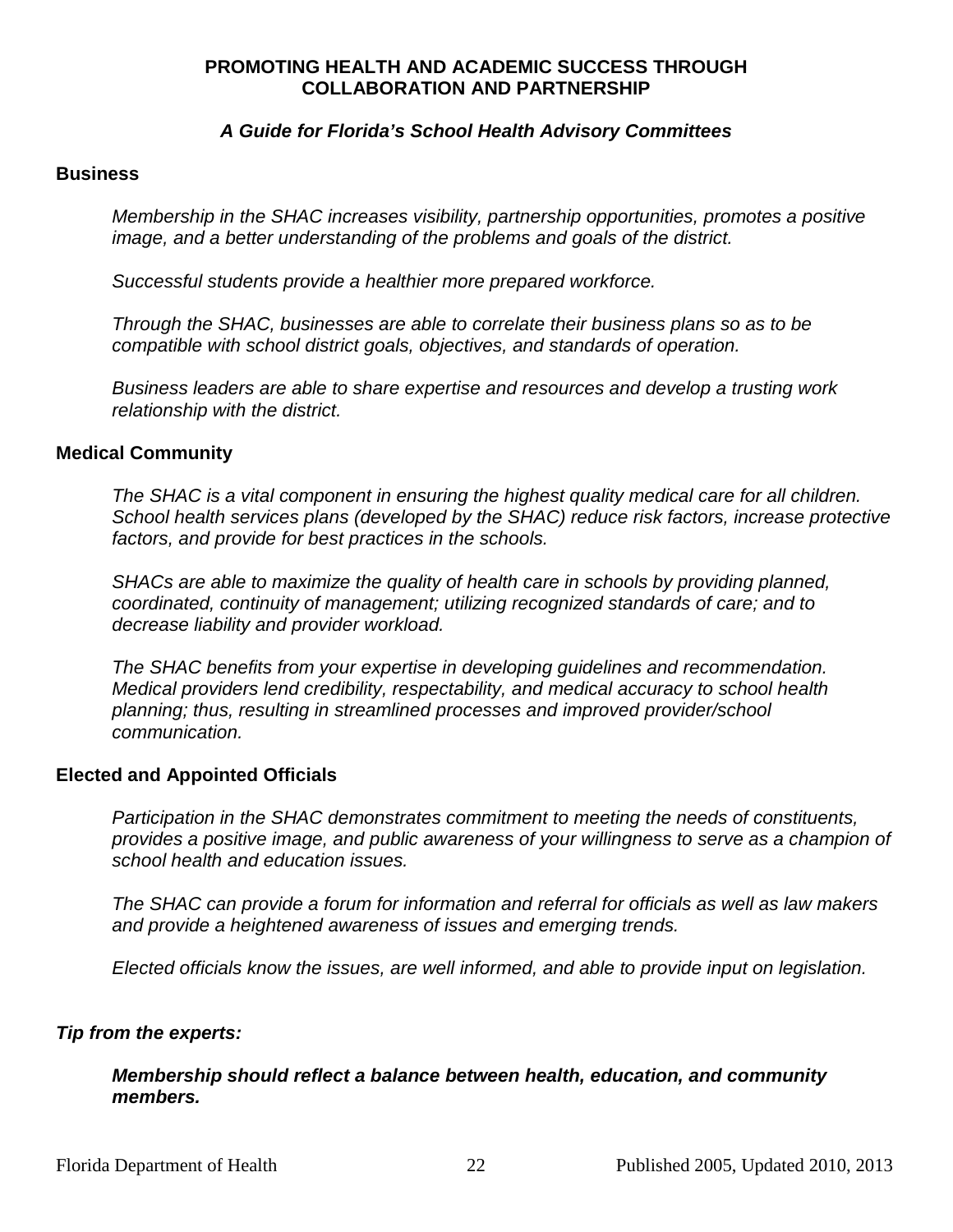| <b>WORKSHEET: COMMUNITY AND SCHOOL SOURCES OF SHAC MEMBERS</b>                                                                                               |  |  |  |  |
|--------------------------------------------------------------------------------------------------------------------------------------------------------------|--|--|--|--|
| Keep in mind the 8 components of the Coordinated School Health model and include representation<br>from the 8 areas on the School Health Advisory Committee. |  |  |  |  |
| Parents<br>,我们也不能在这里的人,我们也不能在这里的人,我们也不能在这里的人,我们也不能在这里的人,我们也不能在这里的人,我们也不能在这里的人,我们也不能在这里的人,我们                                                                  |  |  |  |  |
|                                                                                                                                                              |  |  |  |  |
| <b>Medical Professionals</b>                                                                                                                                 |  |  |  |  |
|                                                                                                                                                              |  |  |  |  |
|                                                                                                                                                              |  |  |  |  |
|                                                                                                                                                              |  |  |  |  |
|                                                                                                                                                              |  |  |  |  |
| Hospitals/Clinics                                                                                                                                            |  |  |  |  |
| <b>Public Health Agencies</b><br><u> 1989 - John Stein, Amerikaansk politiker († 1908)</u>                                                                   |  |  |  |  |
|                                                                                                                                                              |  |  |  |  |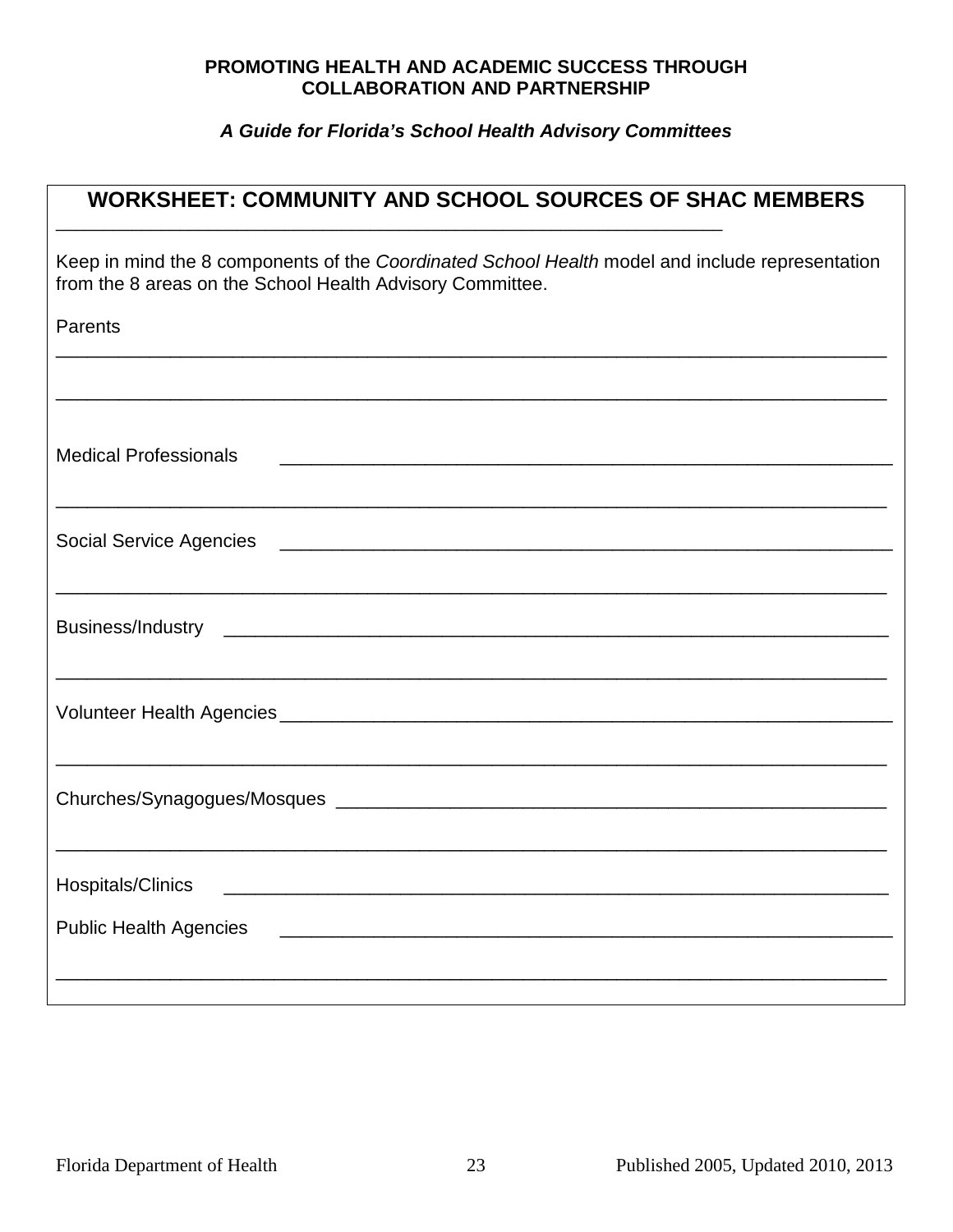#### **A Guide for Florida's School Health Advisory Committees**

| Civic and Service Organizations                                                                                                                                         |
|-------------------------------------------------------------------------------------------------------------------------------------------------------------------------|
| <b>Colleges/Universities/Technical Schools</b><br><u> 1989 - Johann John Stone, markin bashkar (b. 1989)</u>                                                            |
| <b>Public Media</b><br><u> 1989 - Johann Harry Harry Harry Harry Harry Harry Harry Harry Harry Harry Harry Harry Harry Harry Harry Harry</u>                            |
| <b>Attorneys and Law Enforcement Officials</b><br><u> 1989 - Johann Stoff, deutscher Stoff, der Stoff, der Stoff, der Stoff, der Stoff, der Stoff, der Stoff, der S</u> |
| Schools:                                                                                                                                                                |
| Counselor, Social Worker, or Psychologist<br><u> 1989 - Johann Barn, mars ann an t-Amhain an t-Amhain an t-Amhain an t-Amhain an t-Amhain an t-Amhain an t-Amh</u>      |
| <b>School Nurse</b>                                                                                                                                                     |
| <b>Child Nutrition Director/Supervisor</b><br><u> 1980 - Johann John Stone, mars and de film and de film and de film and de film and de film and de film and de</u>     |
| School Health Coordinator/Health Curriculum Supervisor                                                                                                                  |
| Safe and Drug Free Schools Coordinator/Drug Prevention Specialist                                                                                                       |
| <b>District and School Administrators</b>                                                                                                                               |
| School Board Member(s)                                                                                                                                                  |
| <b>Physical Education Teacher/Coach</b>                                                                                                                                 |
| <b>Health Teacher</b>                                                                                                                                                   |
| <b>Youth Groups</b>                                                                                                                                                     |
|                                                                                                                                                                         |
| <b>Governmental Officials</b>                                                                                                                                           |

Adapted from: Step by Step to Comprehensive School Health: The Program Planning Guide by William Kane; Santa Cruz, CA: ETR Associates, 1993.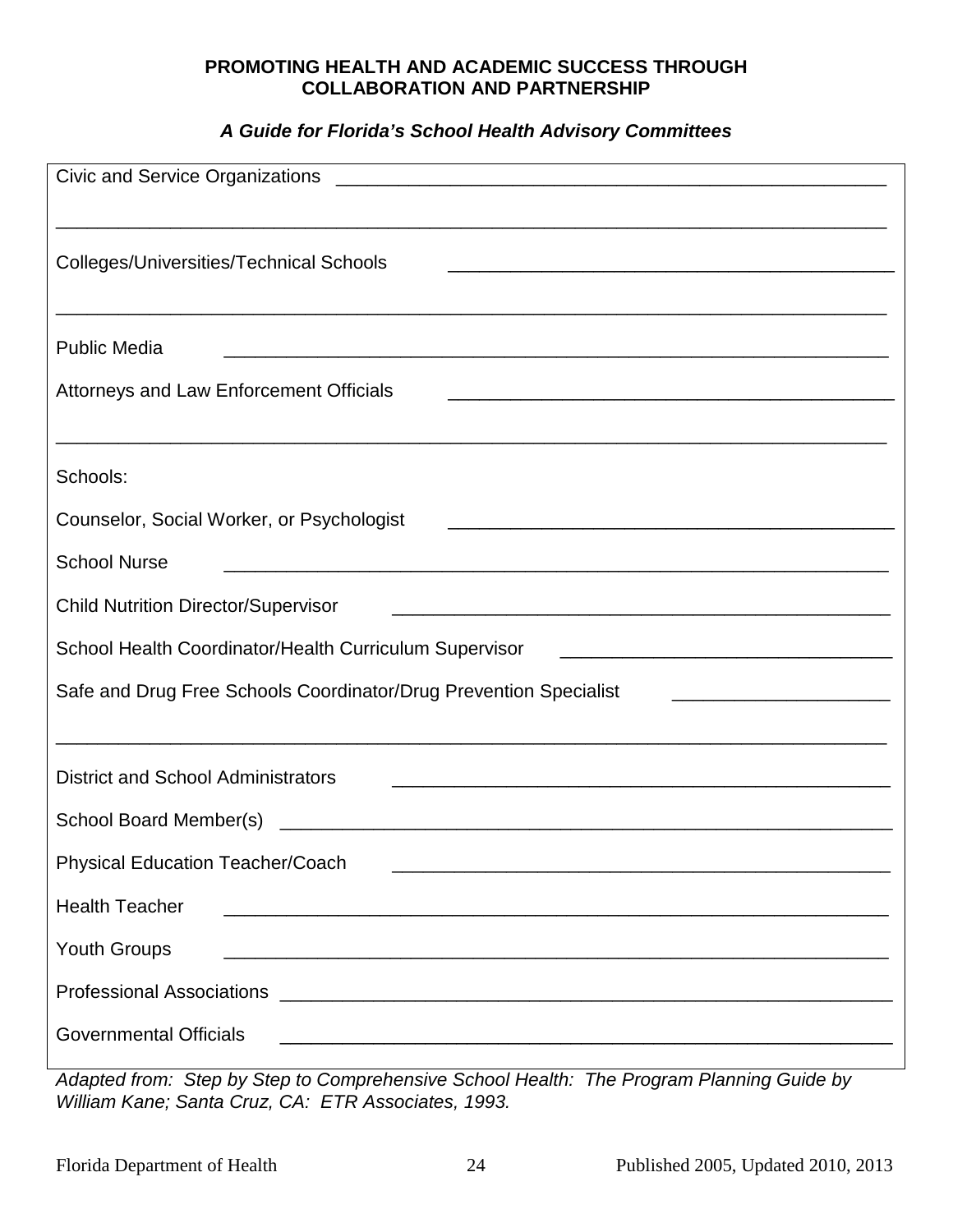#### **A Guide for Florida's School Health Advisory Committees**

# **SELECTING SCHOOL HEALTH ADVISORY COMMITTEE CHAIRPERSON(S)**

The SHAC Chairperson is often the individual responsible for stimulating and supporting members in their efforts to fulfill the group's purpose. Therefore, selecting an individual for this position is an important responsibility of the SHAC. An alternative is to select co-chairpersons; thereby allowing for the division of leadership tasks.

#### **Characteristics of a Successful Leader:**

- Perceives schools as being influential in the lives of students and staff.
- Concerned about the health of children and adolescents.
- Believes SHAC actions can have a positive influence in the schools.
- Understands the general organization of schools and community.
- Has personal characteristics conducive to positive and productive SHAC meetings and activities.
- Is willing to make the necessary time commitment.

#### **Tip from the experts:**

**If possible, the chairperson should be a committed member of the community rather than an employee of either the school district or county health department.** 

**A modest budget to cover the cost of printing, copying, postage, and refreshments is very helpful.**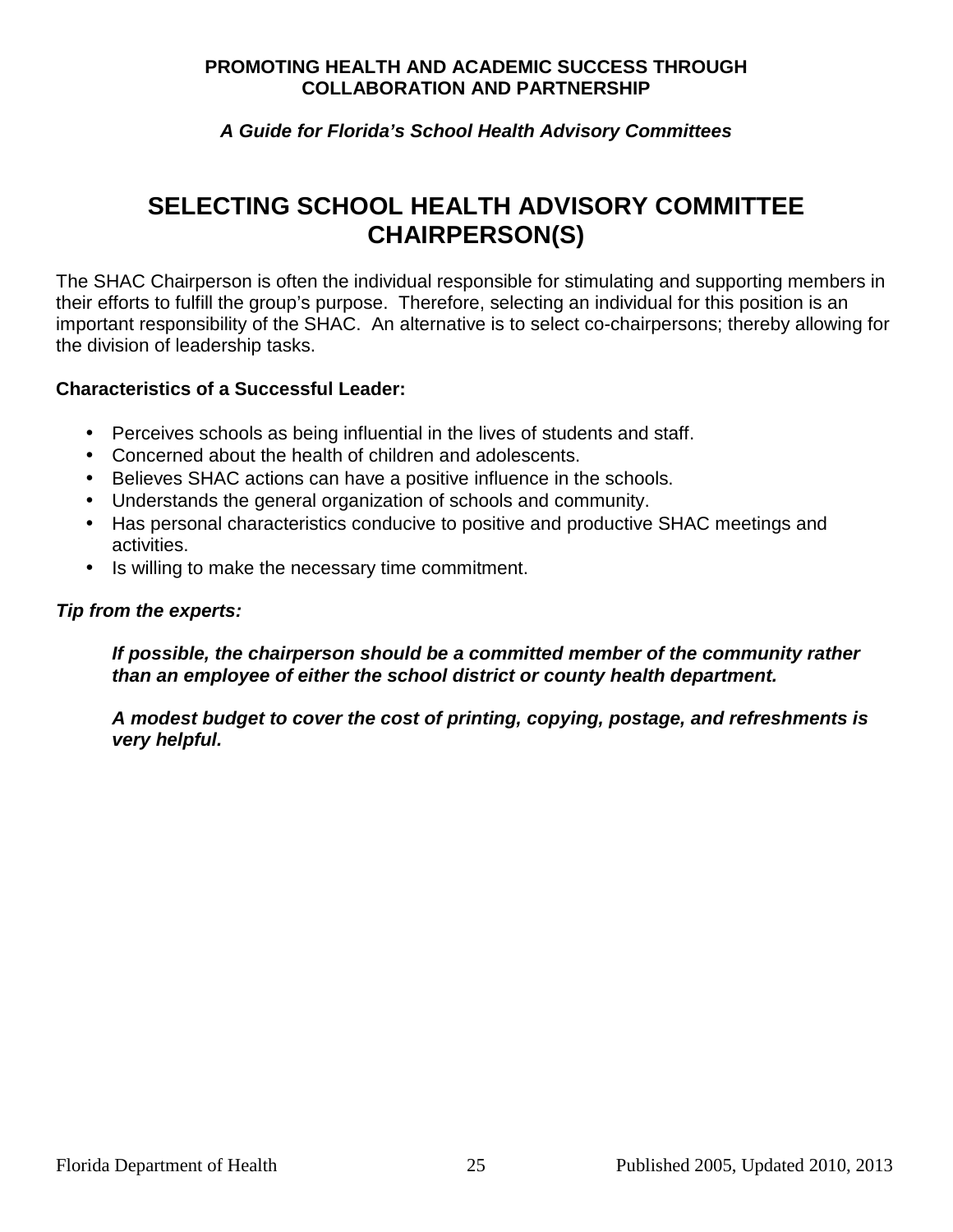#### **A Guide for Florida's School Health Advisory Committees**

## **DEVELOPING A VISION AND MISSION STATEMENT FOR YOUR SCHOOL HEALTH ADVISORY COMMITTEE**

#### **Why is Visioning Important?**

By creating a vision statement, SHAC members make the first step in providing leadership for change in their school and community. The vision defines the Committee's desires and commitments to school health. It expresses why community members have come together and why others should join the effort. Drafting, discussing, and agreeing on a vision assures that the community will understand and support the Committee's work.

#### **Mission Statement**

A mission statement describes the overall purpose and helps define the action of the Committee. It is unlike the vision, as it defines the day-to-day functioning of the Committee members, whereas the vision is what the Committee sees as the long term outcome of their school district's efforts toward removing health barriers to learning. It is recommended that the mission statement of the School Health Advisory Committee relate to the mission of the school district which includes successful academic achievement for all students. A Vision is…..

~an idea or dream whose pursuit will provide a mission and rallying point for activity

A Shared Community Vision…..

- ~will provide the necessary direction for planning
- A Mission Statement…
- ~is easily understood
- ~can be transferred into action
- ~has motivating, and specific goals
- ~is accurate and succinct

Because individual members have differing directions in writing, and there is no assuming the purpose or role of the School Health Advisory Committee, the vision and mission statement will build cohesiveness among members and prevent conflict within the group. To be a member of the Committee means supporting the vision and mission that has been created by the group. The chairperson and members will refer back to the vision and mission regularly to stay focused on the purpose of their work.

## **The Mission of the Florida Coordinated School Health Partnership is to create health literate and health practicing students and staff in all Florida schools.**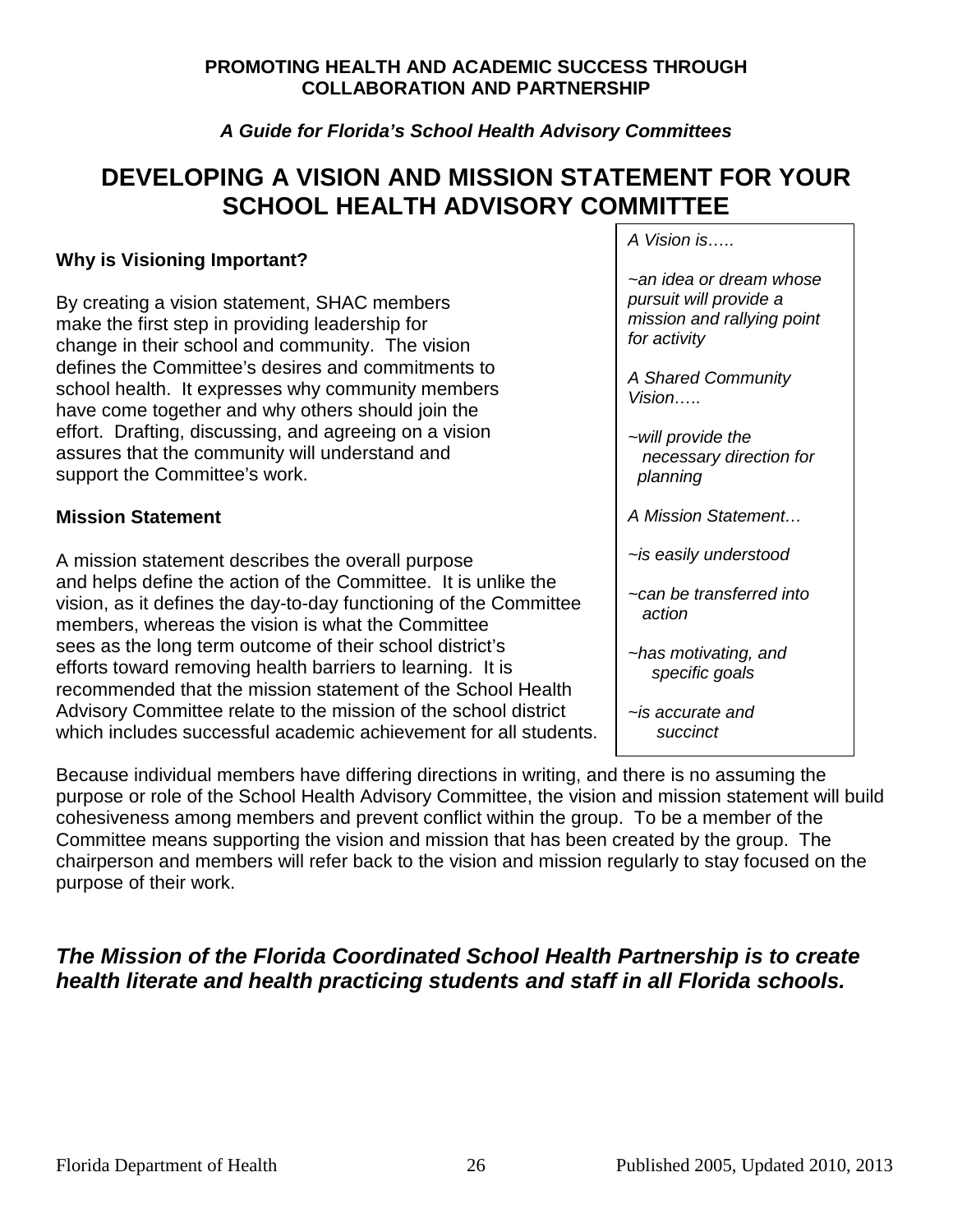**A Guide for Florida's School Health Advisory Committees** 

## **WORKSHEET: CREATING A VISION**  \_\_\_\_\_\_\_\_\_\_\_\_\_\_\_\_\_\_\_\_\_\_\_\_\_\_\_\_\_\_\_\_\_\_\_\_\_\_\_\_\_\_\_\_\_\_\_\_\_\_\_\_\_\_\_\_\_\_\_\_\_\_\_\_\_\_\_\_\_\_\_\_\_\_\_\_\_\_\_\_

An Effective Vision…

- Organizes and unites us around a common purpose.
- Expresses what we want our future to be.
- Is personal as well as group centered.
- Asks for our best to make our desired future real.
- Expresses "what could be" when we use our talents and strengths.
- Represents a leap of faith and inspires us to shape our destiny.
- Communicates confidence in our ability to get the job done.
- Guides our actions and attracts others to our cause.
- Uplifts, compels, challenges, and inspires.
- Comes from our hearts and appeals to our spirit.

Adapted from Thriving on Chaos: Handbook for Management Revolution, by Thomas J. Peters (New York: Knopf, 1987) and Making the Grade: Community Workbook (Washington, DC: The National Collaboration for Youth).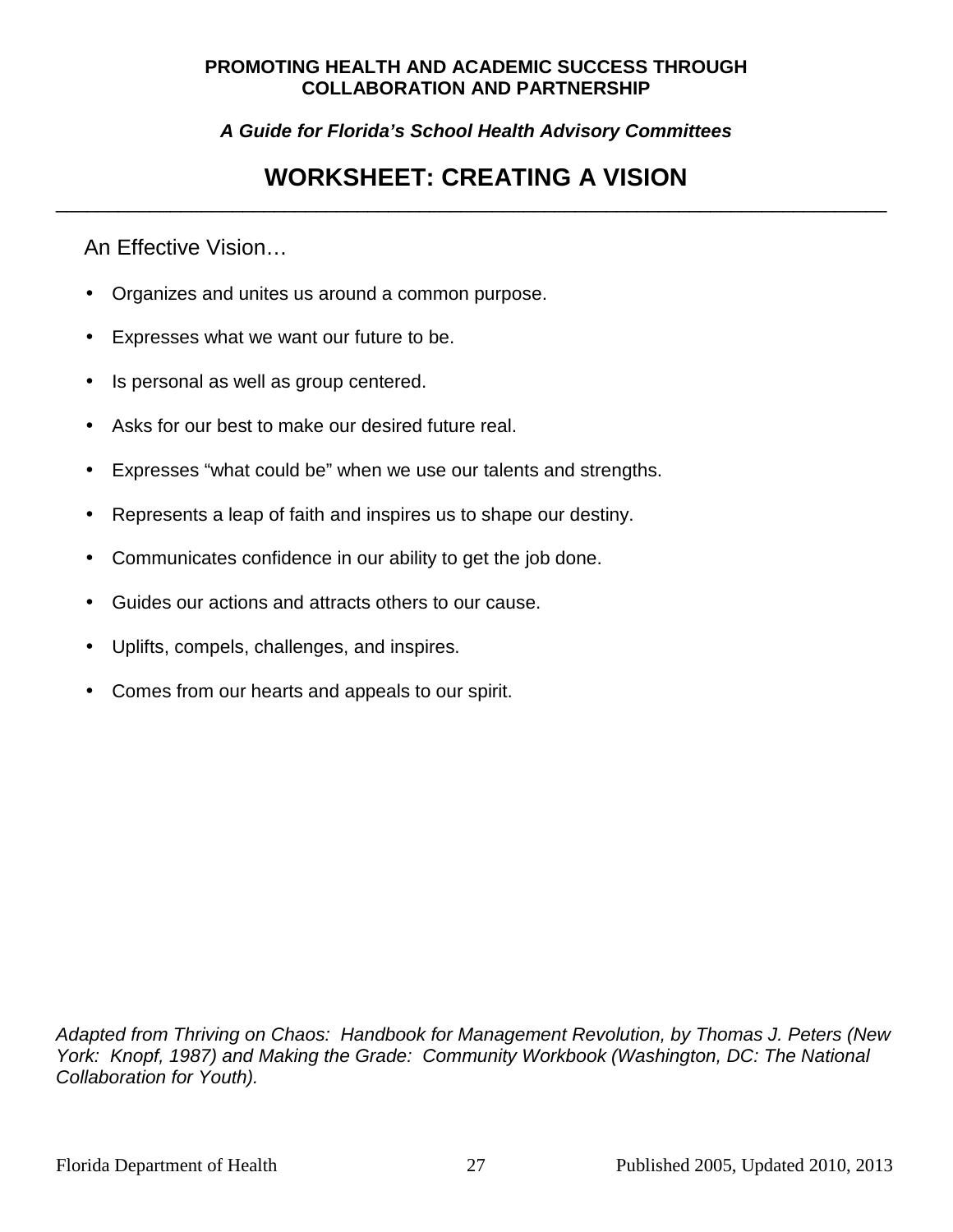#### **A Guide for Florida's School Health Advisory Committees**

# **CREATING A VISION FOR OUR SCHOOL HEALTH PROGRAM**

1. What are the things you like best about our district's current school health program?

2. If you could change one thing about our school health program, what would it be?

3. What worries you most about our children or the health of the school-age child?

4. What is the one wish you have for our community children?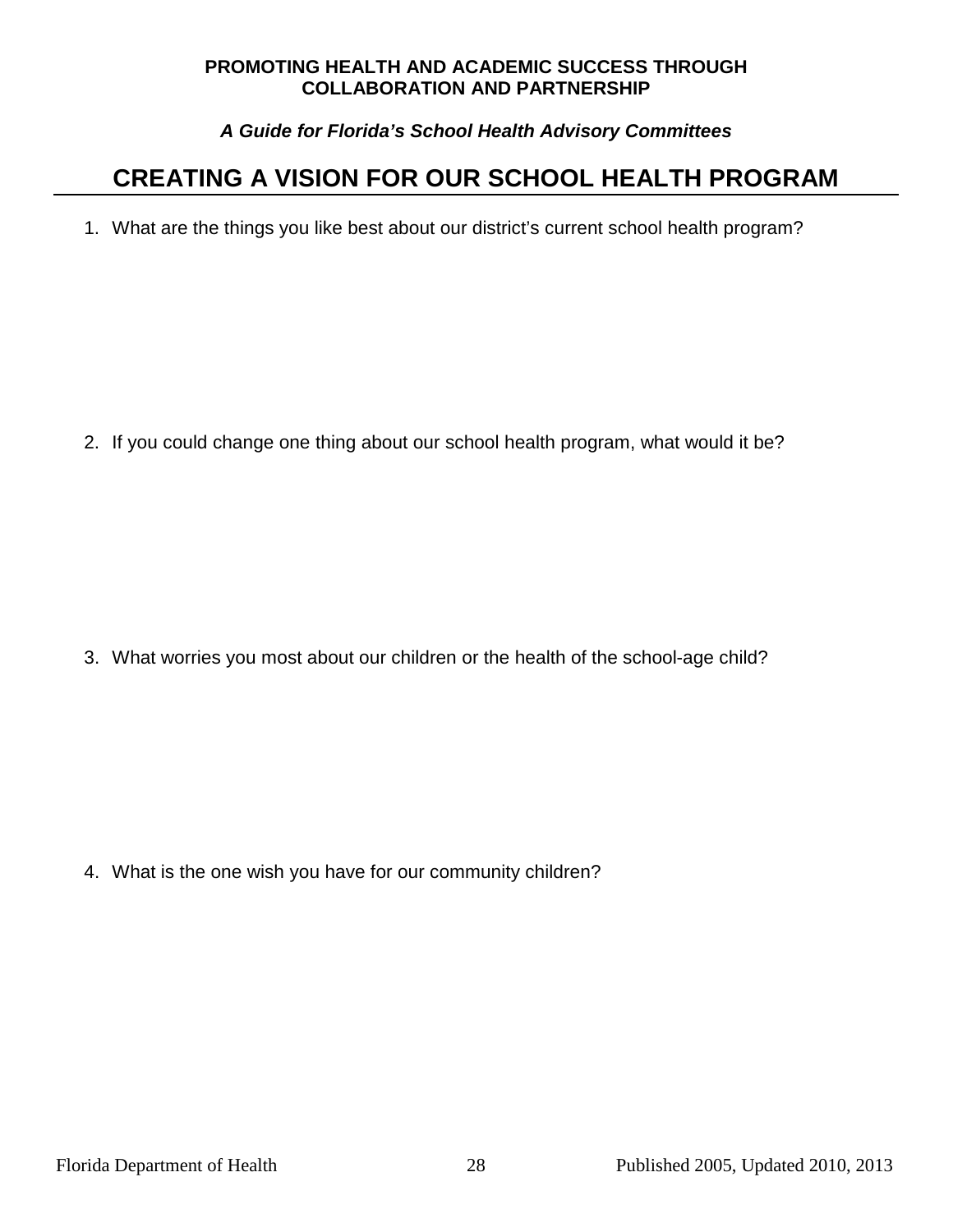#### **A Guide for Florida's School Health Advisory Committees**

5. What could the district do to make our community and our children healthier?

6. What is the one thing our community could do to make our youth healthier?

7. What could families do to make our children and community healthier?

8. What could this Committee do to make our school-age children healthier?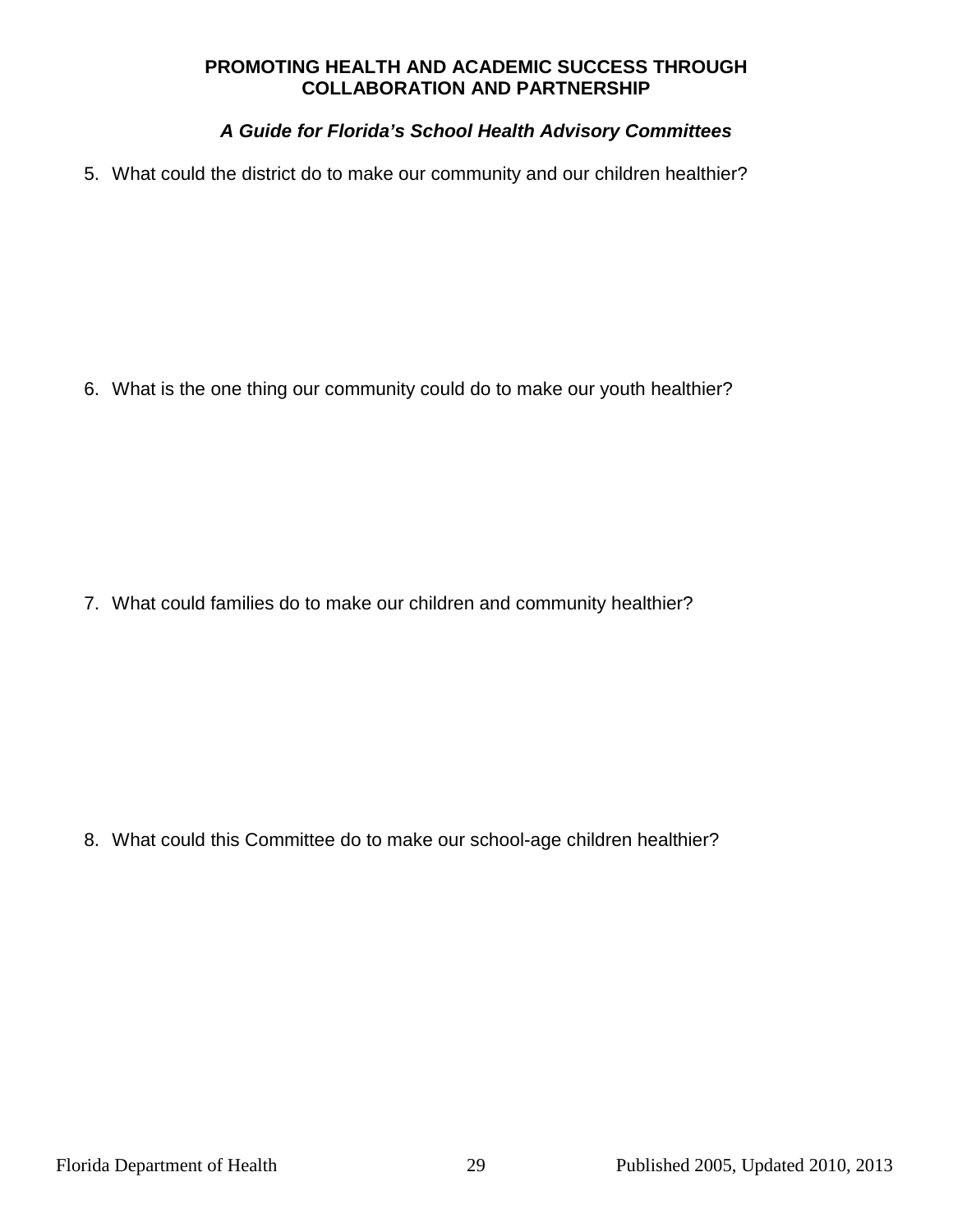#### **A Guide for Florida's School Health Advisory Committees**

# **INCREASING VISIBILITY AND SUPPORT**

Your SHAC activities may include proposed school-wide and district-wide changes. To achieve support for these changes, you must widely communicate your vision, goals, and plan. Just like a business, the Committee will need to promote its "product" to gain the support of those who will use it.

In order to do this you will need to:

- Increase public awareness of the Coordinated School Health approach and the work of the Committee.
- Talk to teachers and attend faculty meetings.
- Talk to parents through PTA, PTO, and other parent groups.
- Talk to students and health related classes.
- Provide regular updates to district and school administration.
- Use a variety of approaches, including:
	- o Letters
	- o Speakers
	- o Newsletters
	- o Brochures and flyers
	- o Television and radios spots
	- o Print ads
	- o Community events
	- o Professional development opportunities
- Develop potential alliances with:
	- o Health and school reporters.
	- o Local politicians.
	- o Businesses that sponsor school activities.
	- o Professional associations, local civic groups, religious groups, and community coalitions.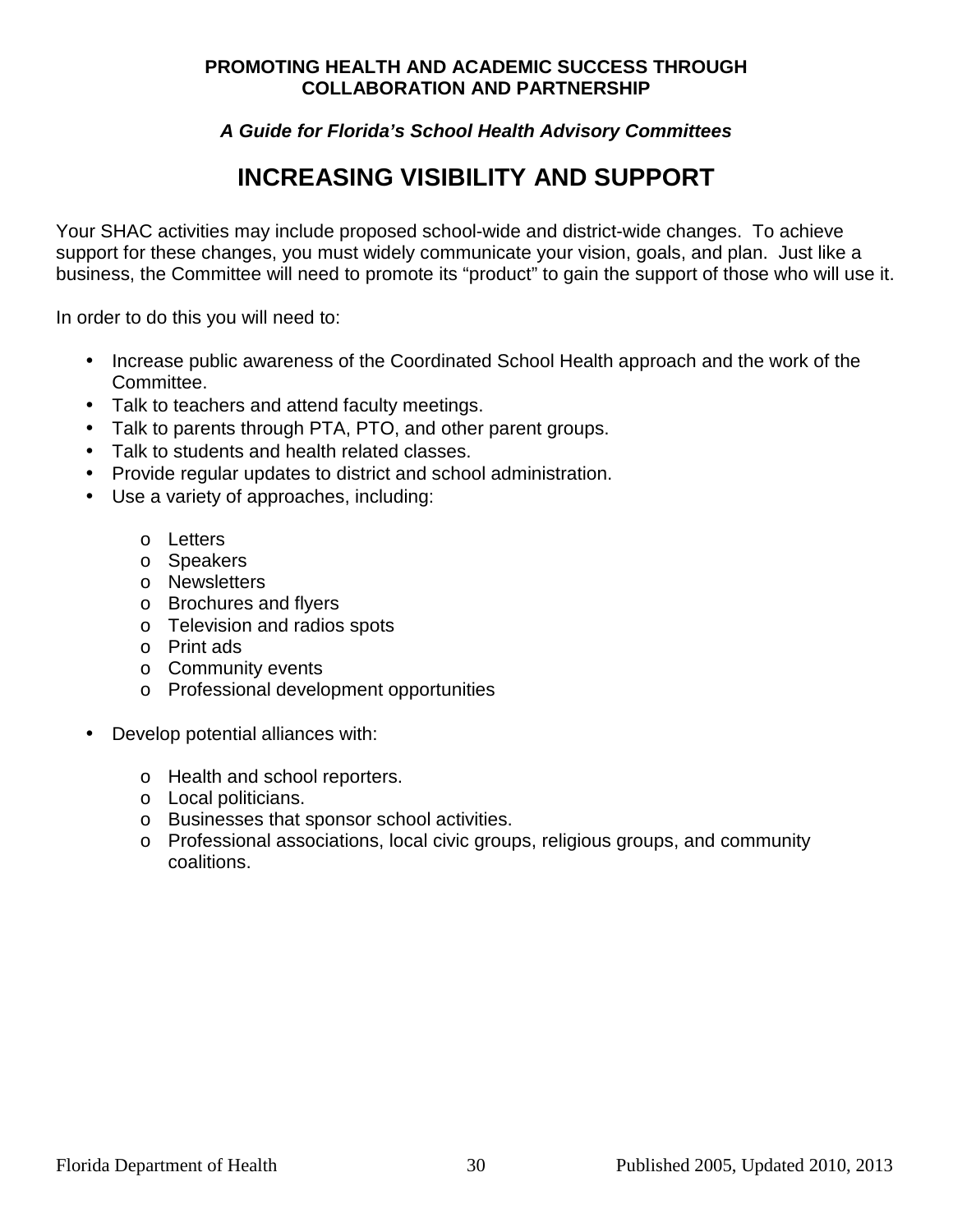#### **A Guide for Florida's School Health Advisory Committees**

# **PLANNING SUCCESSFUL MEETINGS**

Regular meetings of both the full membership and subcommittees are major activities for most SHACs. Therefore, it is important to be well organized and goal directed in order to make the best use of members' time. Here are some suggestions for having productive meetings likely to be appreciated by participants.

#### **Tips from the experts:**

#### **Successful meetings often include:**

- **~opportunities for networking.** 
	- **~review and acceptance of minutes from last meeting.**
	- **~review of agenda.**
	- **~report from school personnel on a program or activity.**
	- **~discussion of a potential project.**
	- **~reviewing and discussing an issue discussed last meeting. ~committee reports.**
	- **~presentation of a model school health program component. ~review of meeting and setting next agenda.**

#### **Regular Meeting Schedule:**

- Establish an annual calendar of dates, times, and locations for all regular meetings.
- Keep it simple (for example, the third Wednesday of each month in the School Board Room from 7 to 9 p.m.).
- Noontime meetings over a lunch at a school, restaurant, or other meeting room are also popular meetings times and locations.
- Geographically large school systems may alternate locations to fairly distribute travel time for members.
- Clarify responsibility for food costs and transportation at the beginning of each year.
- Maps and parking permits should be mailed to members as necessary.

#### **Agenda:**

- Members should receive a tentative agenda with a request for suggested agenda topics two to three weeks before the meeting.
- Any suggestions should be received one week prior to the meeting.
- The agenda should be easily understood with action items designated from information items and discussion-only items.
- Minutes of previous meetings may accompany the mailed tentative agenda.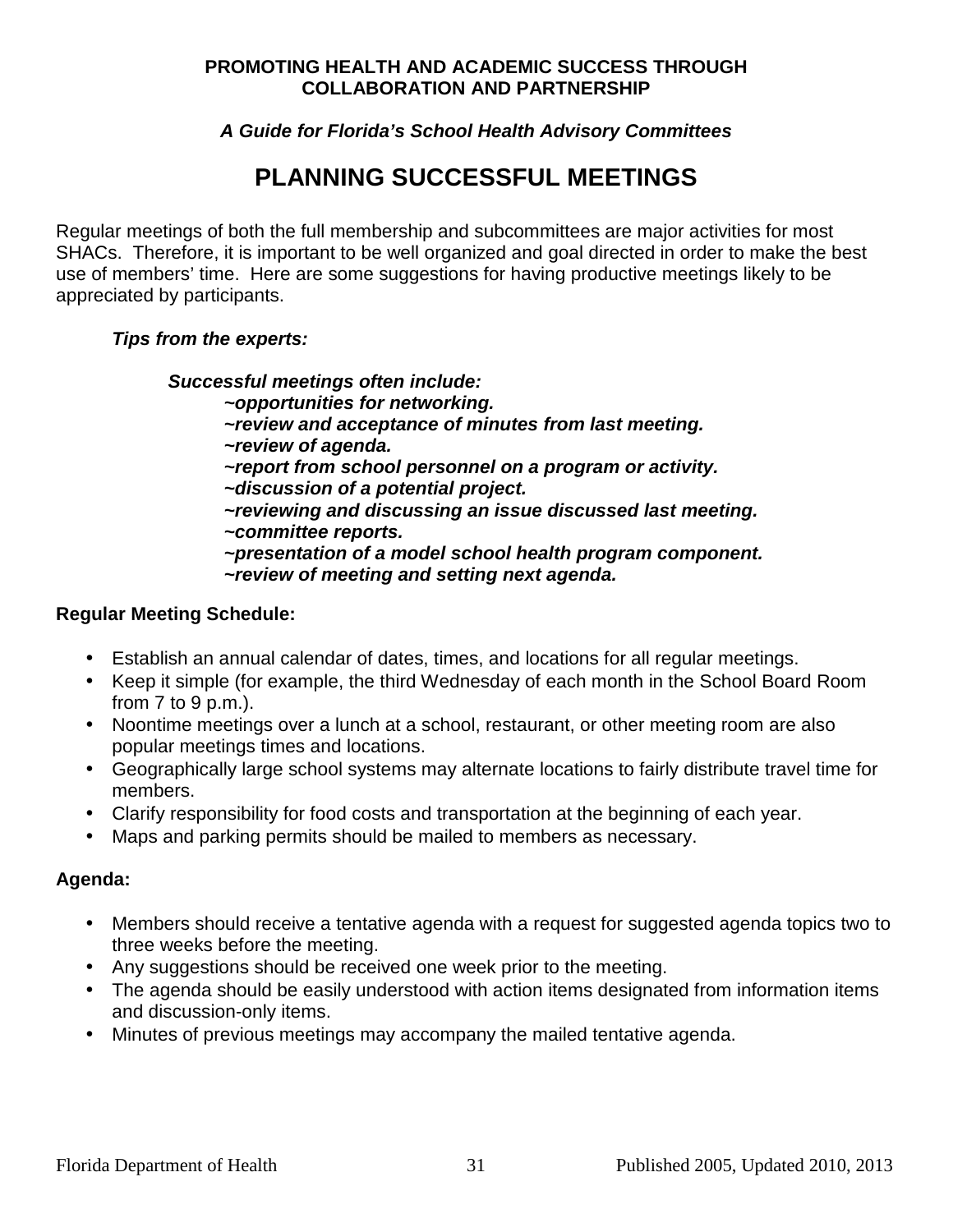#### **A Guide for Florida's School Health Advisory Committees**

#### **Phone Communications:**

- Each member should be called or emailed two days prior to the meeting as a reminder.
- Establish a phone tree.
- Provide a central phone number for information.

#### **Refreshments:**

- If possible, provide light and healthy refreshments if meeting is not at a mealtime. Some school food services staff use this opportunity to show what healthy and delicious food items they are offering in their cafeterias.
- Indicate on the agenda if refreshments will be available.
- Indicate a planned amount of time (fifteen minutes) for networking as part of the agenda.

#### **Punctuality:**

- Demonstrate respect for members' time. Start and end the meeting on schedule.
- Avoid the enabling tendency of waiting for others or allowing a discussion to drift past a specific time.

#### **Environment and Atmosphere:**

- Meetings should be held in a physically comfortable room with comfortable seating that allows members to see and hear each other easily.
- Arriving members should be greeted warmly and informally introduced to each other.
- Maintain a balance between formal and informal procedures.
- Stick to the agenda.
- Involve all members.
- Positively acknowledge all contributions.
- Encourage discussion and periodically summarize for the group.
- Someone should keep a written record of discussion topics, major ideas and decisions.
- Consider using a U-shape or semicircle seating arrangement.
- The chairperson and a recorder, sitting in an open space, may record group comments and decisions using newsprint on an easel.

#### **Follow-up:**

- Ensure that someone has accepted responsibility for each task needing completion and that the group understands the work to be done.
- Allocate ten to fifteen minutes at the end of the meeting to determine the tentative agenda for the next meeting.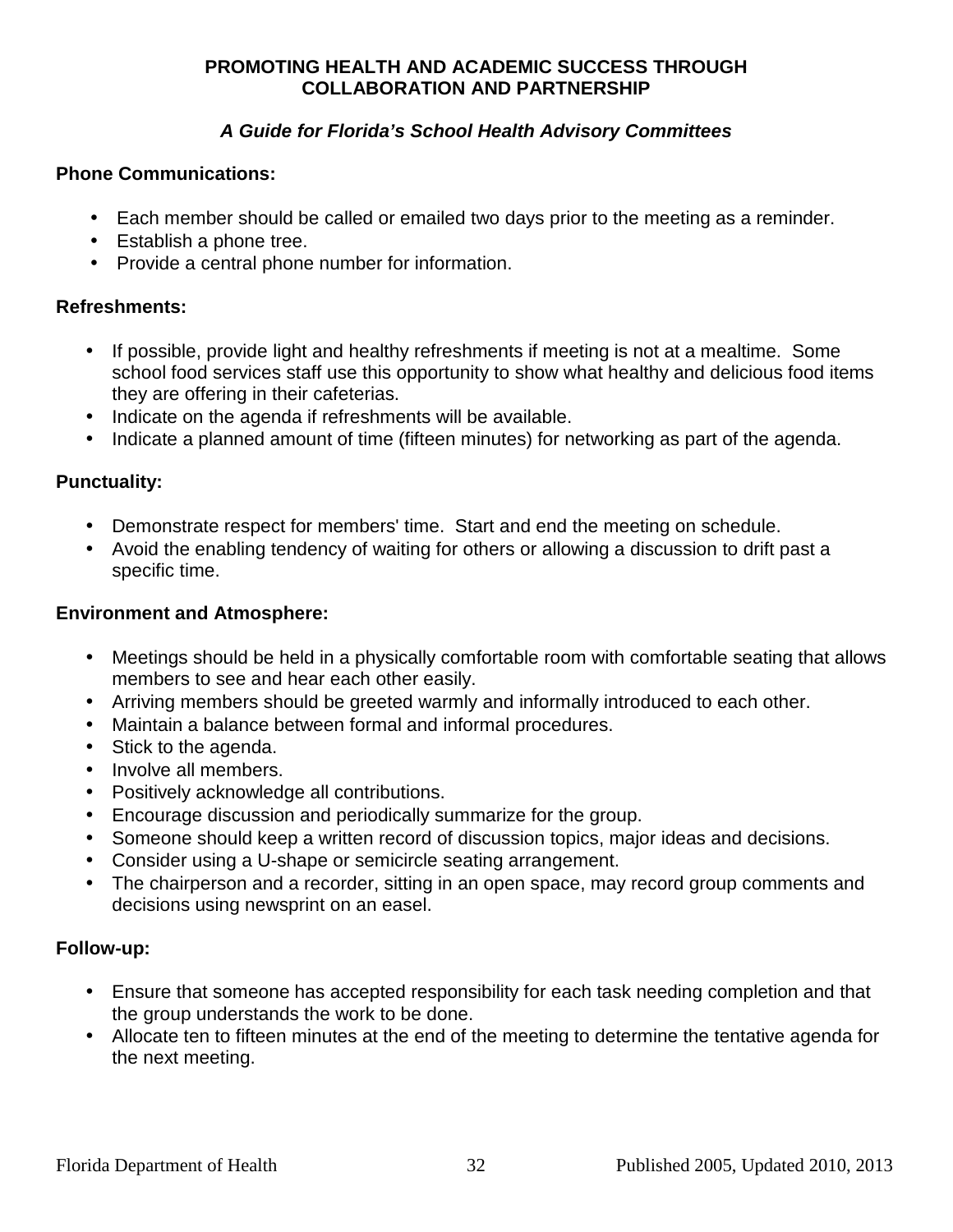#### **A Guide for Florida's School Health Advisory Committees**

#### **Other Suggestions:**

- Each meeting should add to the members' understanding of the value of the Coordinated School Health approach. The example below is an effective analogy.
- Each member can become an advocate for school health for many years after participation in a SHAC.

As children many of us heard the story of Stone Soup. In this story villagers who thought they had no food were each able to contribute some small item to a soup. After everyone had contributed something the entire village was able to enjoy a delicious meal together.

This is partnership. Everyone brings what they have to offer to the table and shares it with the others in the "village". Your village may be your School Health Advisory Committee (SHAC), Drug and Alcohol Prevention Coalition, Community Health Council, Healthy Start Coalition or similar group. Each partner has something to contribute. Some have more than others, but each has something unique. It may be expertise, perspective, or resources.

Florida Healthy Schools Newsletter: Vol. 2, Issue 6; Spring 2009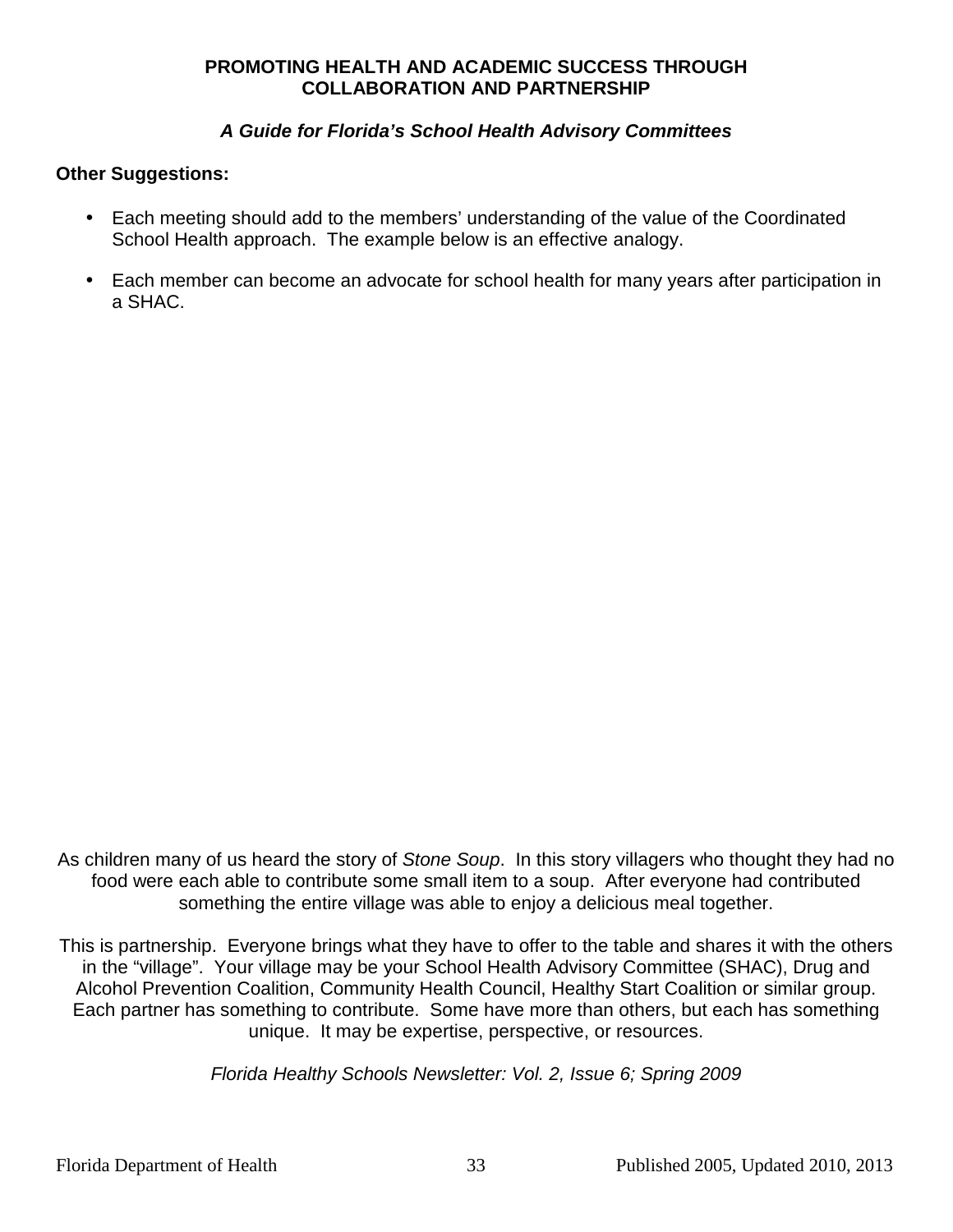#### **A Guide for Florida's School Health Advisory Committees**

## **Chapter 2**

# **MOVING YOUR SHAC INTO ACTION**

## **COMMITTEE GUIDELINES**

Your SHAC may elect to operate with or without by-laws. By-laws clarify purpose, structure, and operational procedures, thereby reducing confusion among members. Or you may elect to operate under less formal guidelines. If your SHAC decides to develop by-laws, it is important to develop and adopt them during the early formation of the SHAC. The by-laws and guidelines provide a structure for carrying out the business of the SHAC, in order to accomplish its purpose.

#### **Committee or Council?**

The terms committee and council are both used when referring to school health advisory groups. Florida statues refer to school health advisory committees; however, many other groups use the term council. When defining your group's role you might take the following into consideration.

#### Committee:

- Recommends policy
- Does not vote
- Operates without formalized rules and by-laws

#### Council:

- Writes policy
- Votes on directives
- Operates by formalized by-laws and guidelines

#### **Name and Purpose of the SHAC:**

- The name should be straightforward and simply incorporate the school system's name; for example, Ashe County School Health Advisory Committee.
- The purpose statement should reflect the advisory nature of the SHAC and the definition of school health. This definition will determine the boundaries or scope within which the SHAC will function.
- Florida statute requires that each school district have a School Health Advisory Committee.

#### **Tip from the experts: Several Florida school districts have combined their district wellness committee and their SHAC, renaming it the School Health and Wellness Advisory Committee.**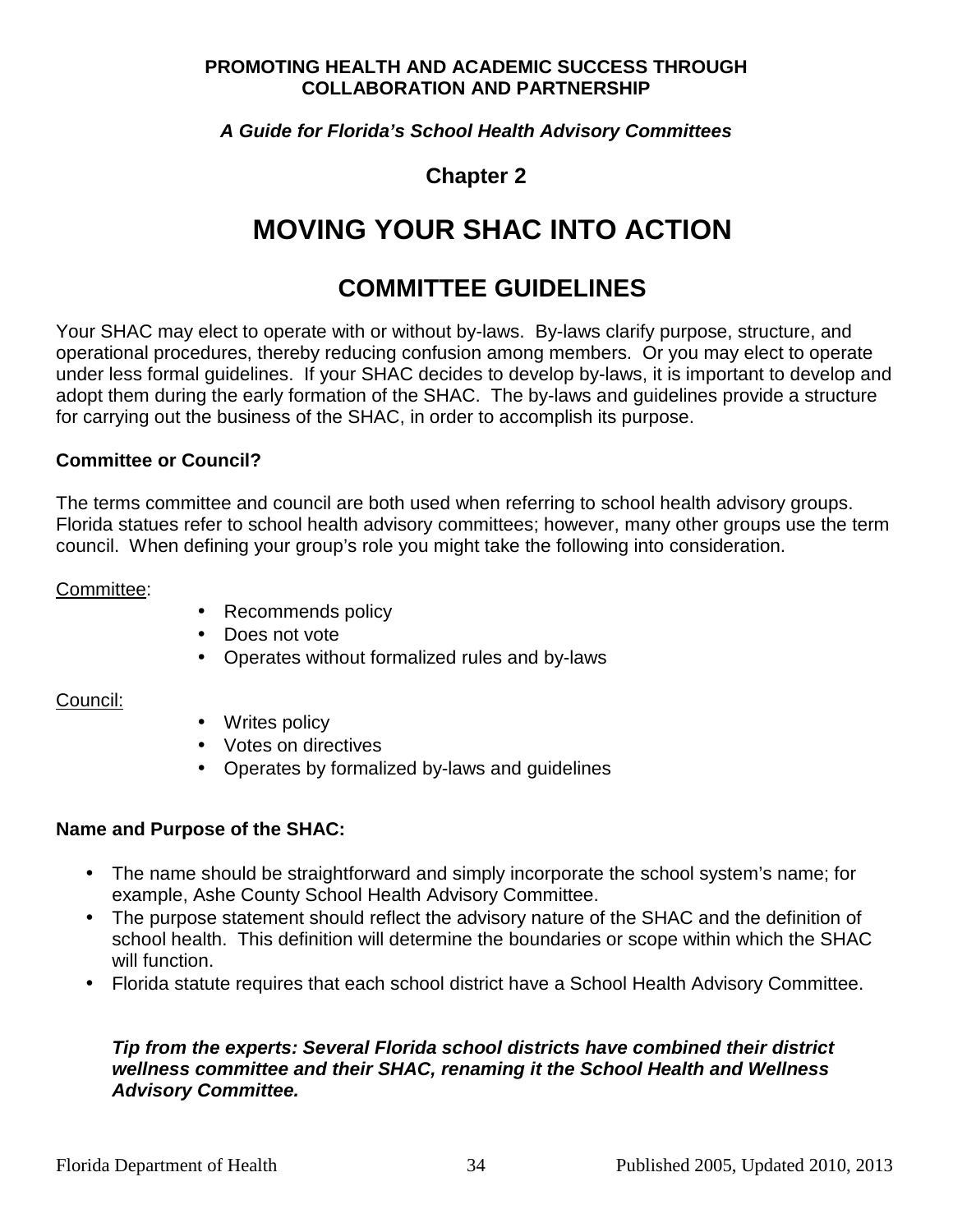#### **A Guide for Florida's School Health Advisory Committees**

#### **Membership:**

- Each school health advisory committee must, at a minimum, include members who represent the eight component areas of the Coordinated School Health Model as defined by the Centers for Disease Control and Prevention.
- School Health Advisory Committees are encouraged to address the eight components of the Coordinated School Health model in the school district's school wellness policy pursuant to s1003.453, F.S.
- SHAC Membership Guidelines should include:
	- o Description of SHAC.
	- o Composition in terms of number of members.
	- o Community sectors to be represented.
	- o Terms of appointment.
	- o Voting rights.
	- o Termination.
	- o Resignation.
	- o Selection method.
	- o Attendance.
	- o Criteria for eligibility.
	- o And ex officio categories.
- Indicate the availability of a current membership roster from a specified contact person with the school system.

#### **Meetings:**

- Guidelines may specify:
	- o Frequency.
	- o Date, for example, the third Wednesday each month from 7-9 p.m.
	- o Agenda setting procedures.
	- o Notification of meetings.
	- o Distribution of agenda and minutes.
	- o Location.
- Robert's Rules of Order or some equivalent may be used to govern the conduct of each meeting.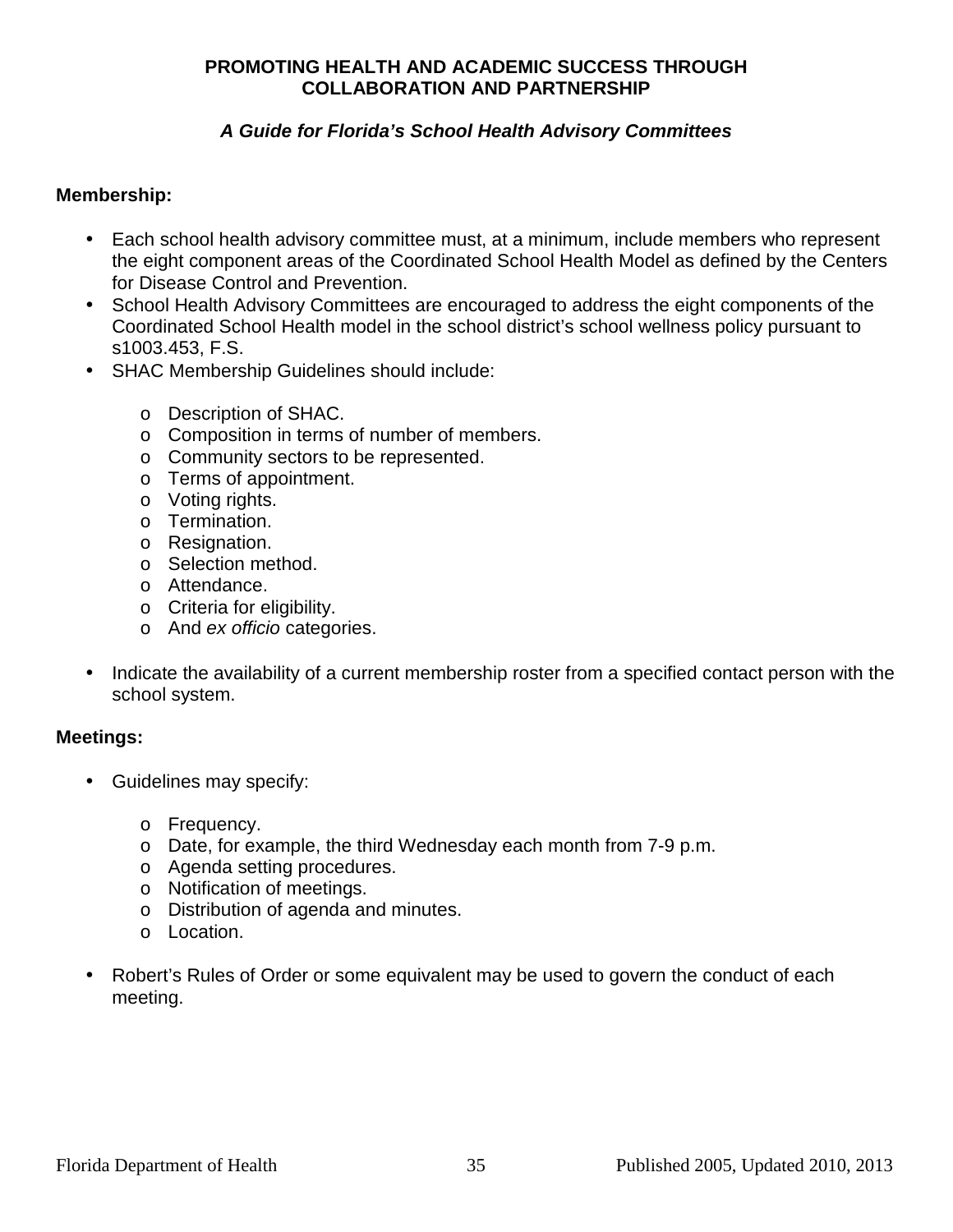### **A Guide for Florida's School Health Advisory Committees**

#### **Officers:**

- Officers generally consist of:
	- o Chairperson or Co-Chairpersons.
	- o Vice-Chairperson.
	- o Secretary.
	- o Treasurer.
- Include in the by-laws or guidelines:
	- o Titles and responsibilities of officers.
	- o Terms.
	- o Brief description of the election.
	- o Removal and resignation processes.

#### **Voting Procedures (If applicable):**

- Describe the voting process to be used at regular meetings and required quorum: for example, one-half of the current members must be present for a vote to be taken and two-thirds of those present must vote for a motion in order to approve the motion.
- Some SHACs may require:
	- o A waiting period (until the next meeting) before a vote can be taken.
	- o The motion is placed on the agenda as an action item.

#### **Subcommittees:**

- Give the names of any standing committees or subcommittees and a brief description of their functions and membership.
- Describe the process for the formation of any special committees.

#### **Communications:**

- State the reporting procedures to be used by the SHAC for internal and external communications.
- Include:
	- o Method for determining the agenda.
	- o Identify the school person or group receiving reports from SHAC.
	- o Any regular procedure for informing the community about SHAC activities
- Identify a central location for records of past and current SHAC activities.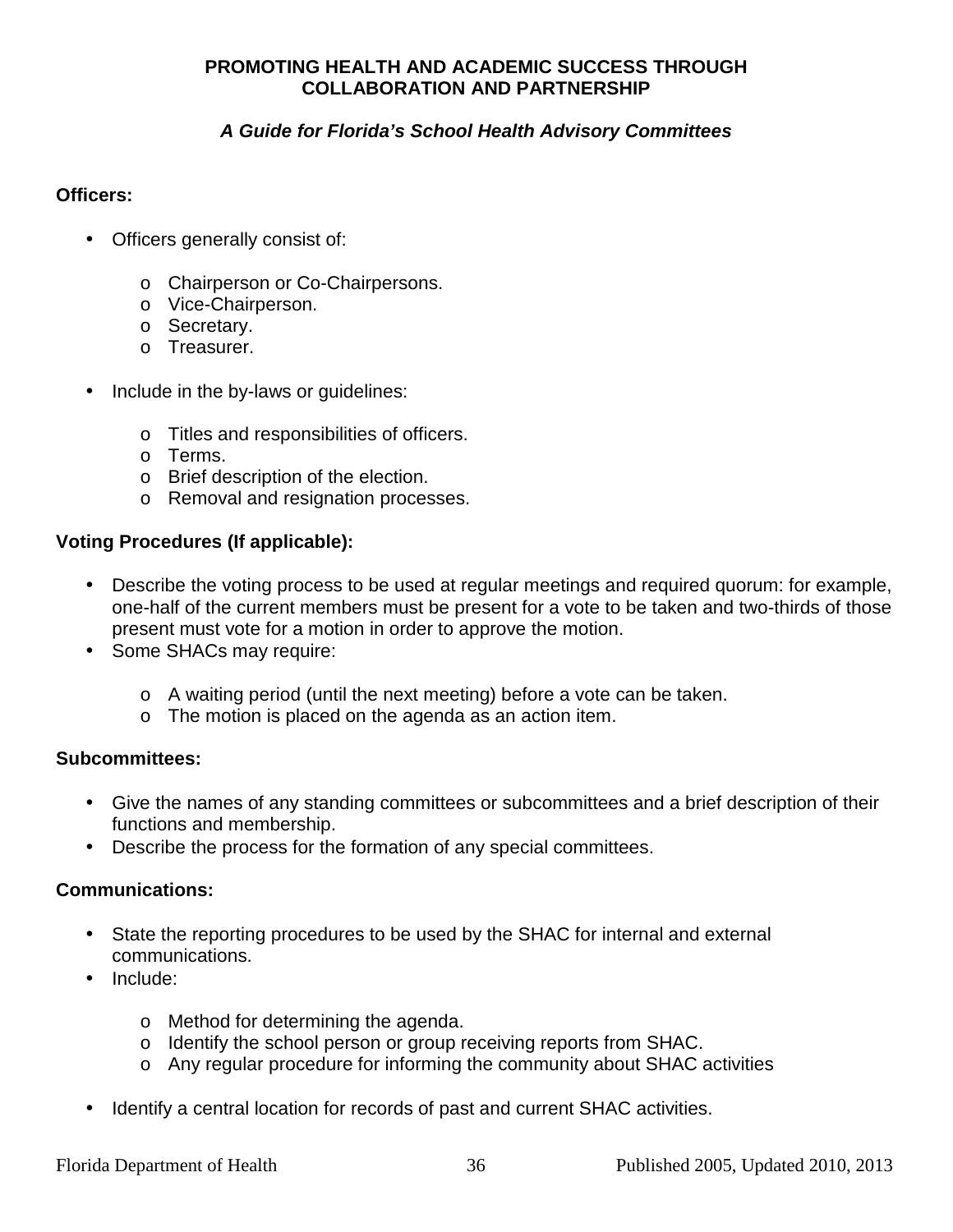### **A Guide for Florida's School Health Advisory Committees**

#### **Amendments:**

- Give an explanation of the procedure to be used in making amendments to the by-laws.
- By-laws should be approved by the charter members if possible, dated, and copies made available to all new members and appropriate school personnel.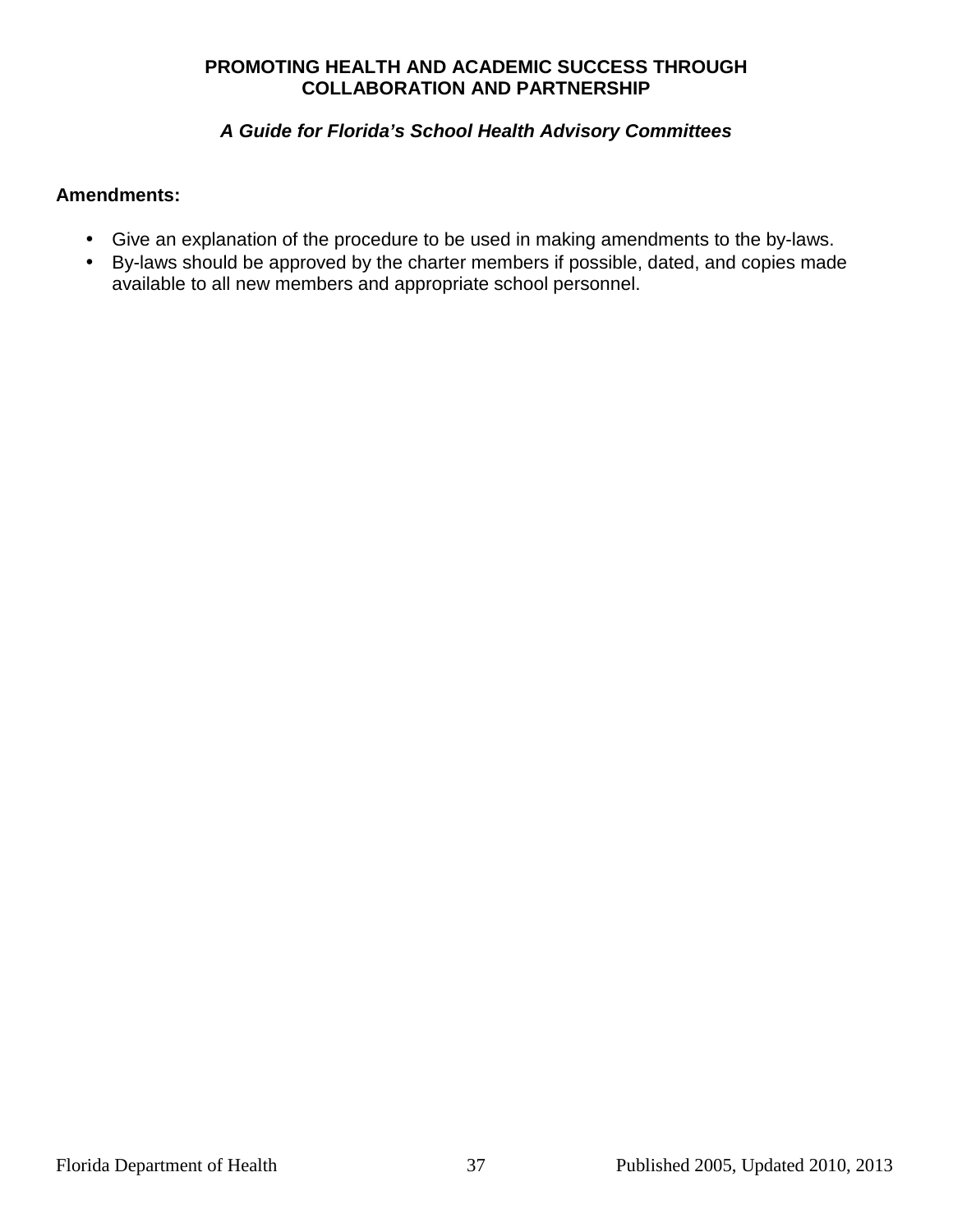**A Guide for Florida's School Health Advisory Committees** 

# **WORKSHEET: CHECKING YOUR PROGRESS**

\_\_\_\_\_\_\_\_\_\_\_\_\_\_\_\_\_\_\_\_\_\_\_\_\_\_\_\_\_\_\_\_\_\_\_\_\_\_\_\_\_\_\_\_\_\_\_\_\_\_\_\_\_\_\_\_\_\_\_\_\_\_\_\_\_\_\_\_\_ \_\_\_\_\_\_\_\_\_\_\_\_\_\_\_\_\_\_\_\_\_\_\_\_\_\_\_\_\_\_\_\_\_\_\_\_\_\_\_\_\_\_\_\_\_\_\_\_\_\_\_\_\_\_\_\_\_\_\_\_\_\_\_\_\_\_\_\_\_ \_\_\_\_\_\_\_\_\_\_\_\_\_\_\_\_\_\_\_\_\_\_\_\_\_\_\_\_\_\_\_\_\_\_\_\_\_\_\_\_\_\_\_\_\_\_\_\_\_\_\_\_\_\_\_\_\_\_\_\_\_\_\_\_\_\_\_\_\_ \_\_\_\_\_\_\_\_\_\_\_\_\_\_\_\_\_\_\_\_\_\_\_\_\_\_\_\_\_\_\_\_\_\_\_\_\_\_\_\_\_\_\_\_\_\_\_\_\_\_\_\_\_\_\_\_\_\_\_\_\_\_\_\_\_\_\_\_\_

\_\_\_\_\_\_\_\_\_\_\_\_\_\_\_\_\_\_\_\_\_\_\_\_\_\_\_\_\_\_\_\_\_\_\_\_\_\_\_\_\_\_\_\_\_\_\_\_\_\_\_\_\_\_\_\_\_\_\_\_\_\_\_\_\_\_\_\_\_ \_\_\_\_\_\_\_\_\_\_\_\_\_\_\_\_\_\_\_\_\_\_\_\_\_\_\_\_\_\_\_\_\_\_\_\_\_\_\_\_\_\_\_\_\_\_\_\_\_\_\_\_\_\_\_\_\_\_\_\_\_\_\_\_\_\_\_\_\_ \_\_\_\_\_\_\_\_\_\_\_\_\_\_\_\_\_\_\_\_\_\_\_\_\_\_\_\_\_\_\_\_\_\_\_\_\_\_\_\_\_\_\_\_\_\_\_\_\_\_\_\_\_\_\_\_\_\_\_\_\_\_\_\_\_\_\_\_\_ \_\_\_\_\_\_\_\_\_\_\_\_\_\_\_\_\_\_\_\_\_\_\_\_\_\_\_\_\_\_\_\_\_\_\_\_\_\_\_\_\_\_\_\_\_\_\_\_\_\_\_\_\_\_\_\_\_\_\_\_\_\_\_\_\_\_\_\_\_

This tool can be utilized after your early meetings to determine if the goals of the meeting were achieved and help you plan for future ones.

How many people attended the meeting and contributed to the development or implementation of the plan?

Is an action plan being developed?

What went well during the meeting?

What do you want to do differently at the next meeting?

Next Steps:

Prepare written minutes of the meeting, a list of attendees, and an agenda for the next meeting and mail them to all members.

If additional work is needed on the action plan, bring together committee members who volunteered to complete the task. Mail the results of their work to members within two weeks and ask the committee to approve it at the next meeting.

Adapted from: Promoting Healthy Youth, Schools, and Communities; a Guide to Community School Health Advisory Councils Iowa Department of Public Health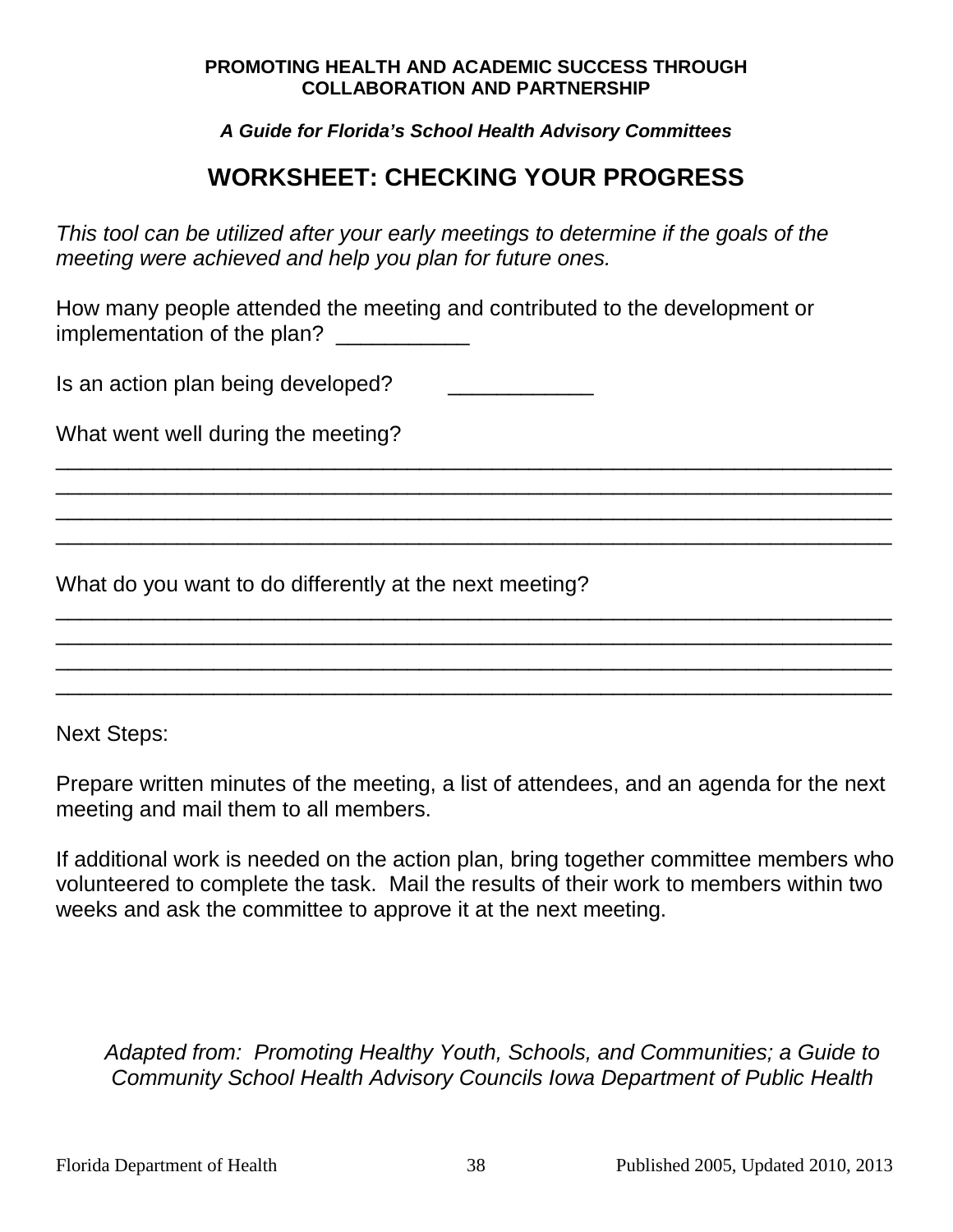#### **A Guide for Florida's School Health Advisory Committees**

## **CONDUCTING A NEEDS ASSESSMENT TO DETERMINE PRIORITIES**

Needs assessment is a process of gathering, analyzing, and reporting information about the health needs of your school and community's children. It involves identifying the capacities or strengths that are currently available in your community to meet children's needs.

#### WHY SHOULD A NEEDS ASSESSMENT BE CONDUCTED?

A needs assessment provides the information needed to plan and conduct activities that will have the greatest positive impact on student health and academic success while maximizing resources.

#### **COMMUNITY SOURCES OF NEEDS ASSESSMENT DATA**

#### **Assessments to Review Include:**

Needs assessments have probably been conducted in your district. Start with data found in other surveys and studies. You may find that everything you need already exists.

- Data from Florida Youth Risk Behavior, Youth Tobacco Survey, Youth Substance Abuse Survey, and Middle School Health Behavior Surveys.
- Community heath indicators form your local public health department.
- Data from a local community assessment.
- School Health Index.

#### **Tip from the experts:**

**Schools and communities conduct numerous needs assessments as part of their program requirements. It is recommended that the SHACs not duplicate these efforts; rather they should work with established community partners to assess the most pressing health needs of the school population. Technical assistance may be available through local colleges, universities, and your state's extension network. Local agencies may provide resources to hire technical consultants and to cover the costs of data collection.**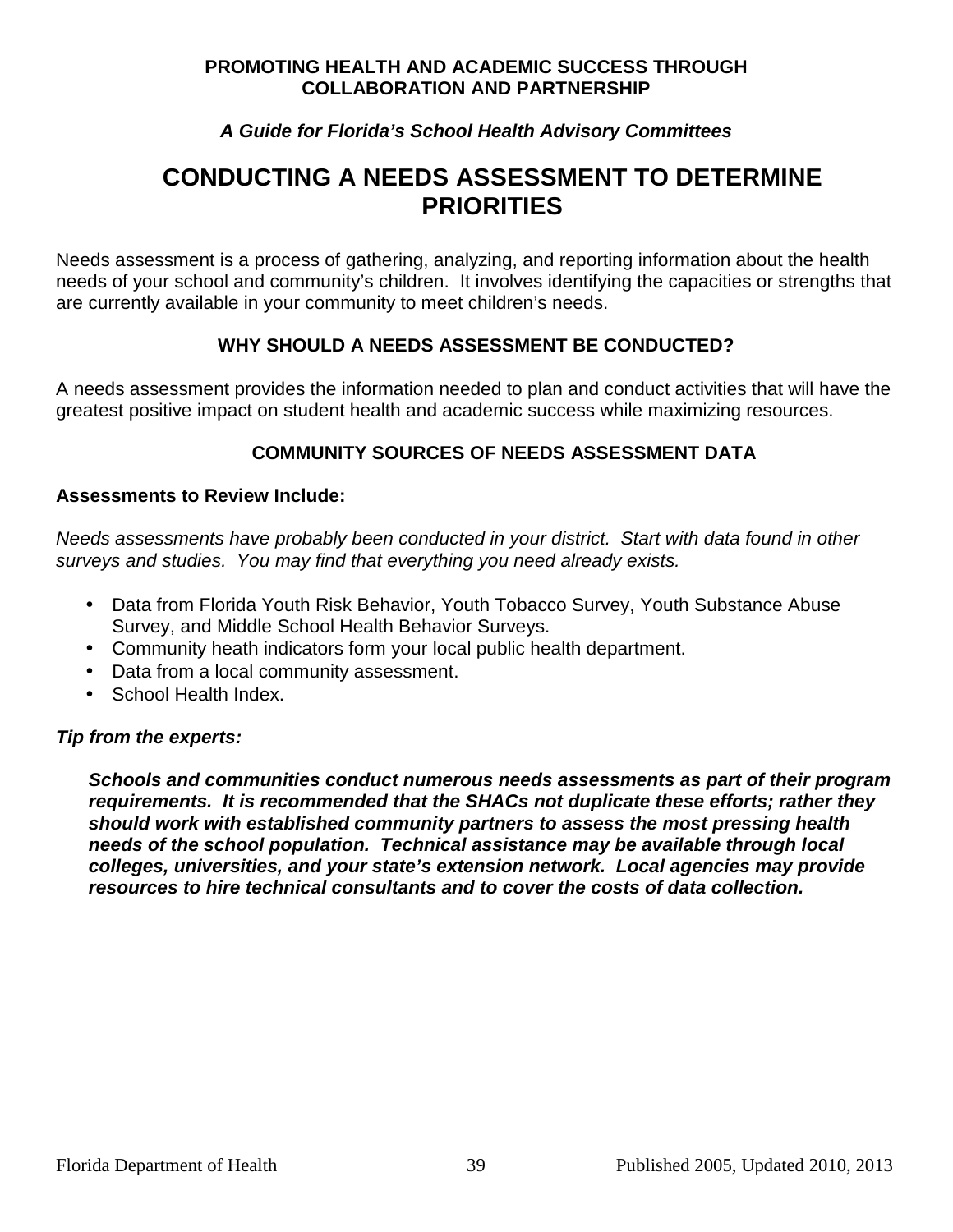#### **A Guide for Florida's School Health Advisory Committees**

#### **SOURCES OF DATA**

#### Surveys:

- o Useful to obtain feedback information.
- o Can be self-administered, conducted in an interview format, or conducted in an interview over the phone.
- o Can be long, short, or in-between.
- o Creating a survey is a developed skill in that question structure, format and progression can make or break the accuracy of the information received.
- Epidemiological data:
	- o Describes distribution and determinants of disease and injuries in human populations.
	- o Data may be collected through a previously developed instrument or one developed for the specific intent of a given project.
	- o The Florida Department of Health, Community Health Assessment Resource Tool Set (CHARTS) system and other state and federal government data is widely available. Look to your local county health department and other agencies for local data. Multiagency health and education data can be found in the Child and Adolescent Profiles.
- Records of health and health care:
	- o Includes medical records, hospital records, insurance claims, etc.
	- o Serves as a way to examine a variety of health and health indicators (for example, reviewing health insurance claims reports may indicate that a certain group of employees is developing carpal tunnel syndrome; reviewing medical records of prenatal patients may give a clearer picture of maternal smoking rates than face-to-face questioning).
- Community forum:
	- o Brings people together from the target population to discuss what they see as their group's health problems.
	- o Serves a way for people to express their opinions.
	- o Make a general invitation to members of the target population.
	- o Center the forum on one specific topic.
	- o Give responders a time limit to be fair to others who would like to respond.
	- o Give participants the option to write responses so those who may not feel comfortable speaking in front of large groups may be heard.
	- o Record sessions on paper, by tape recording, videotaping, or a combination of these (it is necessary to obtain consent from participants if tape-recording or videotaping).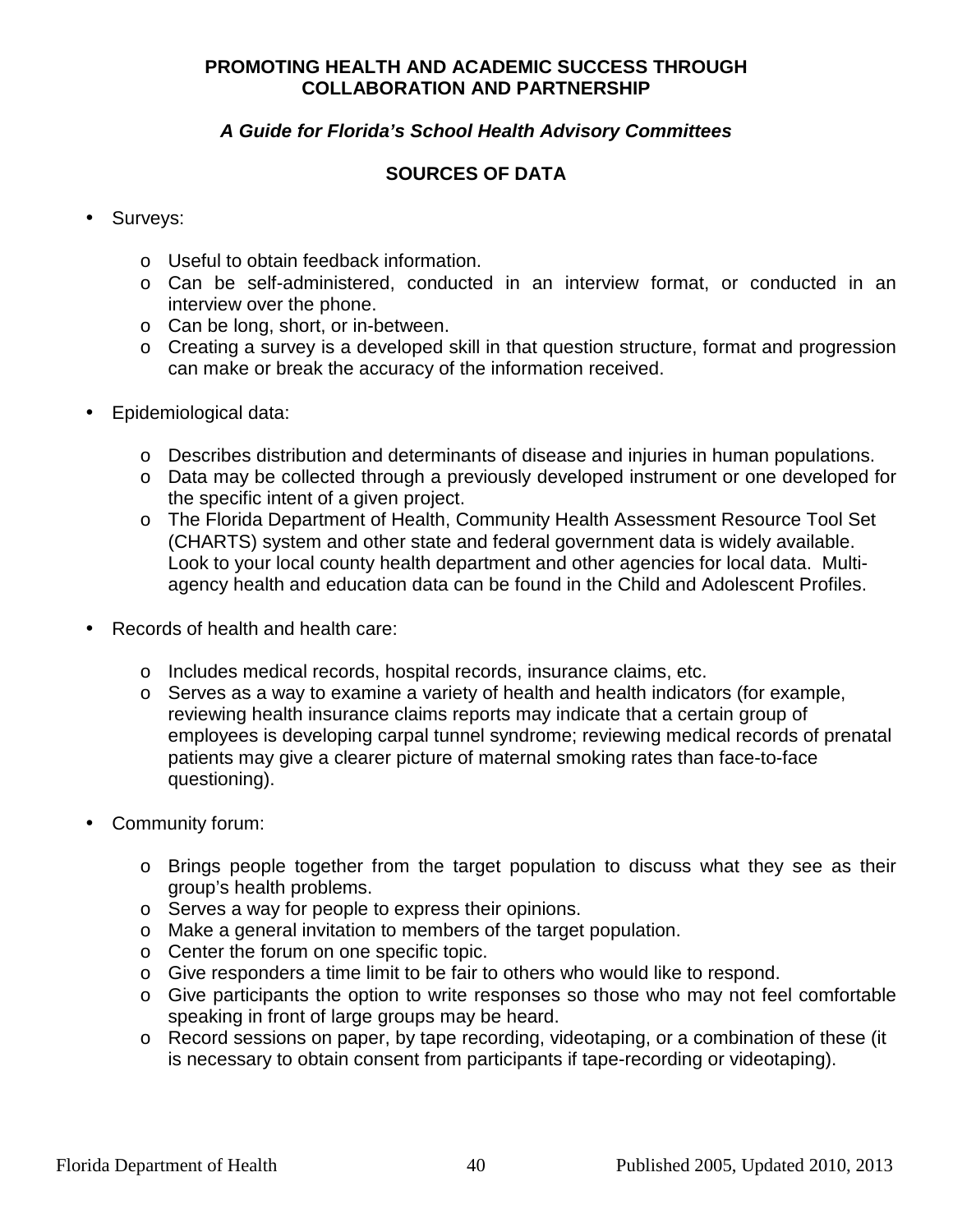- Focus groups:
	- o Similar to community forums because representatives of the target population participate, but focus groups are smaller (8-12 participants) and more directed.
	- o Facilitator should avoid leading the responses in any direction, be able to summarize statements, keep participants on track, and tactfully prompt all participants to respond so that questions are not dominated by any one participant.
- Opinion survey:
	- o Narrows responses from key individuals within the target population.
	- o These individuals should be well respected in the target population and often are the "movers and shakers."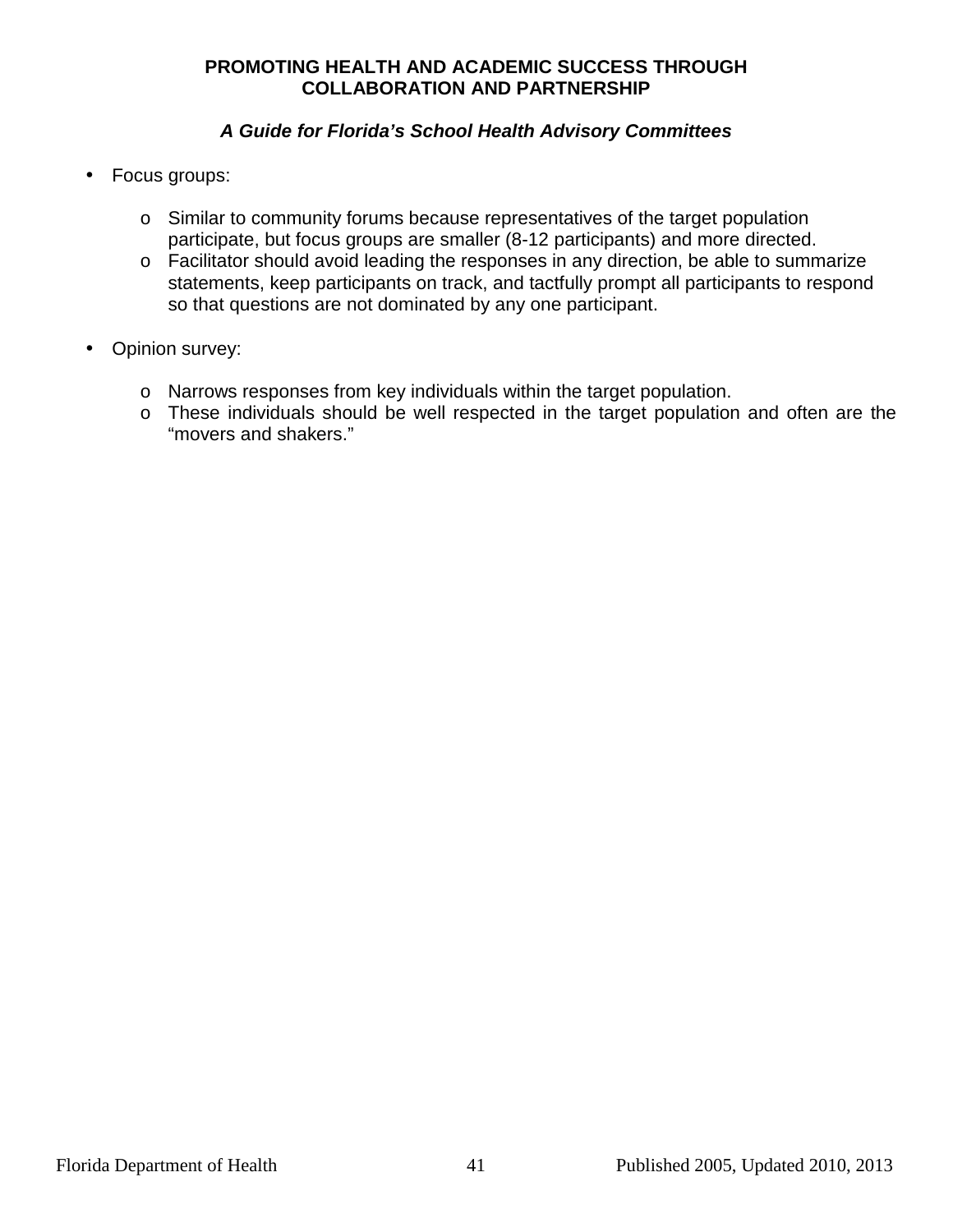#### **A Guide for Florida's School Health Advisory Committees**

# **COORDINATED SCHOOL HEALTH DISTRICT ASSESSMENT**

The Florida Healthy School District (FHSD) Self-Assessment Tool is an instrument designed to assess the status of policies and practices districts currently have in place to support the Coordinated School Health (CSH) approach. This model was established by the Centers for Disease Control and Prevention and provides an effective approach for schools to address student and staff health and wellness through an assessment of the eight component areas of the CSH model.

This FHSD Self-Assessment Tool was developed by experts from each of the eight component areas from state agencies, school districts, and community partner organizations working together through the Florida Coordinated School Health Partnership. The tool is based on district infrastructure, policy, programs, and practices identified from national and state guidelines, best practices, and Florida statutes. By utilizing this tool to measure existing policies and practices, a district can compare its current status to the highest standards for each component area. Meeting the highest standards will result in sustainable policies and practices at the district level, having a positive impact on the health of students and staff.

This tool is most effective when completed by a team of experts in the areas surveyed, including the school district's health and physical education specialists, school health services coordinator, food service director, school guidance counselor, psychologists or social workers, Safe and Drug Free Schools Coordinator and other district and health department representatives. Based on your assessment scores, select an area in which your district can improve and develop your action plans with your School Health Advisory Committee.

The tool is available at http://www.fldoe.org/BII/CSHP/h-districts.asp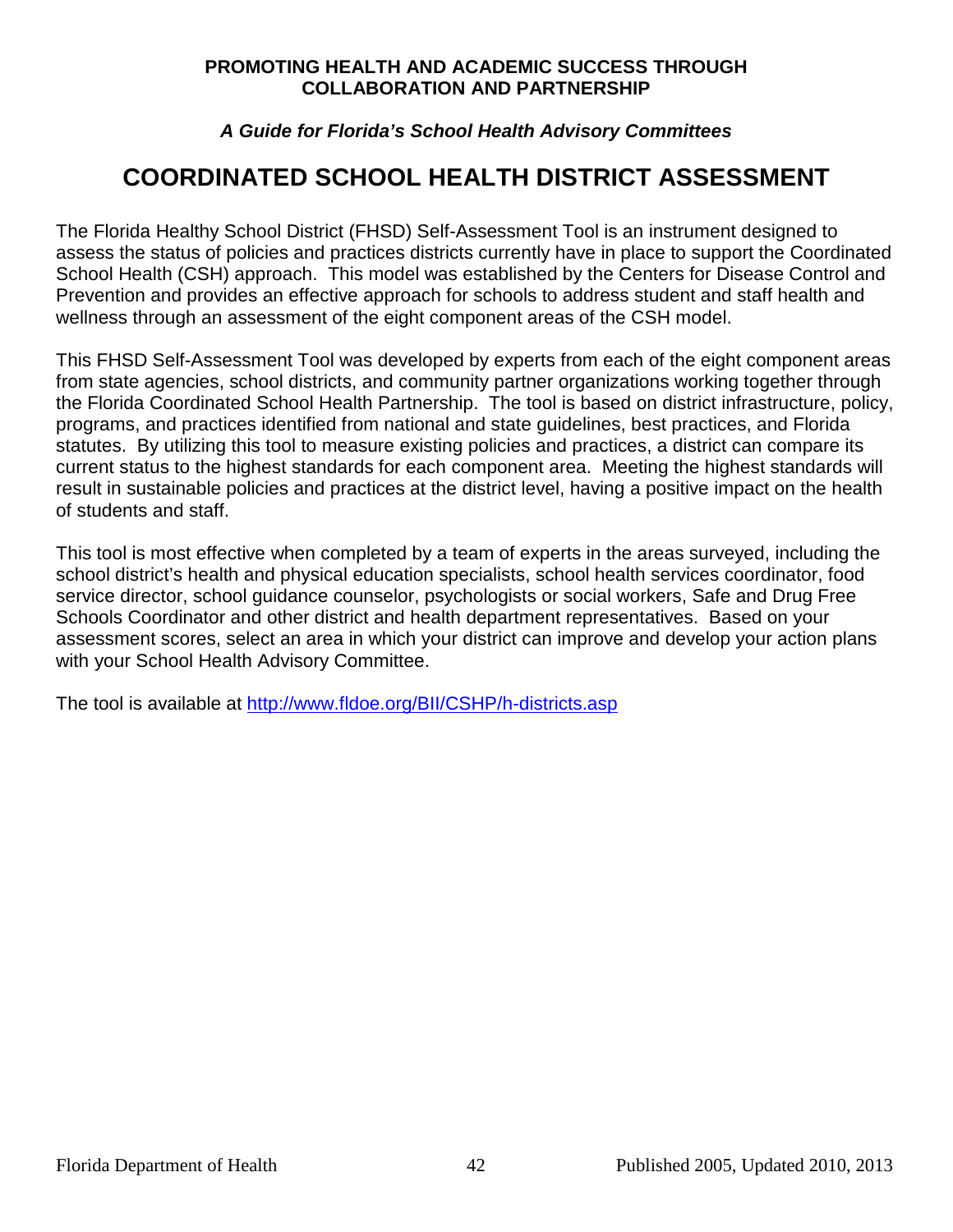#### **A Guide for Florida's School Health Advisory Committees**

Another option is the following worksheet.

**For each item, indicate if a policy exists and to what extent it is implemented by using the following scale:** 

- **0 = No policy exists**
- **1 = Policy exists; however, it is rarely implemented**
- **2 = Policy exists; sometimes is implemented**
- **3 = Policy exists; usually is implemented**

| CIRCLE the appropriate response for<br>each item                                                                                                                   | NO.<br>policy<br>exists | Policy exists<br>however is<br><b>RARELY</b><br>implemented | Policy exists<br>and is<br>SOMETIMES  <br>implemented | Policy exists<br>and is<br><b>USUALLY</b><br>implemented |
|--------------------------------------------------------------------------------------------------------------------------------------------------------------------|-------------------------|-------------------------------------------------------------|-------------------------------------------------------|----------------------------------------------------------|
| SCHOOL HEALTH PROGRAM COLLABORATION                                                                                                                                |                         |                                                             |                                                       |                                                          |
| A written policy requires that health<br>programs in our school system be<br>coordinated whenever feasible.                                                        | ∩                       |                                                             | 2                                                     | 3                                                        |
| A plan for coordination of all 8 school<br>health components in our school<br>system has been developed. The 8<br>components are listed below. <sup>1</sup>        |                         |                                                             | 2                                                     | 3                                                        |
| The School Health Advisory Committee<br>is composed of community and school<br>representatives from the 8 components<br>of a Coordinated School Health<br>program. | $\Omega$                |                                                             | $\overline{2}$                                        | 3                                                        |
| Add up the numbers that are circled and divide the total by 3 for a score on the<br>component.                                                                     |                         |                                                             | $Score =$                                             |                                                          |

 1 The 8 components of Coordinated School Health include: Health Education, Physical Education, Health Services, Nutrition Services, the School Environment, Counseling/Social Work, Staff Wellness, and Community/Family Involvement.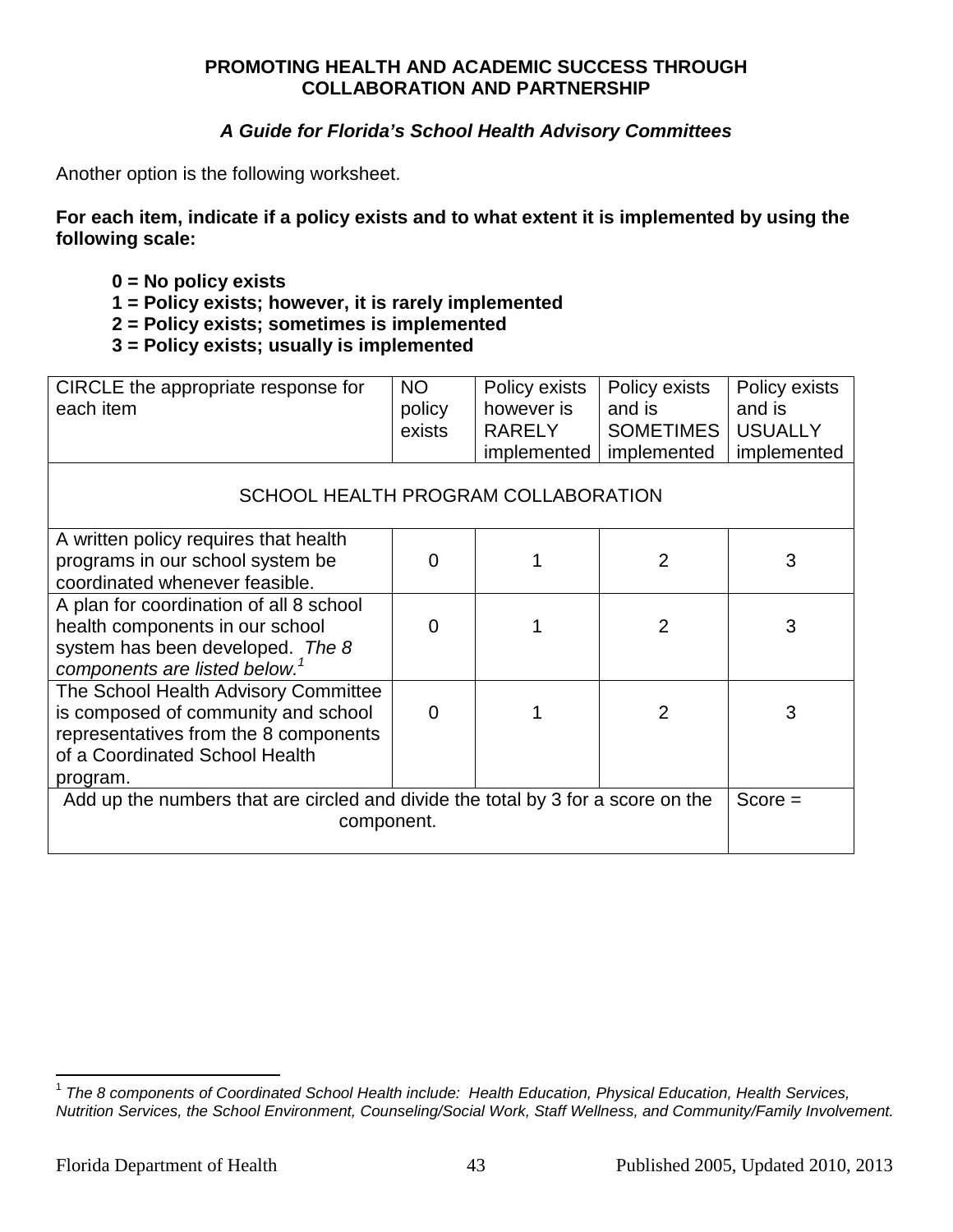| CIRCLE the appropriate response for<br>each item.                                                                                              | <b>NO</b><br>Policy<br><b>Exists</b> | Policy exists<br>however is<br><b>RARELY</b>                | Policy exists<br>and is<br><b>SOMETIMES</b>                | Policy exists<br>and is<br><b>USUALLY</b>                |
|------------------------------------------------------------------------------------------------------------------------------------------------|--------------------------------------|-------------------------------------------------------------|------------------------------------------------------------|----------------------------------------------------------|
|                                                                                                                                                |                                      | implemented                                                 | implemented                                                | implemented                                              |
| PHYSICAL EDUCATION: A written district policy or plan assures that                                                                             |                                      |                                                             |                                                            |                                                          |
| All students participate in daily physical<br>education.                                                                                       | $\mathbf 0$                          | 1                                                           | $\overline{2}$                                             | 3                                                        |
| A certified physical education specialist<br>teaches physical education.                                                                       | 0                                    | 1                                                           | $\overline{2}$                                             | 3                                                        |
| Physical education students are<br>assessed on curriculum and not on<br>simply dressing out and participation.                                 | $\overline{0}$                       | 1                                                           | $\overline{2}$                                             | 3                                                        |
| The physical education curriculum is<br>sequential and age appropriate.                                                                        | $\mathbf 0$                          | 1                                                           | $\overline{2}$                                             | 3                                                        |
| All students in grades four and higher<br>can complete an annual physical<br>fitness test.                                                     | $\mathbf 0$                          | 1                                                           | $\overline{2}$                                             | 3                                                        |
| All elementary students participate in<br>active recess.                                                                                       | $\mathbf 0$                          | 1                                                           | $\overline{2}$                                             | 3                                                        |
| All elementary students participate in<br>classroom based physical activity led<br>by the classroom teacher.                                   | $\mathbf 0$                          | 1                                                           | $\overline{2}$                                             | 3                                                        |
| Add up the numbers that are circled and divide the total by 7 for a score on the<br>component.                                                 |                                      |                                                             |                                                            |                                                          |
| CIRCLE the appropriate response for<br>each item.                                                                                              | <b>NO</b><br>Policy<br><b>Exists</b> | Policy exists<br>however is<br><b>RARELY</b><br>implemented | Policy exists<br>and is<br><b>SOMETIMES</b><br>implemented | Policy exists<br>and is<br><b>USUALLY</b><br>implemented |
| HEALTH SCHOOL ENVIRONMENT: A written district policy or plan assures that                                                                      |                                      |                                                             |                                                            |                                                          |
| All students, staff, and visitors are not<br>allowed to use tobacco products on<br>school grounds at any time.                                 | $\overline{0}$                       | 1                                                           | $\overline{2}$                                             | 3                                                        |
| School staff ensures that no students<br>are harassed or hazed.                                                                                | 0                                    | 1                                                           | $\overline{2}$                                             | 3                                                        |
| All schools have a formal emergency<br>response plan for handling issues such<br>as natural disasters, violent incidents,<br>and bioterrorism. | $\mathbf 0$                          | 1                                                           | $\overline{2}$                                             | 3                                                        |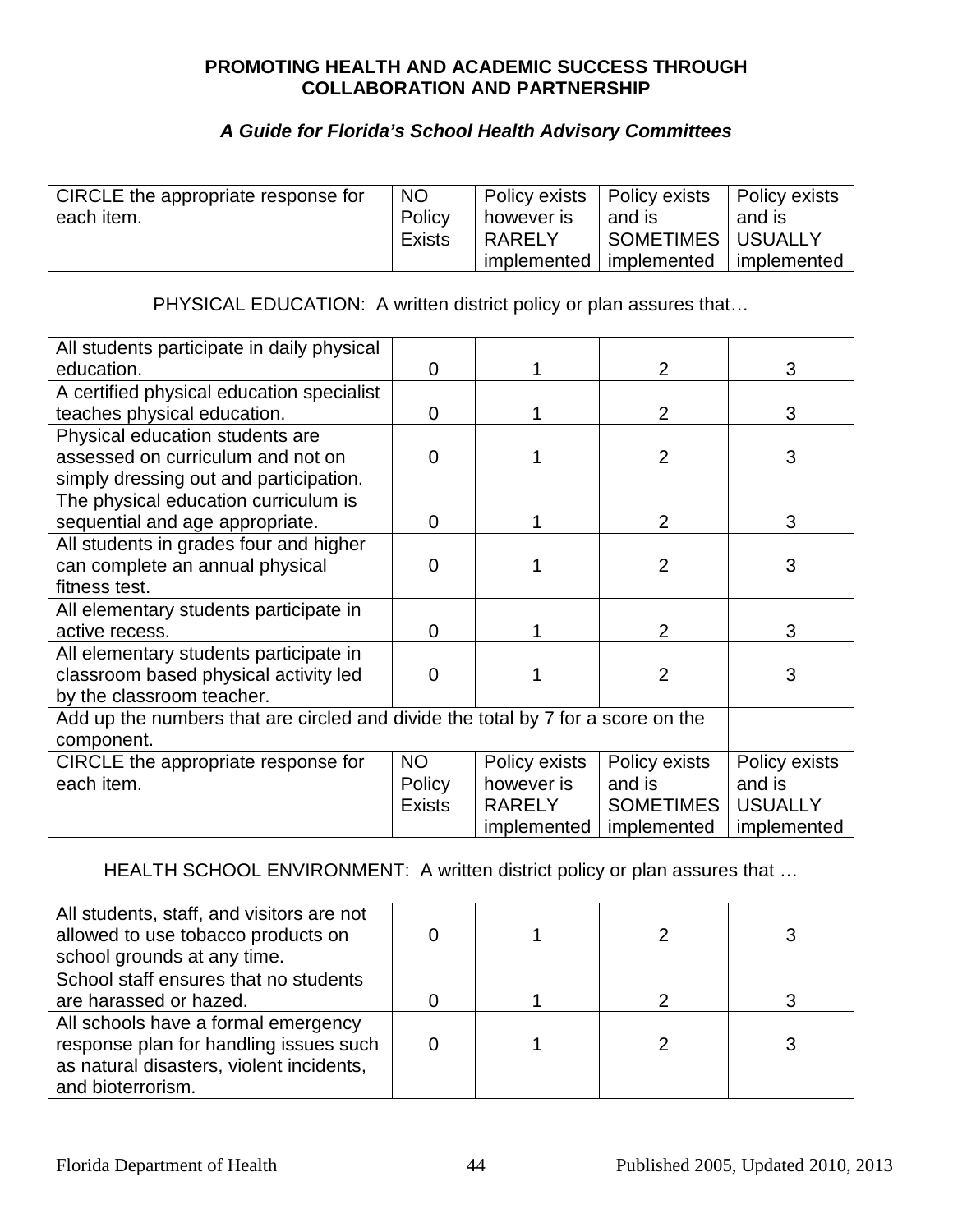| All schools are clean and well                                          |                |               |                  |                |
|-------------------------------------------------------------------------|----------------|---------------|------------------|----------------|
| maintained.                                                             | 0              | 1             | $\overline{2}$   | 3              |
| All schools are in good repair and there                                |                |               |                  |                |
| are no signs of water damages.                                          | 0              | 1             | $\overline{2}$   | 3              |
| All heating and air conditioning                                        |                |               |                  |                |
| systems keep the temperature and                                        | $\Omega$       | 1             | $\overline{2}$   | 3              |
| humidity at recommended levels.                                         |                |               |                  |                |
| Add up the numbers circled and divide the total by 6 for a score on the |                |               |                  | $Score =$      |
| component.                                                              |                |               |                  |                |
| CIRCLE the appropriate response for                                     | <b>NO</b>      | Policy exists | Policy exists    | Policy exists  |
| each item.                                                              | Policy         | however is    | and is           | and is         |
|                                                                         | <b>Exists</b>  | <b>RARELY</b> | <b>SOMETIMES</b> | <b>USUALLY</b> |
|                                                                         |                | implemented   | implemented      | implemented    |
| HEALTH SERVICES: A written district policy or plan assures that         |                |               |                  |                |
| All students have access to a nationally                                |                |               |                  |                |
| certified, full-time school nurse on a                                  | $\overline{0}$ |               | $\overline{2}$   | 3              |
| daily basis and other appropriately                                     |                |               |                  |                |
| prepared/trained staff.                                                 |                |               |                  |                |
| Early identification of health related                                  |                |               |                  |                |
| barriers to learning (e.g., screening                                   | $\overline{0}$ | 1             | $\overline{2}$   | 3              |
| programs) are coordinated with referral                                 |                |               |                  |                |
| and follow-up activities for problem                                    |                |               |                  |                |
| resolution.                                                             |                |               |                  |                |
| A registered nurse (RN) assesses                                        |                |               |                  |                |
| plans and evaluates the health care of                                  | 0              | 1             | $\overline{2}$   | 3              |
| students with special health care                                       |                |               |                  |                |
| needs.                                                                  |                |               |                  |                |
| Federal, state, and local statutes and                                  |                |               |                  |                |
| guidelines are utilized for prevention                                  | 0              | 1             | $\overline{2}$   | 3              |
| and control of communicable and                                         |                |               |                  |                |
| infectious diseases including HIV                                       |                |               |                  |                |
| infection.                                                              |                |               |                  |                |
| Injury reporting policy and procedures                                  |                | 1             |                  |                |
| are implemented system-wide and data                                    | $\mathbf 0$    |               | $\overline{2}$   | 3              |
| is used in developing and implementing                                  |                |               |                  |                |
| prevention and safety activities.                                       |                |               |                  |                |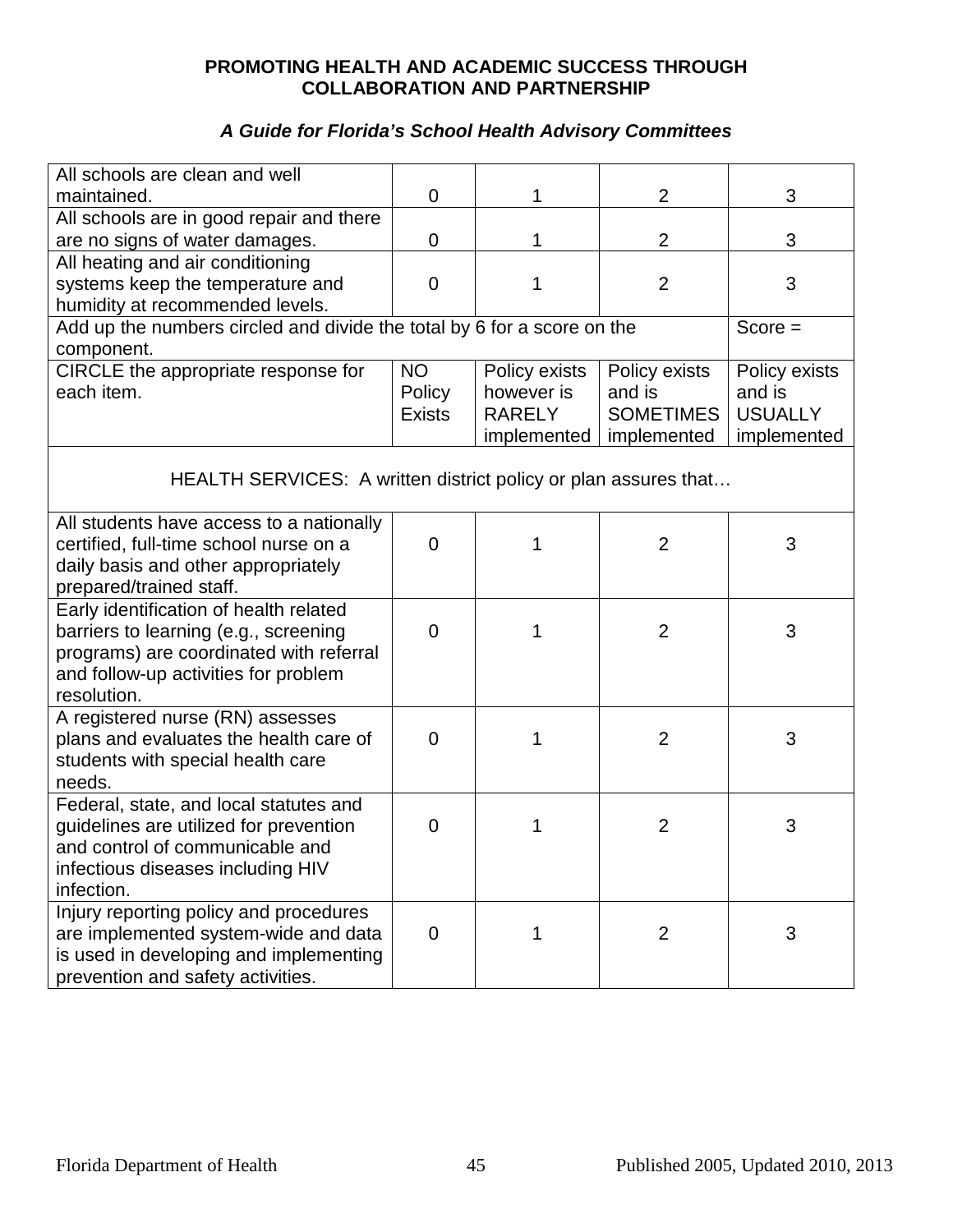| All student health records are<br>maintained and stored in accordance<br>with current state and federal<br>regulations.                                 | $\Omega$                             | 1                                                           | $\overline{2}$                                             | 3                                                        |
|---------------------------------------------------------------------------------------------------------------------------------------------------------|--------------------------------------|-------------------------------------------------------------|------------------------------------------------------------|----------------------------------------------------------|
| All kindergarten through fifth grade<br>children has access to a dental<br>assessment by a public health dental<br>hygienist at least every other year. | $\Omega$                             | 1                                                           | $\overline{2}$                                             | 3                                                        |
| Add up the numbers that are circled and divide the total by 7 for a score on the<br>component.                                                          |                                      |                                                             |                                                            | $Score =$                                                |
| CIRCLE the appropriate response for<br>each item.                                                                                                       | <b>NO</b><br>Policy<br><b>Exists</b> | Policy exists<br>however is<br><b>RARELY</b><br>implemented | Policy exists<br>and is<br><b>SOMETIMES</b><br>implemented | Policy exists<br>and is<br><b>USUALLY</b><br>implemented |
| SCHOOL STAFF WELLNESS: A written district policy or plan assures that                                                                                   |                                      |                                                             |                                                            |                                                          |
| All staff has access to school-<br>sponsored health promotion/wellness<br>programs.                                                                     | $\Omega$                             | 1                                                           | $\overline{2}$                                             | 3                                                        |
| Add up the numbers that are circled and divide the total by 1 for a score on the<br>component.                                                          |                                      |                                                             |                                                            | $Score =$                                                |
| CIRCLE the appropriate response for<br>each item.                                                                                                       | <b>NO</b><br>Policy<br><b>Exists</b> | Policy exists<br>however is<br><b>RARELY</b><br>implemented | Policy exists<br>and is<br><b>SOMETIMES</b><br>implemented | Policy exists<br>and is<br><b>USUALLY</b><br>implemented |
| <b>SCHOOL MENTAL HEALTH/STUDENT SUPPORT:</b><br>A written district policy or plan assures that                                                          |                                      |                                                             |                                                            |                                                          |
| All schools have programs for early<br>intervention with students who may<br>have alcohol, drug, and other<br>mental/behavioral health problems.        | 0                                    |                                                             | $\overline{2}$                                             | 3                                                        |
| All schools provide training for all staff<br>on early identification of students with<br>signs of academic and<br>mental/behavioral health problems.   | 0                                    | 1                                                           | $\overline{2}$                                             | 3                                                        |
| All students have access to qualified<br>mental health professionals.                                                                                   | 0                                    |                                                             | $\overline{2}$                                             | 3                                                        |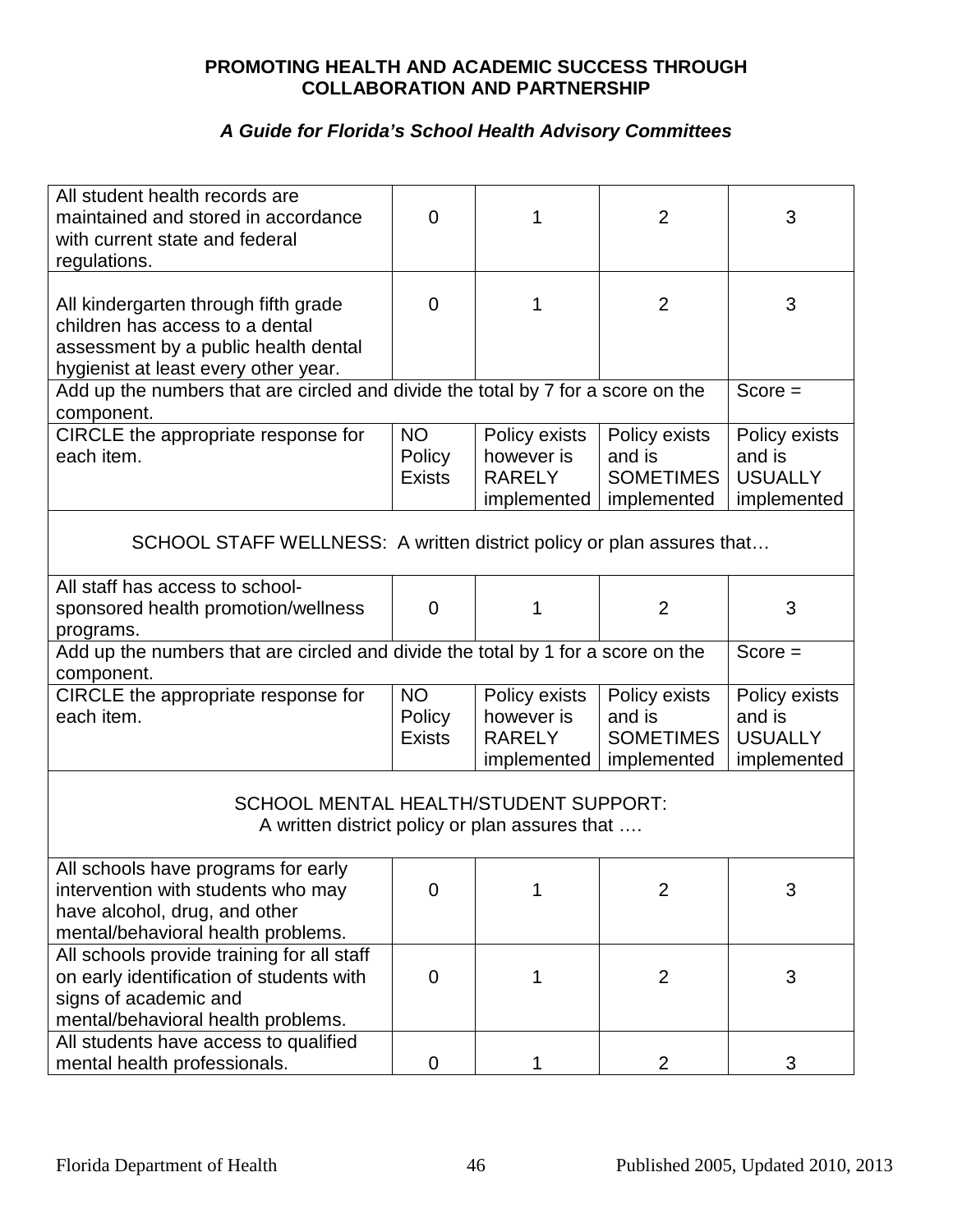| All school mental health staff has                                                                    | 0              | 1             | $\overline{2}$   | 3              |
|-------------------------------------------------------------------------------------------------------|----------------|---------------|------------------|----------------|
| access to community-based mental<br>health professionals for assistance.                              |                |               |                  |                |
| All schools have access to support                                                                    |                |               |                  |                |
| groups for students dealing with                                                                      | 0              | 1             | $\overline{2}$   | 3              |
| personal and family issues such as                                                                    |                |               |                  |                |
| substance abuse, stress, pregnancy,                                                                   |                |               |                  |                |
| grief, and loss.                                                                                      |                |               |                  |                |
|                                                                                                       |                |               |                  |                |
| All mental health staff routinely assist                                                              |                |               |                  |                |
| teachers in conducting prevention                                                                     | 0              | 1             | $\overline{2}$   | 3              |
| activities related to mental/behavioral                                                               |                |               |                  |                |
| health issues.                                                                                        |                |               |                  |                |
| Add up the numbers that are circled and divide the total by 6 for a score on the<br>component.        |                |               |                  | $Score =$      |
|                                                                                                       |                |               |                  |                |
|                                                                                                       |                |               |                  |                |
| CIRCLE the appropriate response for                                                                   | <b>NO</b>      | Policy exists | Policy exists    | Policy exists  |
| each item.                                                                                            | Policy         | however is    | and is           | and is         |
|                                                                                                       | <b>Exists</b>  | <b>RARELY</b> | <b>SOMETIMES</b> | <b>USUALLY</b> |
|                                                                                                       |                | implemented   | implemented      | implemented    |
| HEALTH EDUCATION: A written district policy or plan assures                                           |                |               |                  |                |
| Health education items are included in                                                                |                |               |                  |                |
| elementary and middle school end-of-                                                                  | $\overline{0}$ | 1             | $\overline{2}$   | 3              |
| grade tests.                                                                                          |                |               |                  |                |
| All middle and high school teachers                                                                   |                |               |                  |                |
| who teach health education are                                                                        | 0              | 1             | $\overline{2}$   | 3              |
| certified in health education.                                                                        |                |               |                  |                |
| Health teachers are provided with                                                                     |                |               |                  |                |
| subject specific, staff development                                                                   | 0              | 1             | $\overline{2}$   | 3              |
| opportunities.                                                                                        |                |               |                  |                |
| Middle school and/or high school                                                                      |                |               |                  |                |
| students receive comprehensive                                                                        | 0              | 1             | 2                | 3              |
| sexuality education.                                                                                  |                |               |                  |                |
| $7th$ , $8th$ and $9th$ grade students receive                                                        | 0              | 1             | $\overline{2}$   | 3              |
| health education regarding the<br>prevention of sexually transmitted                                  |                |               |                  |                |
|                                                                                                       |                |               |                  |                |
|                                                                                                       |                |               |                  |                |
| component.                                                                                            |                |               |                  |                |
| diseases and HIV.<br>Add up the numbers that are circled and divide the total by 5 for a score on the |                |               |                  | $Score =$      |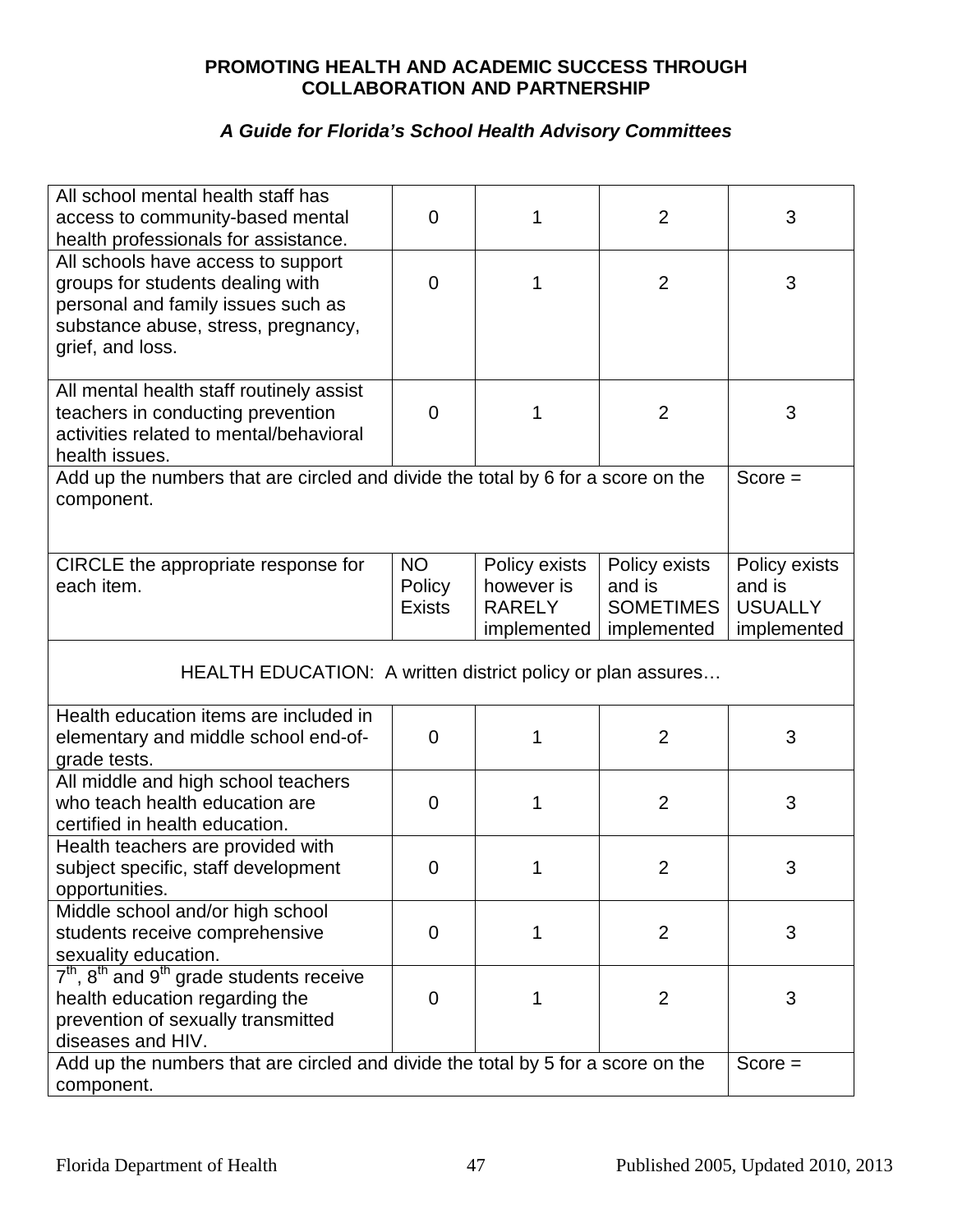| CIRCLE the appropriate response for<br>each item.                                                                                                                                                                              | <b>NO</b><br>Policy<br><b>Exists</b> | Policy exists<br>however is<br><b>RARELY</b> | Policy exists<br>and is<br><b>SOMETIMES</b> | Policy exists<br>and is<br><b>USUALLY</b> |
|--------------------------------------------------------------------------------------------------------------------------------------------------------------------------------------------------------------------------------|--------------------------------------|----------------------------------------------|---------------------------------------------|-------------------------------------------|
|                                                                                                                                                                                                                                |                                      | implemented                                  | implemented                                 | implemented                               |
| SCHOOL NUTRITION SERVICES: A written district policy or plan assures that                                                                                                                                                      |                                      |                                              |                                             |                                           |
| National School Lunch, Breakfast, and<br>After-School Program meals and<br>snacks are planned, prepared, and<br>served in accordance with U.S.                                                                                 | $\Omega$                             | 1                                            | $\overline{2}$                              | 3                                         |
| Department of Agriculture standards.                                                                                                                                                                                           |                                      |                                              |                                             |                                           |
| There are a variety of healthy choices<br>that appeal to students including<br>cultural and ethnic favorites. Quality,<br>taste, and appearance are a high<br>priority.                                                        | $\Omega$                             | 1                                            | $\overline{2}$                              | 3                                         |
| Nutrition standards exist for all other<br>foods and beverages available for<br>students in schools. This includes<br>items available as a la carte, in vending<br>machines, and for classroom and other<br>school activities. | $\overline{0}$                       | 1                                            | $\overline{2}$                              | 3                                         |
| Fresh fruits and vegetables are<br>available in school cafeterias every<br>day.                                                                                                                                                | $\overline{0}$                       | 1                                            | $\overline{2}$                              | 3                                         |
| Lunch periods are long enough to give<br>students time to eat and socialize.<br>National recommendation is at least 20<br>minutes after they are seated.                                                                       | $\overline{0}$                       | 1                                            | $\overline{2}$                              | 3                                         |
| Bus schedules allow breakfast periods<br>long enough to give students time to<br>eat and socialize. National<br>recommendation is at least 10 minutes<br>after they are seated.                                                | $\overline{0}$                       | 1                                            | $\overline{2}$                              | 3                                         |
| Add up the numbers that are circled and divide the total by 6 for a score on the<br>$Score =$<br>component.                                                                                                                    |                                      |                                              |                                             |                                           |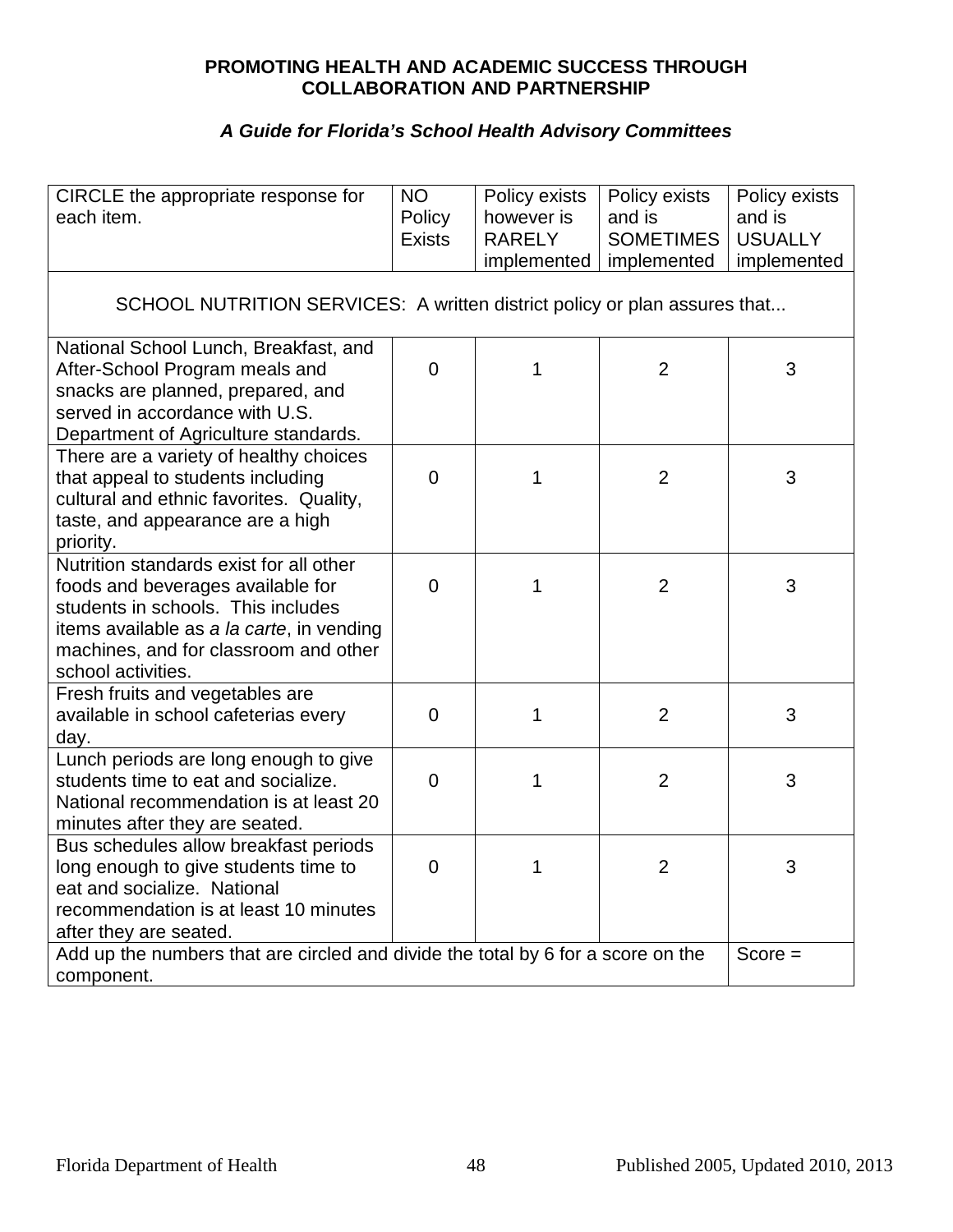#### **A Guide for Florida's School Health Advisory Committees**

#### **WHAT DOES THE COMMITTEE DO AFTER A NEEDS ASSESSMENT IS COMPLETED?**

- Hopefully, your needs assessment gave you the information you needed to have a high level of confidence as a basis for decision making.
- Celebrate the completion of your needs assessment as the successful end of a process that took cooperation and a good deal of hard work.
- Now you may begin the next phase of the combined effort; including, formulating a statement of the problems you have identified, generating solutions, and creating a plan of action.
- Carefully consider whether the Committee membership is as inclusive as it needs to be, given the course of action you have chosen. When local residents and representatives of agencies, associations, and institutions to whom you will look for resources are involved in the planning process, it is more likely they will support your efforts and endorse the results of your efforts in the future.

#### **Tips from the experts:**

**Characteristics of a Successful Assessment:** 

 **~identifies the current situation.** 

 **~begins with a vision of the future.** 

 **~utilizes 2-5 questions that direct the assessment process.** 

 **~addresses issues that stakeholders believe are important.** 

 **~communicates information back to stakeholders.**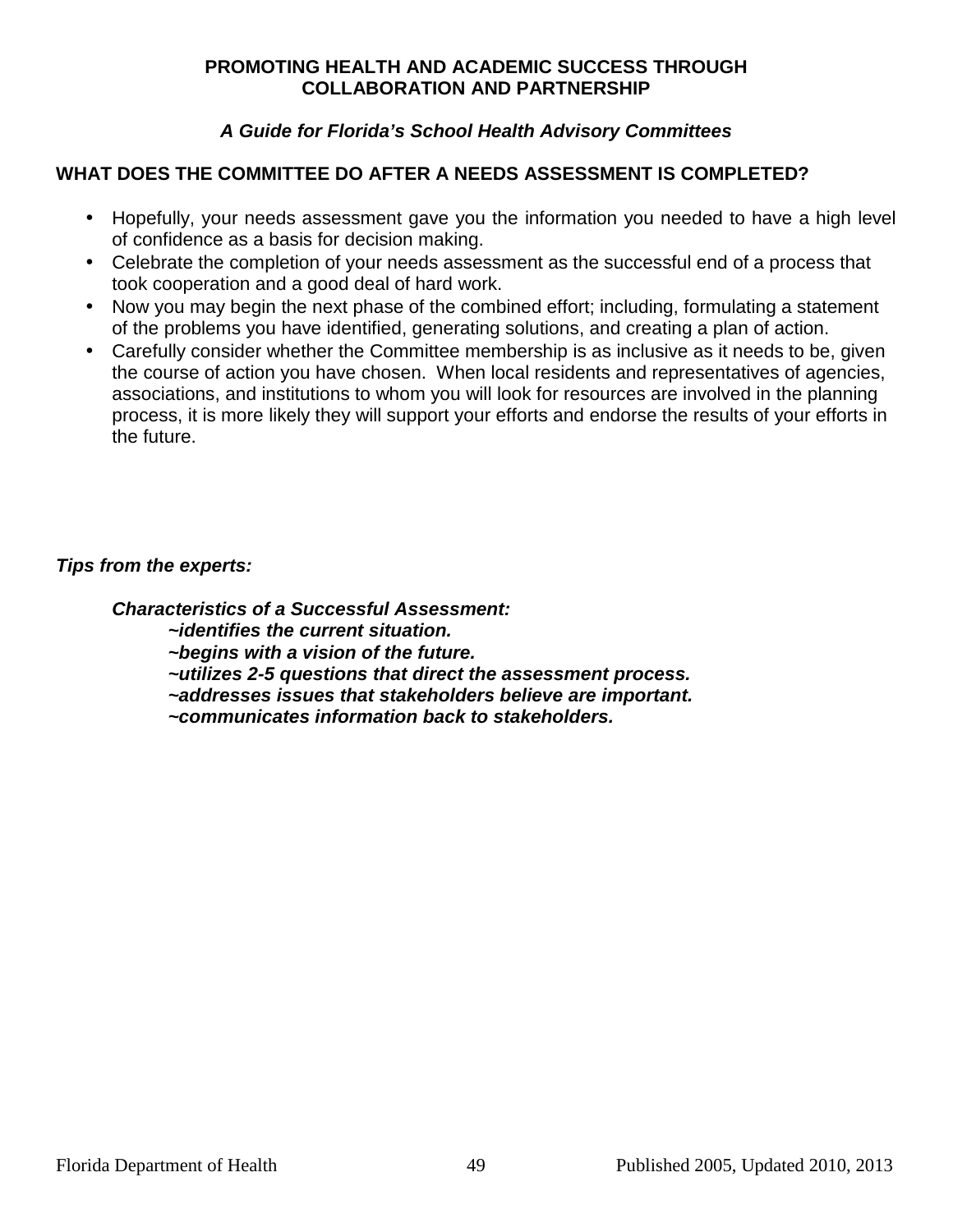**A Guide for Florida's School Health Advisory Committees** 

# **WORKSHEET: EVALUATING PRIORITIES**

Use one or two words to summarize each top priority and write them in the spaces under the letters A-E. Then for each priority, rate the nine factors on a scale of 1 to 10, with 1 being the lowest and 10 being the highest.  $\overline{\phantom{a}}$ 

| <b>Top Five Priorities</b>                                  | A: | B: | C: | D: | E: |
|-------------------------------------------------------------|----|----|----|----|----|
| Factors:                                                    |    |    |    |    |    |
| 1. How many people will be<br>affected?                     |    |    |    |    |    |
| 2. How big an issue is it in<br>the community?              |    |    |    |    |    |
| 3. Is the district ready to<br>take on this issue?          |    |    |    |    |    |
| 4. Is the community ready to<br>support it?                 |    |    |    |    |    |
| 5. Is the community aware<br>of this need?                  |    |    |    |    |    |
| 6. Are there potential<br>strategies that can affect it?    |    |    |    |    |    |
| 7. Are these strategies easy<br>to implement?               |    |    |    |    |    |
| 8. How much will it add to<br>the staff workload?           |    |    |    |    |    |
| 9. Do we have or can we get<br>the resources to address it? |    |    |    |    |    |
| Total Score =                                               |    |    |    |    |    |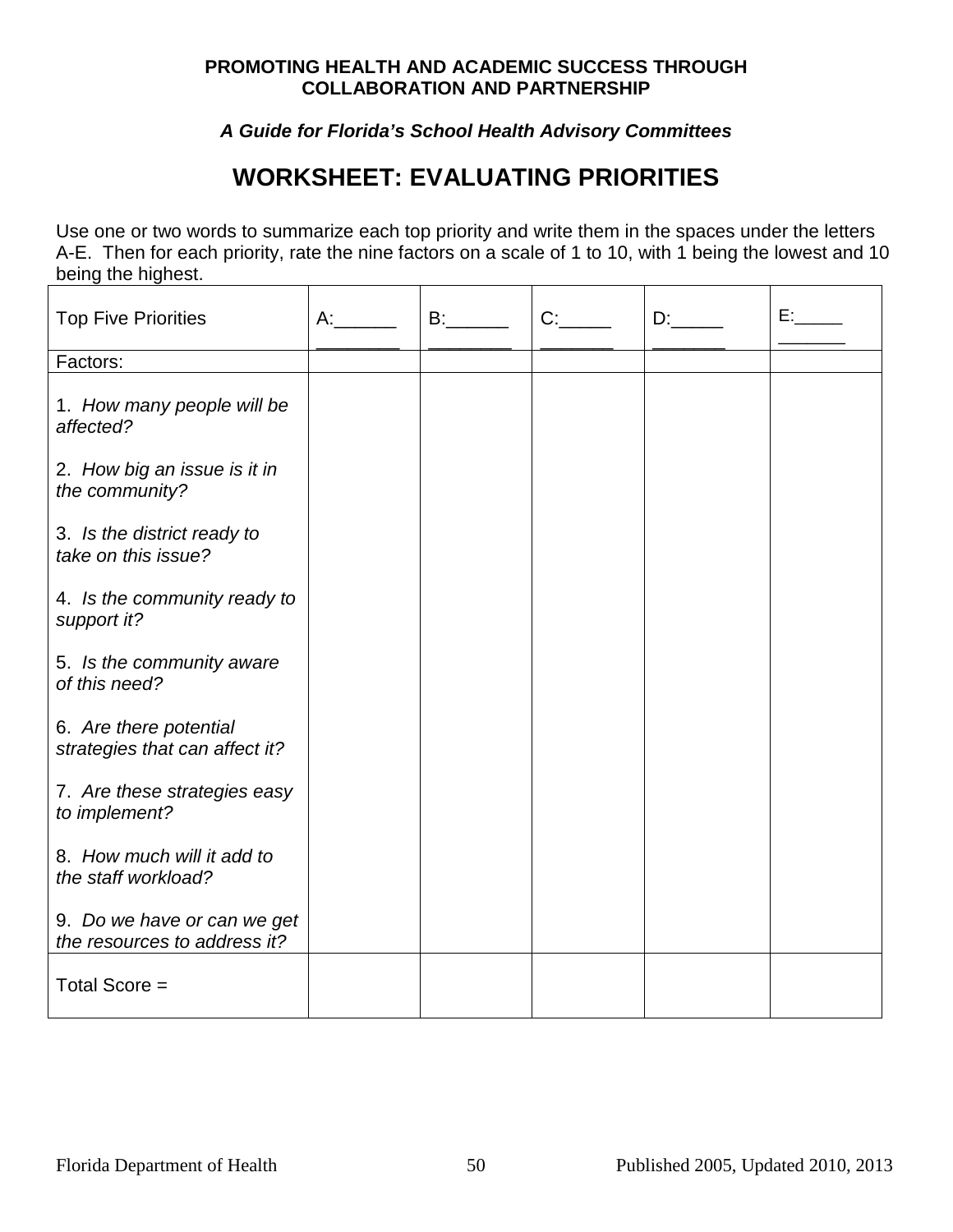#### **A Guide for Florida's School Health Advisory Committees**

# **DEVELOPING AN ACTION PLAN**

An action plan provides a written framework of the changes desired in your school health program and how the committee can achieve them. Because people support what they help create, good planning involves all members in the development of the action plan. The action plan holds members accountable to the commitments they made and provides a way to track progress.

A crucial step of the SHAC is to develop an action plan to guide your work and activities. Planning will require looking at the big picture, setting priorities, and initiating rather than reacting. Consider using the Action Plan Template provided.

Members should decide realistically how much they would like to undertake. Setting priorities based on a sound needs assessment will help members balance their other work obligations with their responsibility to the SHAC. It is important to take on something that is achievable, has broad support, and will help establish the committee as a vital force within the school district.

A primary activity of the SHAC should be to participate in the development and implementation of the district wellness policy. The policy should be a "living document." This means that it should be reviewed and updated as needed, at least once a year.

# **WHAT CAN WE DO?**

# **SUGGESTED ACTION STEPS FOR A SHAC**

These examples are just samplings of possible actions that an SHAC might take. The activities your committee selects will depend upon the specific role and function that guides your work. Ideally, committees work to impact school health program policy and practice, but some may also have a function that supports the planning and implementation of specific programs or activities within the school health program. The suggestions below support both approaches.

#### **To Support Planned, Sequential Health Education**…

- Initiate a review of the current scope of health education taught in the school district K-12 against state and national standards.
- Explore opportunities for health education integration into core subjects.
- Conduct a needs assessment identifying student needs and gaps in curriculum.
- Review district policies related to health instruction.
- Invite representatives from various health organizations to health committee meetings (Dairy Council, American Cancer Society, Department of Public Health, American Heart Association, American Lung Association, etc.) to learn about available resources.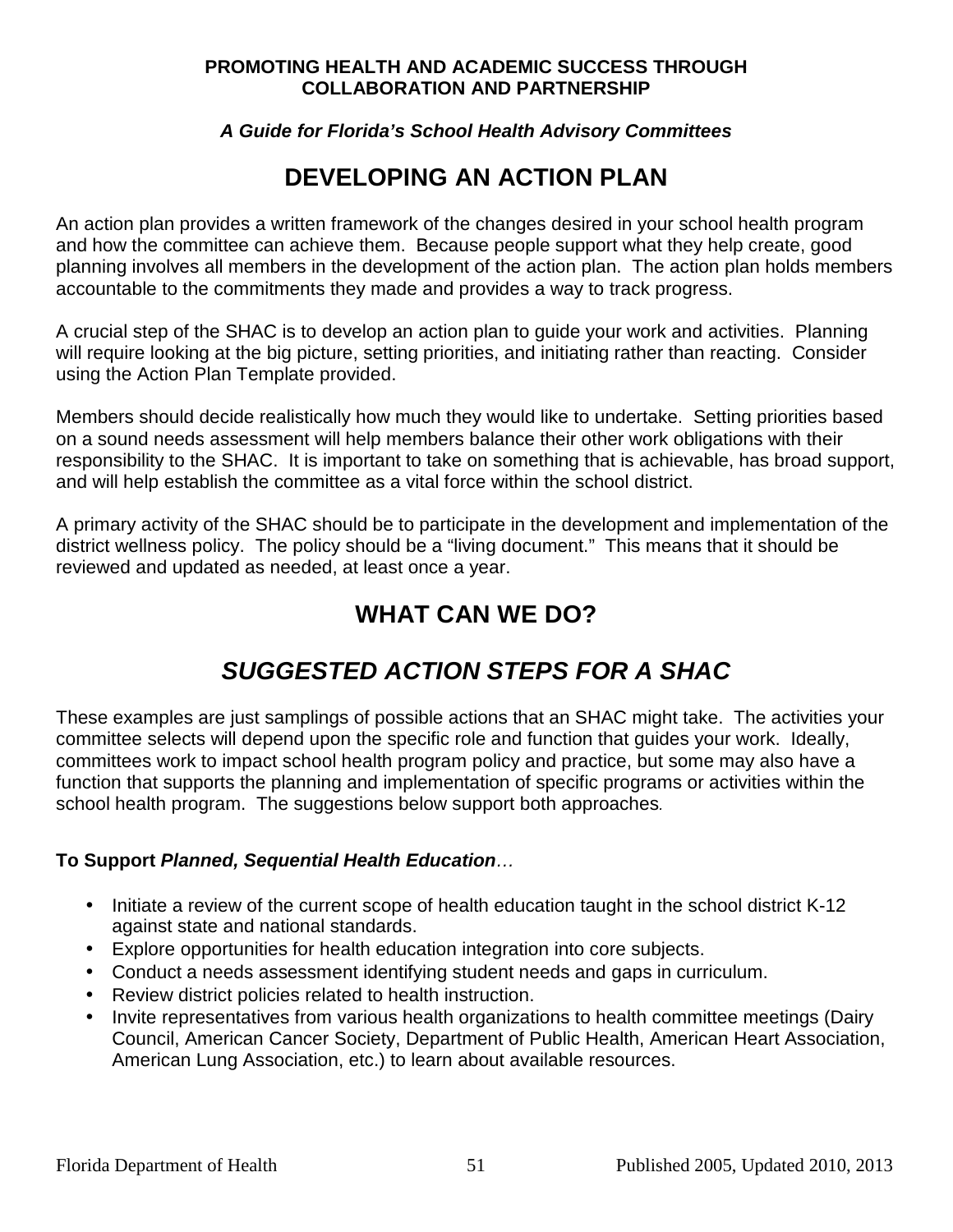### **A Guide for Florida's School Health Advisory Committees**

#### **To Support Physical Education Classes that Promote Lifelong Physical Activity**

- Review current policies regarding participation requirements for physical education. Promote an environment that supports annual physical education.
- Encourage the district to provide opportunities before or after school hours for fitness activities, intramural programs, and interscholastic programs.
- Encourage student and family participation in events that promote physical activity such as Jump Rope for Heart or walk-a-thons.

#### **To Support School Health Services**:

- Review statutes, current policies, and practices related to preventative services, education, emergency care, and management of health conditions.
- Review student school health service utilization to identify needs and make recommendations for improvement/changes.
- Identify ways to strengthen links to community providers for referrals and case management.

#### **To Promote a Healthy School Environment for Teaching and Learning**:

- Review existing policies that address use of tobacco, alcohol, and other drugs; student and staff with HIV infection; bullying and sexual harassment.
- Determine gaps, identify and propose revisions, additions, and/or deletions.
- Promote the creation of safe school teams, crisis response teams, injury prevention programs, or universal precautions awareness sessions.

#### **To Support Counseling, Psychological, and Social Services:**

- Review existing policies/practices.
- Ensure that training is provided for all school staff on recognizing and reporting child abuse and identifying students at risk for suicide, substance abuse, and other health-risk behaviors.
- Ensure that policies exist that provide opportunities for students to discuss health-related issues.
- Ensure that student assistance programs are available to students.

#### **To Support Health Promotion for Staff:**

- Review current district policies and practices for employee wellness (awareness activities, onsite health assessments, stress management and fitness activities, and health-related support services).
- Make recommendations for improvement in district employee wellness offerings.
- Review healthcare cost and utilization data from your healthcare provider.
- Research health offerings from your insurance carrier.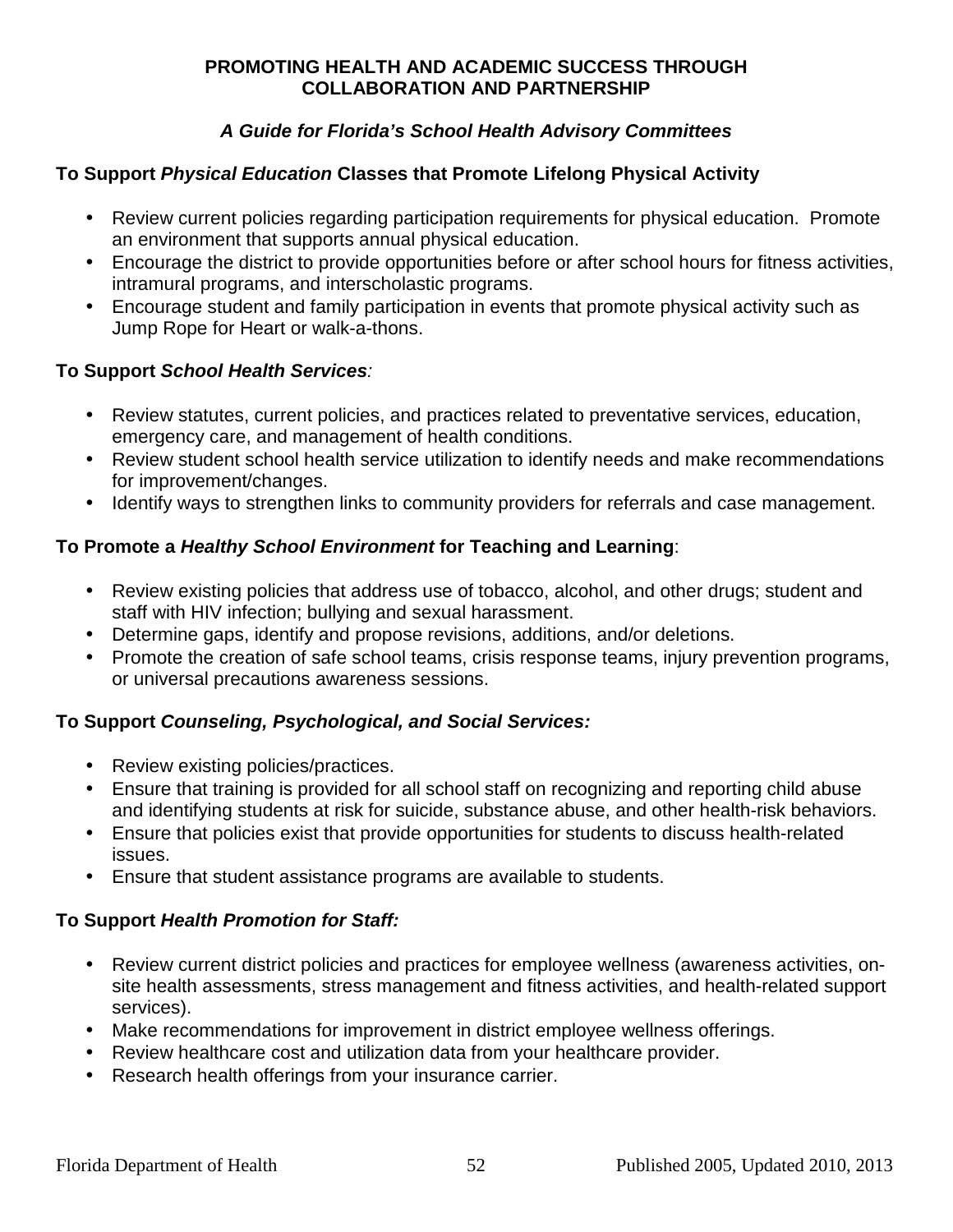#### **A Guide for Florida's School Health Advisory Committees**

#### **To Support School Nutrition Services:**

- Review current food service offerings (breakfast, lunch, after-school, etc.) to ensure that healthy foods are being served.
- Encourage district participation in the **TEAM Nutrition** project.
- Recommend policy that supports healthy vending machine selections.
- Be involved in annual updating of the school wellness policy.

#### **To Support the Community-School Connection:**

- Identify other community health coalitions addressing student health needs, learn about their work, and support shared goals.
- Ensure that parents/caregivers and other community members have opportunities to reinforce health messages received at school through newsletter/e-mail communication, etc.

Adapted from **Health is Academic: A Guide to the Coordinated School Health Program (pp. 28-29)**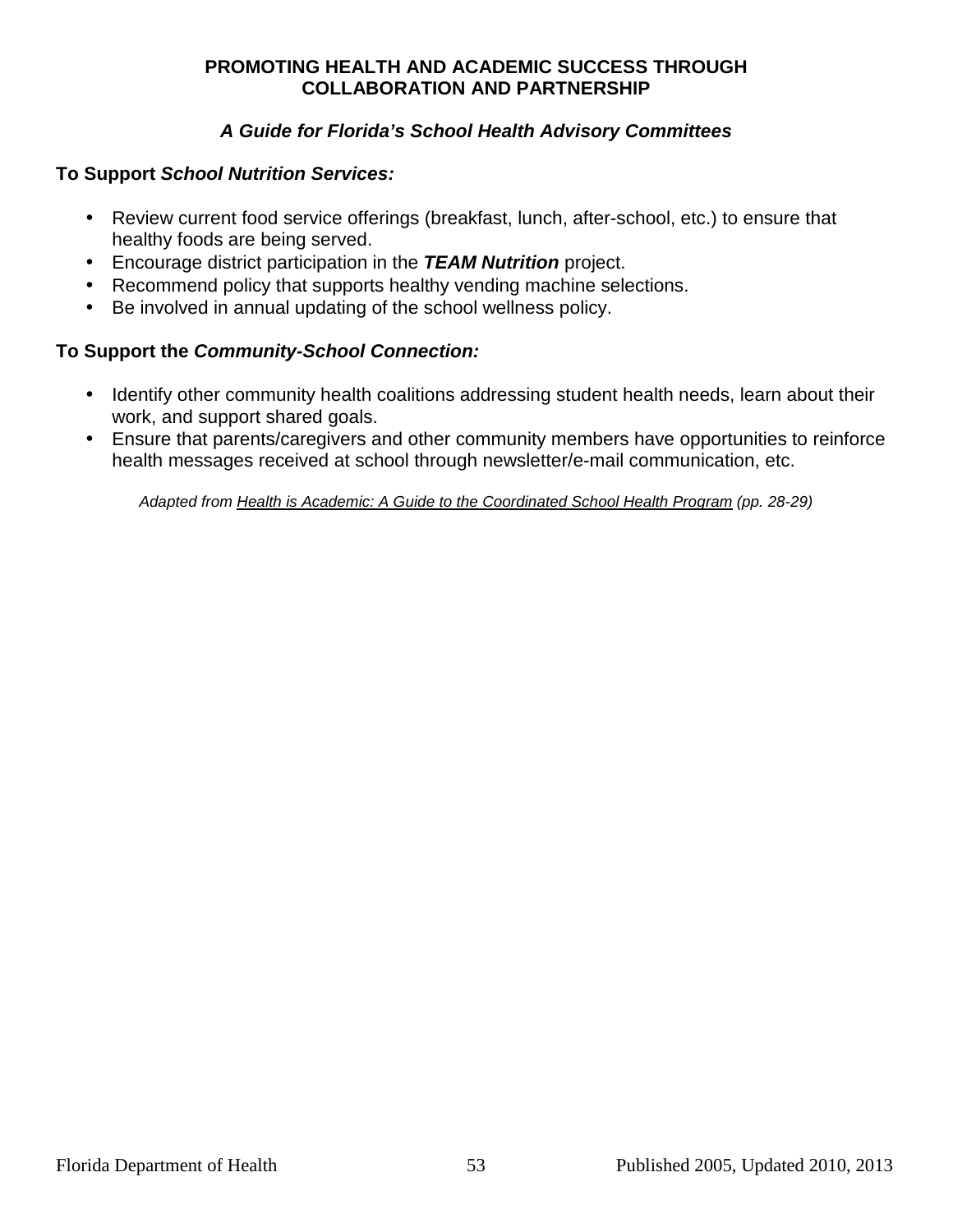**A Guide for Florida's School Health Advisory Committees** 

## **DEVELOPING THE ACTION PLAN**

**Tips from the experts:** 

**A Good Action Plan Includes:** 

**~what is to be accomplished ~activities planned to create the desired result ~who will be responsible for each activity ~what resources are needed ~how success will be judged** 

#### **The SHAC May Base Their Action Plan On:**

- Results of the needs assessment (Florida Healthy School District Self Assessment Tool, School Health Index, survey data, health outcome data, school health services report, or other assessments).
- Critical needs identified through school improvement plan.
- Safe schools application.
- Other school or community data assessments.

It is important for the committee members to evaluate priorities to take on. There will be a variety of issues to consider. Priorities selection might be influenced and guided by the following:

- Requirements of specific funding sources.
- Data from various Florida youth surveys.
- Data from your county health department.
- Data from local health related surveys.
- Data from the assessment of your local health task force.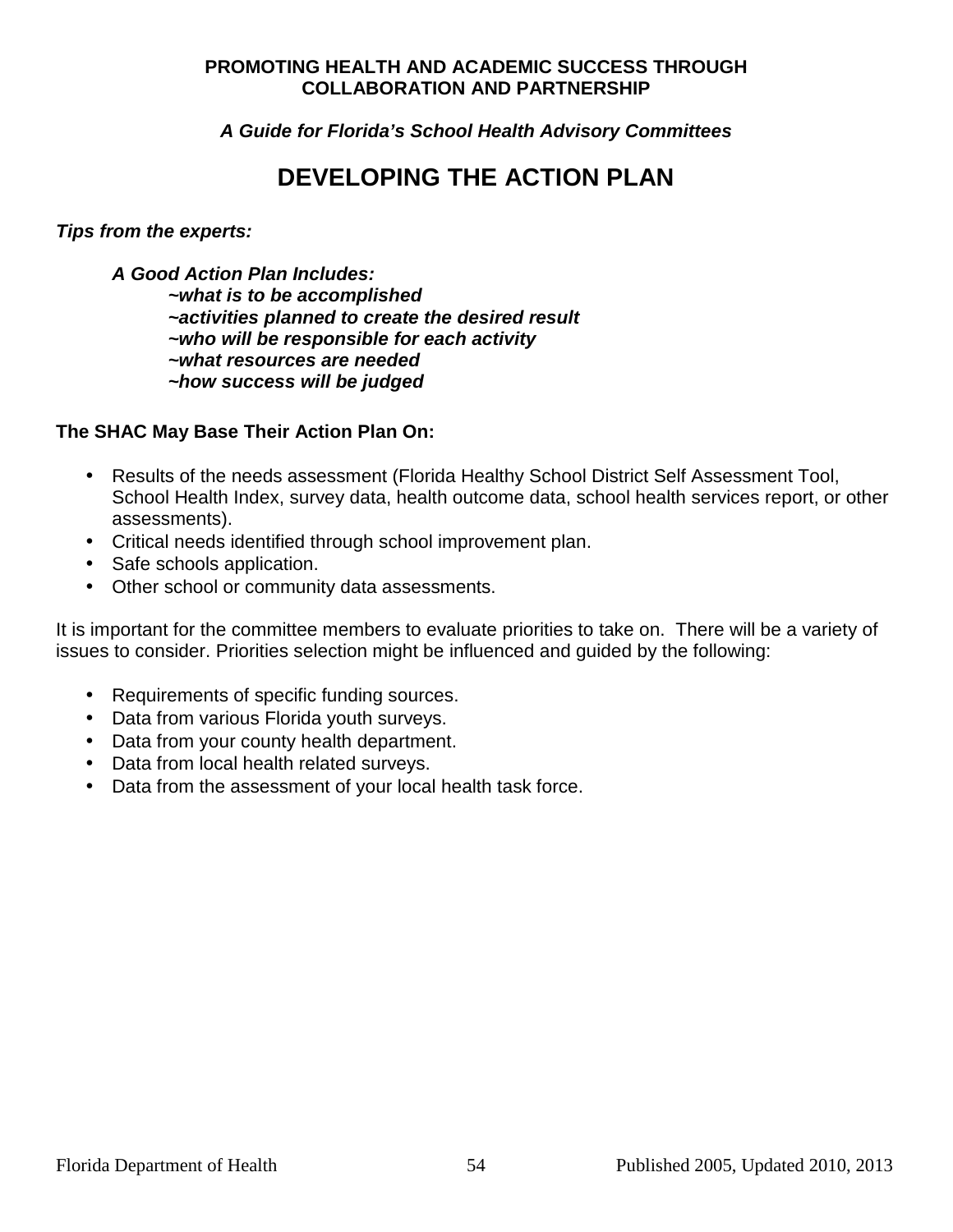#### **A Guide for Florida's School Health Advisory Committees**

## **WORKSHEET: SAMPLE MEETING AGENDA FOR ACTION PLANNING MEETING**

(Date, Time, Location)

Goal: Develop an action plan for our Community School Health Advisory Committee.

| Sign in, refreshments, and get acquainted                                                                                                                               |                                     |
|-------------------------------------------------------------------------------------------------------------------------------------------------------------------------|-------------------------------------|
| Welcome and Introductions<br>(Members names, who they represent, and one<br>thing that they would like to see happen as a<br>result of being involved in the Committee) | <b>Leader and Committee Members</b> |
| <b>Opening Remarks</b><br><b>Review Ground Rules</b><br>Confirm vision statement for the Committee                                                                      | Leader                              |
| Creating Our Action Plan<br>A Process for Change – What's needed for change to occur?<br>Brainstorming ideas<br>Setting priorities<br>Creating an action plan           | Facilitator                         |
| <b>Next Steps</b><br>Next meeting date, time, location, and purpose<br>Volunteers needed to help plan and lead next meeting                                             | Leader                              |
| Adjournment                                                                                                                                                             | Leader                              |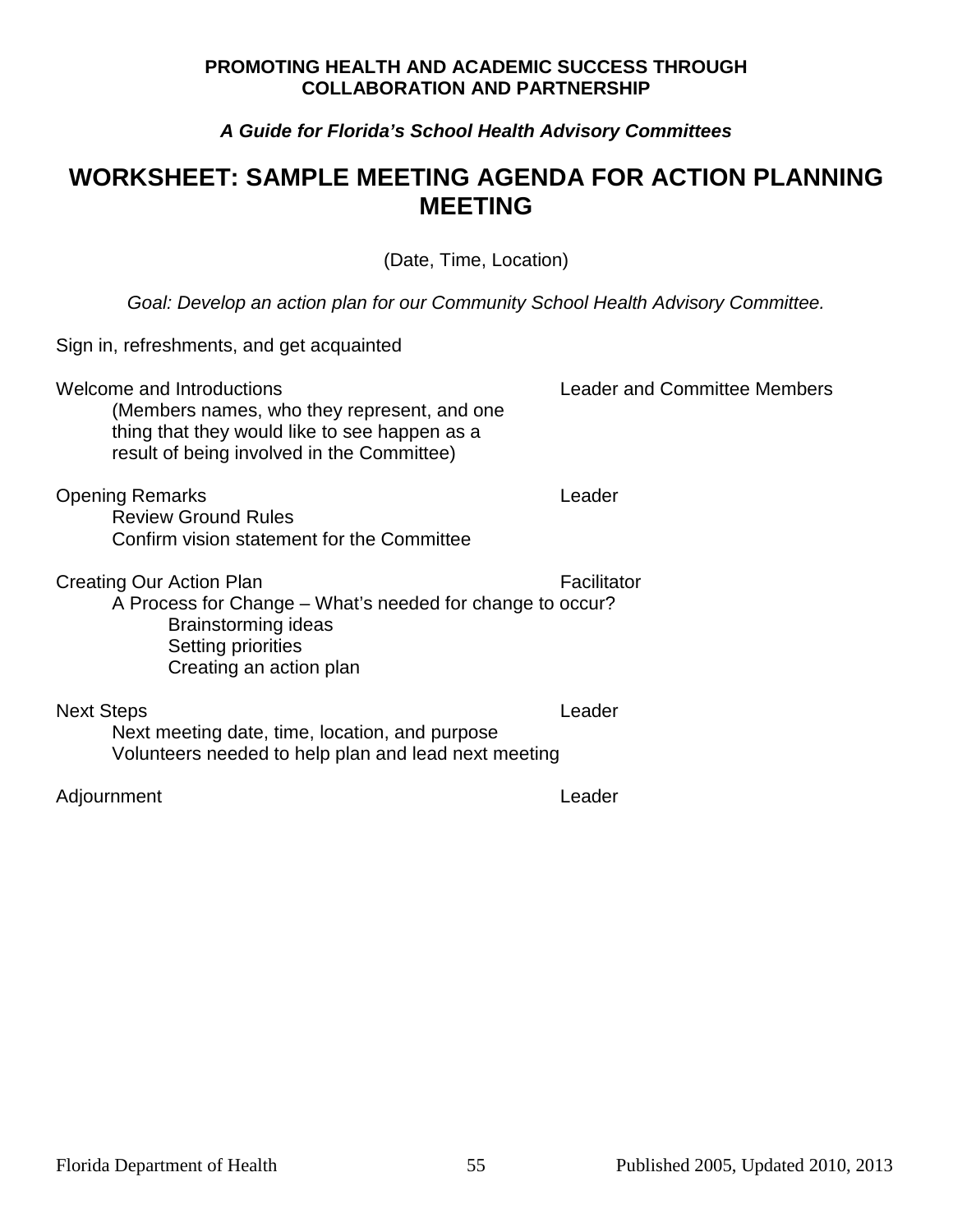**A Guide for Florida's School Health Advisory Committees** 

# **TIPS FOR BRAINSTORMING**

The best way to get good ideas is to have lots of ideas.

Brainstorming is an idea generating technique useful for:

- Generating many ideas in a short time.
- Encouraging creative, spontaneous thinking.
- Helping people temporarily suspend judgment.
- Expanding or piggybacking on ideas.

#### Procedure:

- 1) Identify a question or topic for discussion.
- 2) If there are more than ten participants, divide into smaller groups.
- 3) Ask each group to select a recorder and spokesperson.
- 4) Explain the purpose and rules for brainstorming.
	- a) Quantity is the goal. More ideas mean better planning results.
	- b) Reserve judgment. Do not criticize. Evaluation comes later.
	- c) Be creative. Wild ideas are great, because they stimulate even more creative possibilities.
	- d) Combine and improve ideas. Expand, consolidate, create analogies, and make the issues bigger and smaller.
- 5) Brainstorming responses to the question. The recorder lists all ideas. If the group has been divided into smaller groups, give a two minute warning before calling time. Ask the groups to share their ideas. Have the spokesperson record them on a flipchart that everyone can see.

Adapted from Take Charge: Economic Development in Small Communities (North Central Regional Center for Rural Development, January 1990)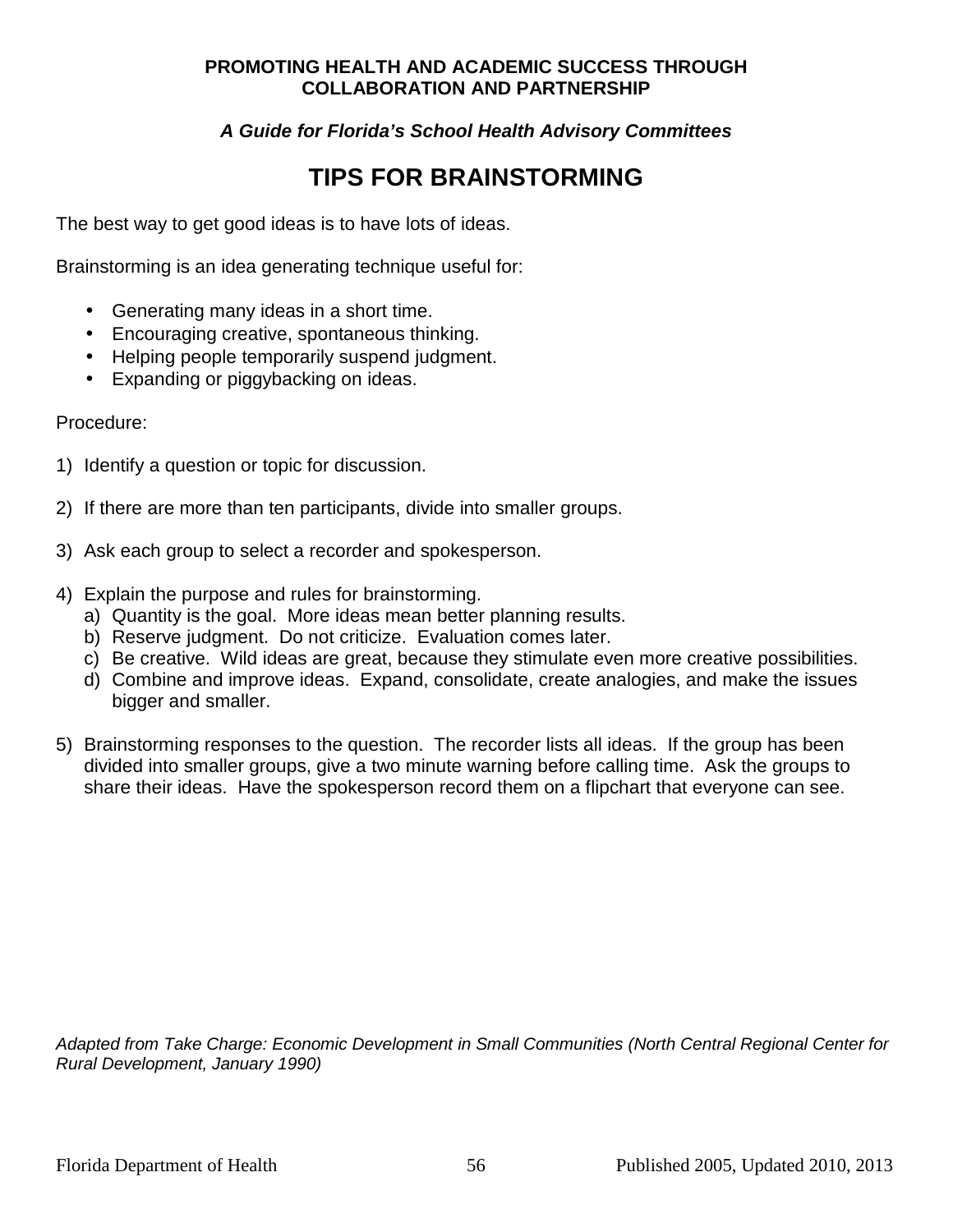#### **A Guide for Florida's School Health Advisory Committees**

# **COMPONENTS OF THE ACTION PLAN**

Most action plans contain similar components, such as: goals statement, objectives, action steps with a person or position assignment, resources needed, and a time line.

#### **Goal Statement:**

• Will consist of a phrase or short sentence that captures the overarching, ideal purpose of your program.

#### **Objectives:**

- Are actions to be taken to achieve your goal
- Should be specific and measurable
- Serve to determine your action steps
	- o Think about how the key features of each of the components of the Coordinated School Health Model can help you set objectives to reach your goal.
	- o Consider the opportunities and actions of each key feature and discuss ideas they suggest and the people who might be involved.
	- o Discuss existing programs and resources that might contribute to achieving your goal.
- To formulate strong program objectives:
	- o Use information from an assessment to write SMART objectives.
		- **Specific**
		- **M**easurable
		- **A**chievable
		- **R**elevant
		- **T**ime-bound
	- o May write either process objectives or outcome objectives.
		- **Process objectives include content about the activities of your action plan.**
		- **Dutcome objectives include the outcomes you hope to have at the end of the** activities; for example, The County Health Director will send out a memo encouraging participation in the SHAC.

#### **Action Steps:**

- For each objective, ask:
	- o What steps do you need to create to complete the objective?
	- o Which steps will you take in months one through three? In months three through six? And so forth…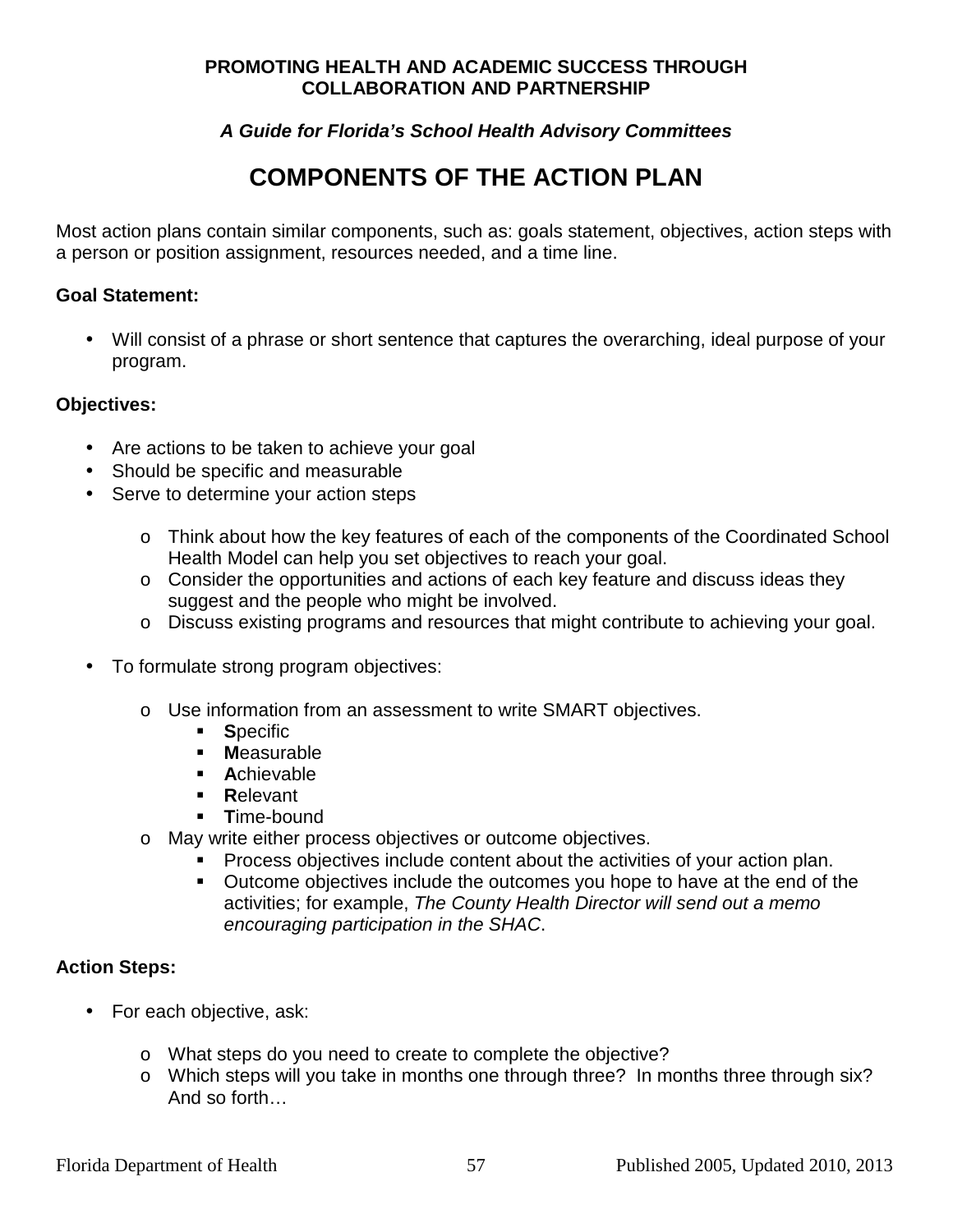#### **A Guide for Florida's School Health Advisory Committees**

o Are there other goals with their own objectives? Should they be part of the plan, even if you do not get to them until next year?

o

# **EXAMPLE OF AN ACTION PLAN**

Goal: Reduce absenteeism related to seasonal flu in Parkview School District.

Objective: By January 1, 2011, increase by 25% the number of students who are knowledgeable of proper hand washing techniques.

Activities:

 By September 30, 2010 conduct a baseline survey of 200 K-5 students to determine current awareness.

 By October 5, 2010 distribute hand washing materials including brochures, lesson plans, and posters, to all elementary schools in Parkview School District.

 By October 30, 2010 implement a public address announcement through the district communication system.

 By December 15, 2010 conduct follow-up survey of 200 K-5 students to determine current awareness.

#### **Resources:**

- Think about funding and support:
	- o Planners and educators sometimes consider health promotion to be an "extra" and do not allocate funds for school health initiatives.
	- o Many health promotion initiatives can be funded from current budgets and built into ongoing staff responsibilities; others may require additional funding.
	- o When additional funding is needed, explore options such as:
		- **Community contributions**
		- **Fundraising projects**
		- **Private enterprises/international agencies**

#### **Consider writing grants**.

Coordination of existing services and programs does not require additional funds. However, if your SHAC would like to expand the types or amounts of existing programs and services, consider looking for additional funds through grants.

- Most counties have a grant writer, either within the county government, school district, or health department who can assist you.
- If you have never written a grant, start small. Frequently, awards under \$5000 have a simple one or two page application.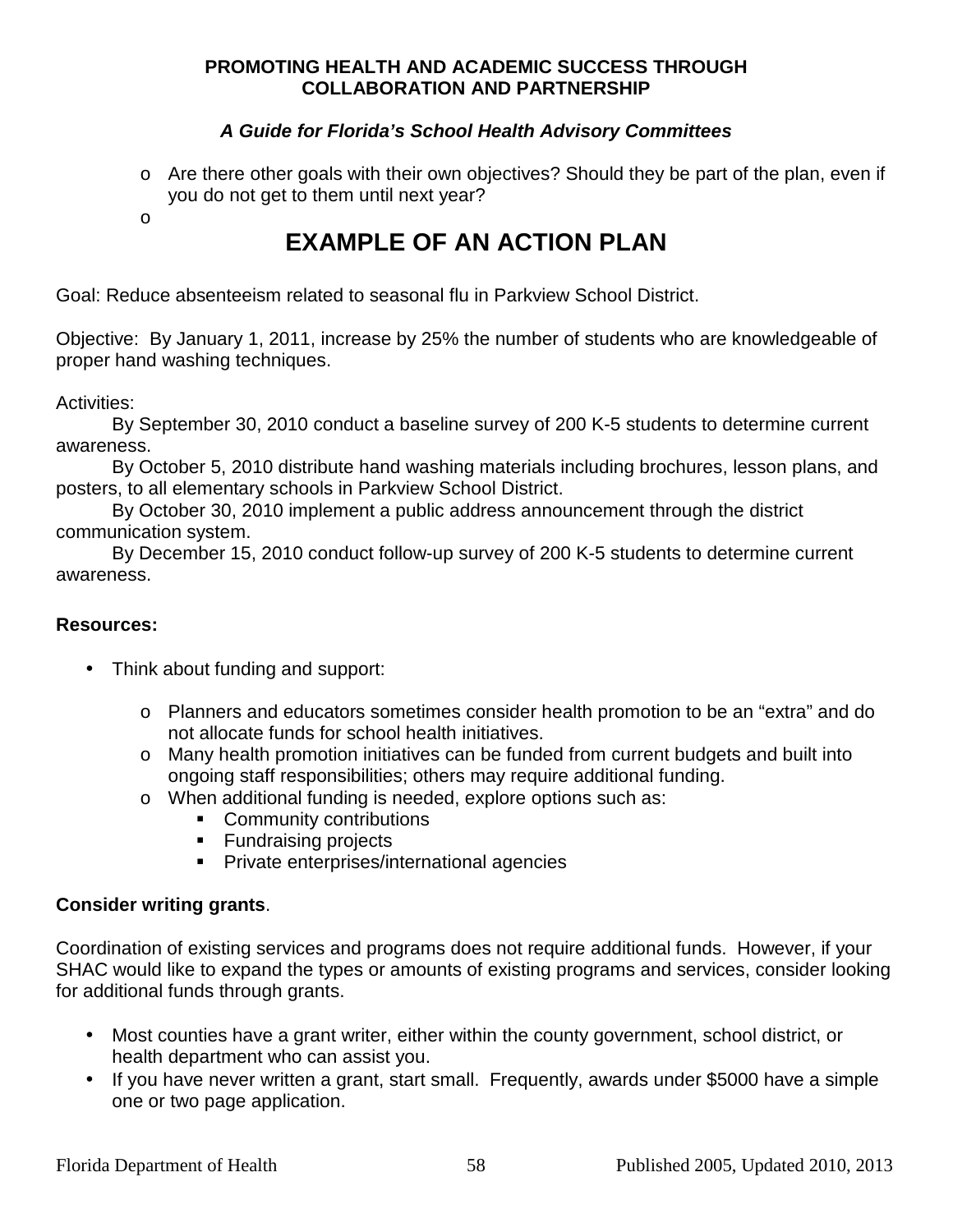#### **A Guide for Florida's School Health Advisory Committees**

• Make sure the grant fits the needs of the community, rather than selecting a grant and trying to make it fit your program.

#### **Tip from the experts:**

**Don't take on more than you can accomplish at one time. Your SHAC may elect to address only one or two issues to begin with.** 

**Weight the value of the award against the amount of work required for implementation.** 

**Identify a SHAC member that represents a not-for-profit agency (501c3) that can receive and administer grant funds.**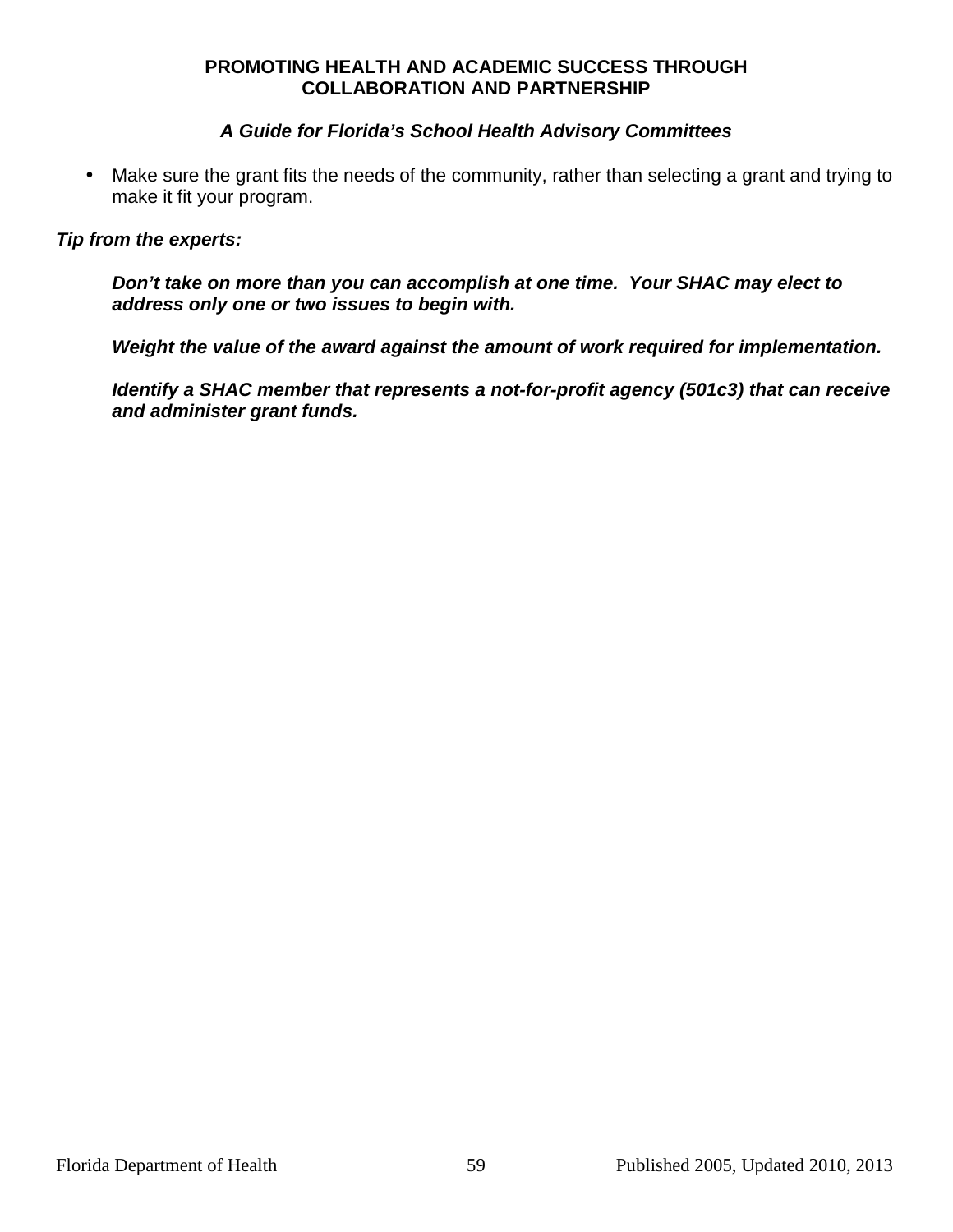#### **A Guide for Florida's School Health Advisory Committees**

# **EXPAND SCHOOL HEALTH IMPROVEMENT EFFORTS**

To expand your school health improvement efforts, you will find it necessary to move towards the collaboration end of the continuum where relationships become more formalized and resources are combined. The information sheet **Moving to the Next Level of School Health Improvement** in the reference section of this manual gives examples of activities that committees might initiate at the three levels of collaboration.

The first year of your SHAC produced positive results for students, the school, and community. Your committee may now be ready to take on bigger projects that have a broader impact on the school and community.

How do you know whether your committee is ready to expand its efforts at improving school health? Do members believe that they have built relationships that allow them to reach goals they could not have reached alone?

Over time, members develop relationships with each other and overcome their differences. Eventually, the group will work together at higher levels of intensity. The tool **"Collaboration Continuum"** describes three levels of relationships at which committees can work together. They are networking, cooperation, and collaboration. Very few committees start at collaboration.

The first meeting of the year allows members to review the Collaboration Continuum and the information sheet. The materials suggest strategies for moving the committee's action plan to the next level of school health improvement.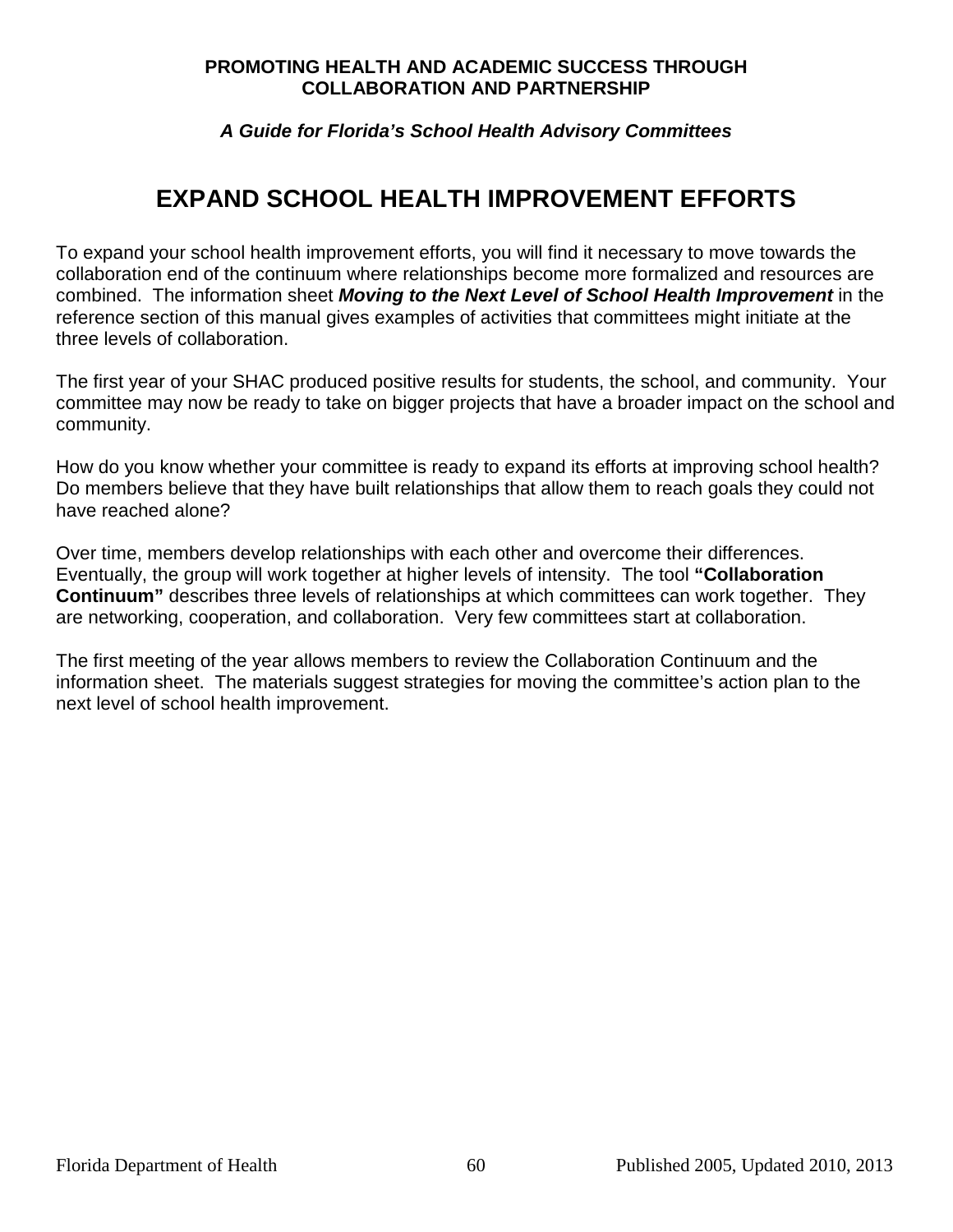#### **A Guide for Florida's School Health Advisory Committees**

# **COLLABORATION CONTINUUM**

Collaboration is a progression that begins with sharing ideas, progresses to coordinating activities, and finally to sharing resources. When the resources of the whole are combined, the product exceeds anything that one individual or group is capable of producing.

| <b>NETWORKING</b>                                                                                | <b>COOPERATION</b>                        | <b>COLLABORATION</b>                             |
|--------------------------------------------------------------------------------------------------|-------------------------------------------|--------------------------------------------------|
| <b>Shared Ideas</b>                                                                              | Shared ideas and resources                | <b>Combined resources</b>                        |
| Learn about each other's<br>programs and services and<br>learn to speak each others<br>languages | Minimize duplication of<br>programs       | Shared vision and a new system                   |
| Loose and informal links                                                                         | Semi-formal links                         | Formal and written links                         |
| Informal communication                                                                           | Group planning and<br>decision making     | Consensus used in decision<br>making             |
| Little conflict                                                                                  | Regular communications                    | Highly developed communication                   |
| Some specific decisions                                                                          | Some conflict                             | Greater potential for conflict                   |
| Resources of partners are kept<br>separate                                                       | Funds are raised for specific<br>projects | Development of new resources<br>and joint budget |

"Collaboration is a process by which people who care about an issue commit to examining the ways that they are interrelated. It is a tool through which diverse community constituents can meet their individual and collective needs. Collaboration is a process essential and is fundamental to all outcomes that are multifaceted and sustainable across time and shifting resources."

Healthy Start Field Office, California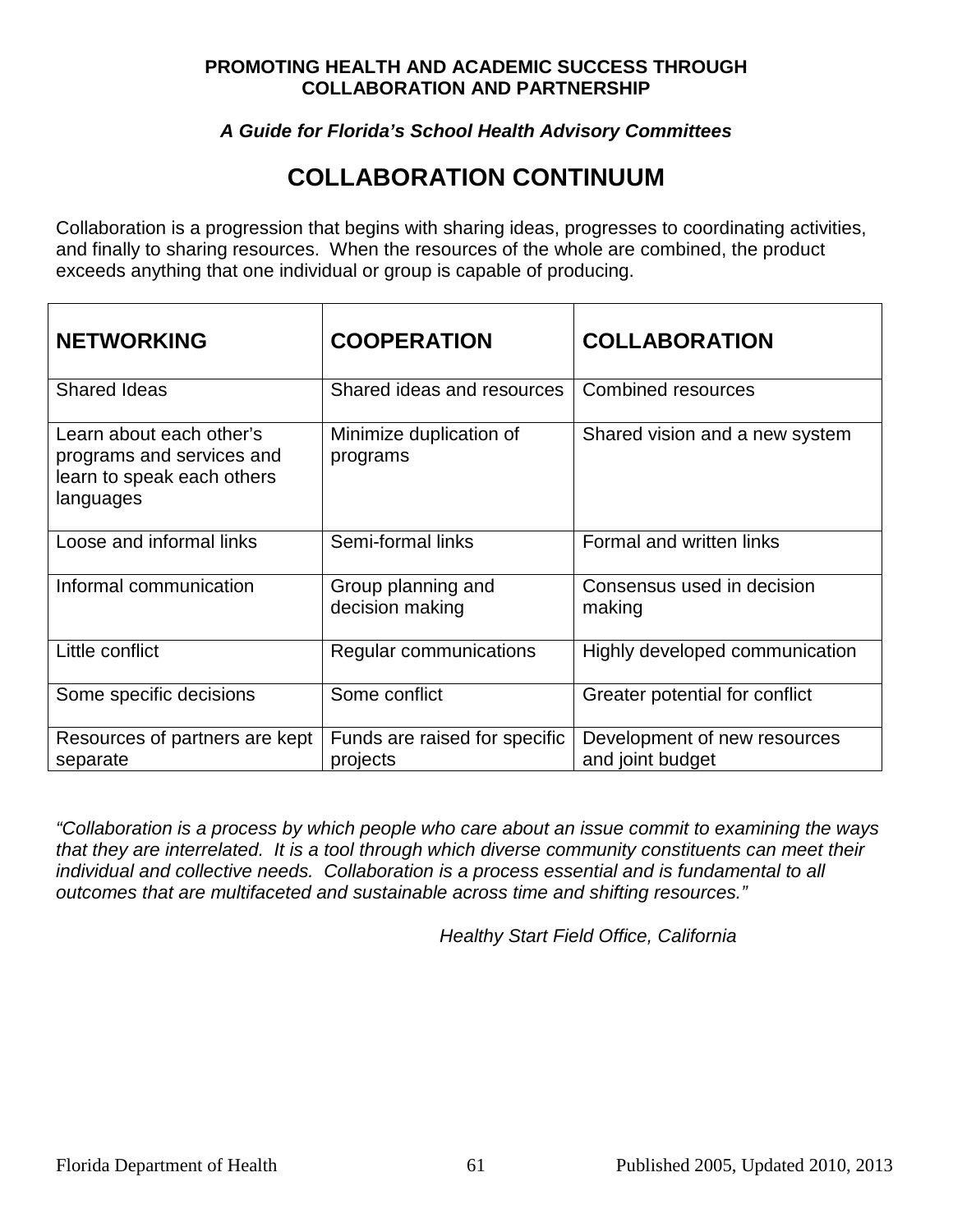### **A Guide for Florida's School Health Advisory Committees**

# **WORKSHEET: MOVING TO THE NEXT LEVEL OF SCHOOL HEALTH IMPROVEMENT**

\_\_\_\_\_\_\_\_\_\_\_\_\_\_\_\_\_\_\_\_\_\_\_\_\_\_\_\_\_\_\_\_\_\_\_\_\_\_\_\_\_\_\_\_\_\_\_\_\_\_\_\_\_\_\_\_\_\_\_\_\_\_\_\_\_\_\_\_\_\_\_\_\_\_\_\_\_\_\_\_

| <b>FUNCTION</b>                 | STAGE 1<br>Networking                                                                                    | STAGE <sub>2</sub><br>Cooperation                                                                | STAGE 3<br>Collaboration                                                                             |
|---------------------------------|----------------------------------------------------------------------------------------------------------|--------------------------------------------------------------------------------------------------|------------------------------------------------------------------------------------------------------|
| Advising and<br>decision making | Form Community -<br><b>School Health Advisory</b><br>Committee                                           | Partnership between<br>physicians and<br>teachers to improve<br>status and learning              | Form an interagency<br>coalition to advise<br>policy-makers.                                         |
| Information                     | Distribute materials<br>produced by health<br>agencies                                                   | Use parents as<br>partners to develop<br>specific instructional<br>strategies                    | Distribute multiple<br>agency newsletters,<br>calendars of events,<br>and directories of<br>services |
| <b>Services</b>                 | Screen students for<br>health problems by<br>volunteer or health<br>professional                         | Use school setting for<br>training of medical<br>students, nursing<br>students, etc.             | Form a collaborative<br>between the school<br>and agencies to<br>provide school-based<br>services    |
| Planning and<br>development     | Open school recreation<br>facilities to include<br>fitness activities for the<br>community               | Develop a plan to<br>improve child health<br>between the school<br>and the health<br>department  | Develop a consortium<br>of schools to purchase<br>research-based<br>curriculum                       |
| Research and<br>evaluation      | Provide access for<br>researchers from<br>higher education<br>institutions                               | Cooperatively submit a<br>grant proposal by<br>school and community<br>agency                    | Use multi-agency task<br>force to gather health<br>and social data on<br>student health<br>problems  |
| Training                        | Use health<br>professionals and<br>parents as consultants<br>for in-service or<br>instructional programs | Use community<br>agencies as learning<br>laboratories for<br>students who serve as<br>volunteers | Use personnel in health<br>service network to<br>provide in-service<br>programs for other<br>members |
| Advocacy                        | Use parents as<br>sources for articles on<br>school health issues                                        | Initiate and develop<br>regional school health<br>education coalition                            | Form a coalition to<br>advocate for policy.                                                          |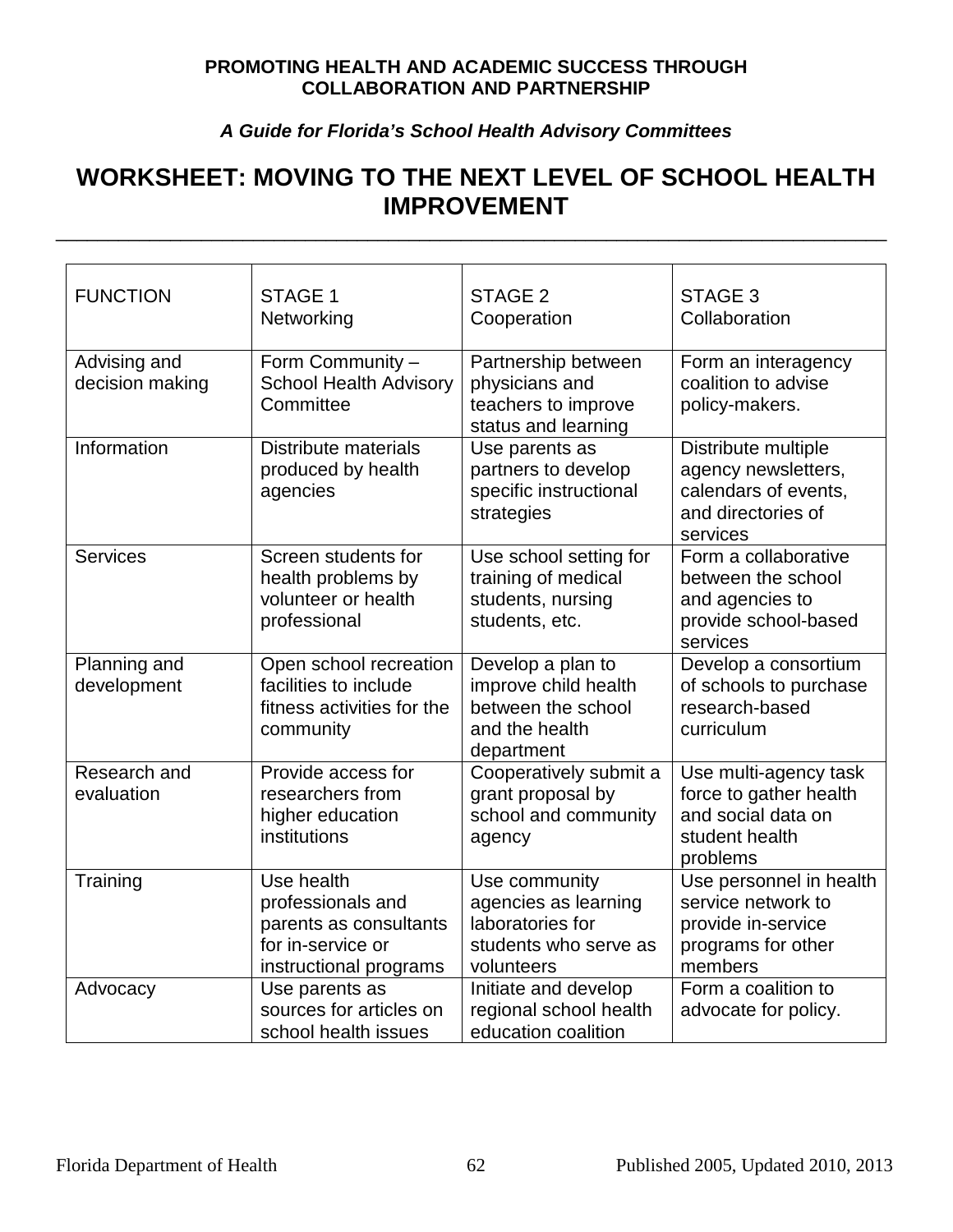#### **A Guide for Florida's School Health Advisory Committees**

# **BUILDING PARTNERSHIPS WITH KEY ALLIES**

The SHAC will need groups throughout the school and community to come together in a coordinated effort. Groups concerned with your issues, such as the media, businesses, and public health agencies can join in your mission and help build support for a CSHP and health for the school community.

#### **Committee Members Need to Ask the Following Questions:**

• What key people and organizations do we need to work with that have the potential to bring attention and credibility to our efforts?

• What do we need to ask these people and organizations for in terms of support?

Consider potential alliances with:

~reporters who cover health and school stories by suggesting stories and providing lists of experts and fact sheets

~local politicians who can be helped to understand and support your issue

~businesses that can sponsor your activities

~professional associations

~local civic groups

~religious groups

~community coalitions

"Coming together is a beginning; keeping together is a process; working together is a success."

-Henry Ford

 Adapted from Building Social Marketing into Your Program by Nedra Kline Weinrich (http://www.social-marketing.com/) 1995.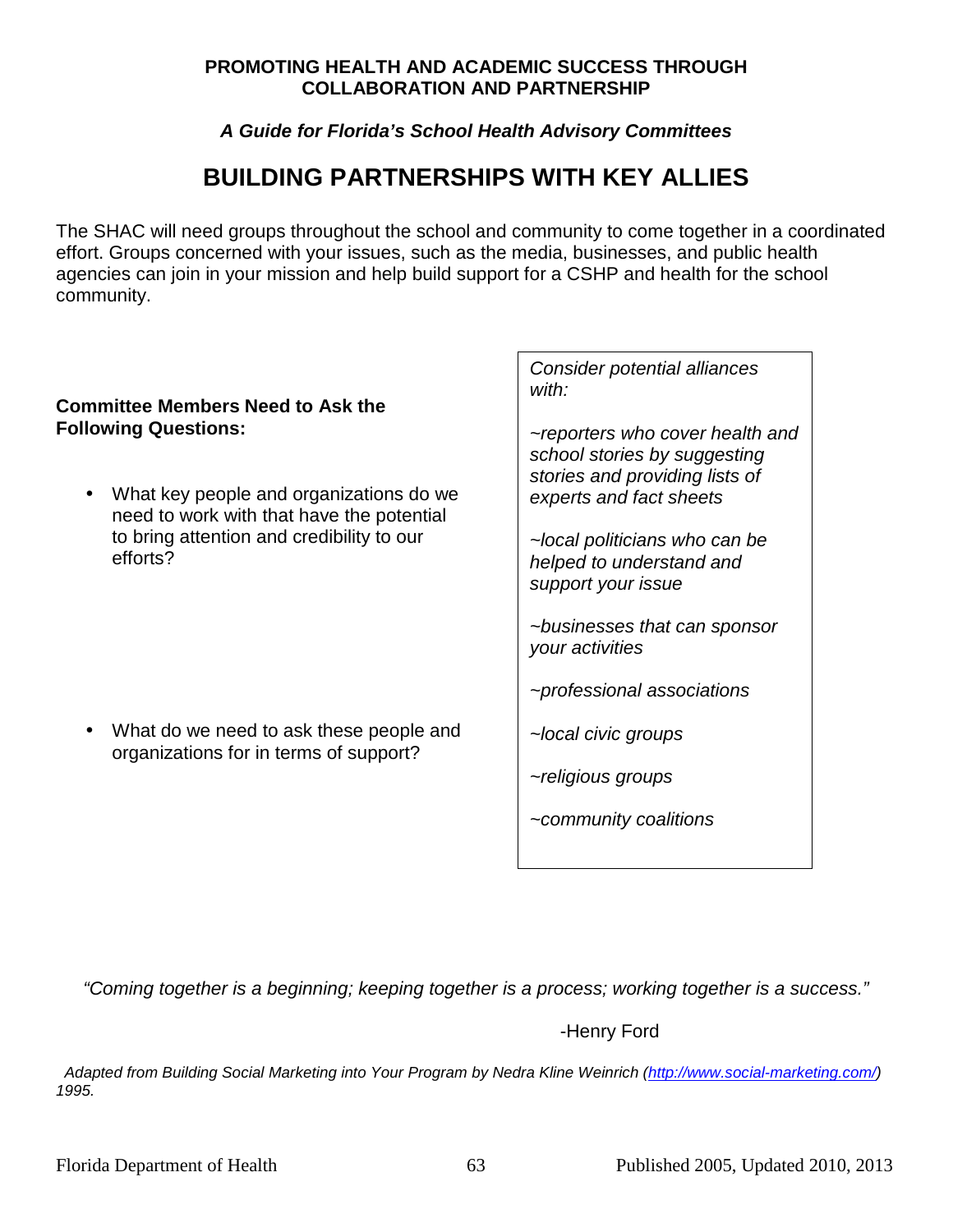#### **A Guide for Florida's School Health Advisory Committees**

# **EVALUATE YOUR COMMITTEE'S EFFORTS**

Evaluation should be an ongoing activity. Assign to a member or subgroup the responsibility of overseeing evaluation activities. The primary reasons for evaluation are to check your progress on the action plan and to determine whether the work is having a positive impact. Members will be motivated by knowing that they are making a difference in their school and community.

To help evaluate effectiveness of the SHAC, the following questions should be considered:

The goal for an effective SHAC is to be able to answer "yes" to each of the following questions.

- Does the SHAC regularly generate sound advice and activities to support a coordinated approach to reducing health related barriers to learning?
- Do schools and the community recognize the SHAC as a valuable asset in promoting the health of students and school personnel?
- Are regular monthly/bi-monthly meetings occurring with most members attending?
- Are established procedures for conducting business understood by members?
- Does a positive relationship exist between the SHAC, county health department, and school personnel?
- Is there a recent history of the school system seeking advice from the SHAC and acting on SHAC recommendations?
- Does SHAC membership represent important segments of the community?
- Is an elected chairperson providing positive and productive leadership?
- Are members willing to make the necessary time commitment and do they appreciate the opportunity to support the school health program?
- Is there equal representation from the school district, county health department and community?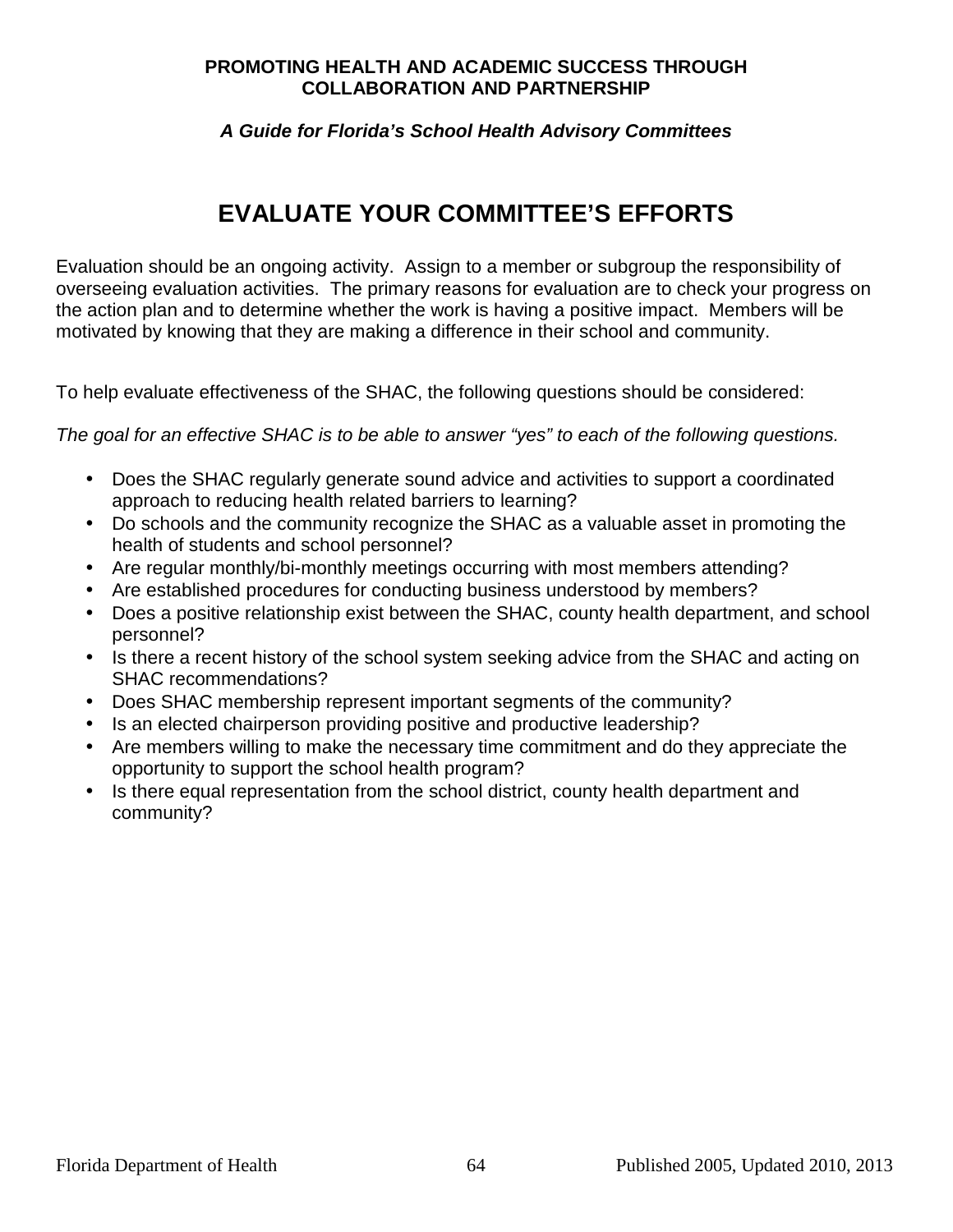### **A Guide for Florida's School Health Advisory Committees**

## **WORKSHEET: EVALUATION TOOL FOR THE SCHOOL HEALTH ADVISORY COMMITTEE**

| YES NO |                                                                                                                 |
|--------|-----------------------------------------------------------------------------------------------------------------|
|        | Is there a statement of purpose and goals?                                                                      |
|        | Are the SHAC activities benefiting the school health program?                                                   |
|        | Have SHAC activities developed community understanding of school health<br>education?                           |
|        | Do SHAC members understand what is expected of them?                                                            |
|        | Are members provided information on state and national developments in school<br>health?                        |
|        | Have members received sufficient orientation to the school and school health<br>program?                        |
|        | Is the SHAC given sufficient information and time to study and discuss issues before<br>making recommendations? |
|        | Does the SHAC membership reflect varying and opposing viewpoints?                                               |
|        | Are meetings conducted in an impartial, parliamentary manner, allowing all members<br>to express opinions?      |
|        | Is the importance of members' time recognized by keeping meetings on schedule and<br>directed to the agenda?    |
|        | Are SHAC members presented the facts and consulted when changes are made in the<br>school health program?       |
|        | Are SHAC functions selected with care and limited to a reasonable number?                                       |
|        | Do members receive adequate notice of meetings and are minutes mailed promptly?                                 |
|        | Are members given assignments based on their expertise?                                                         |